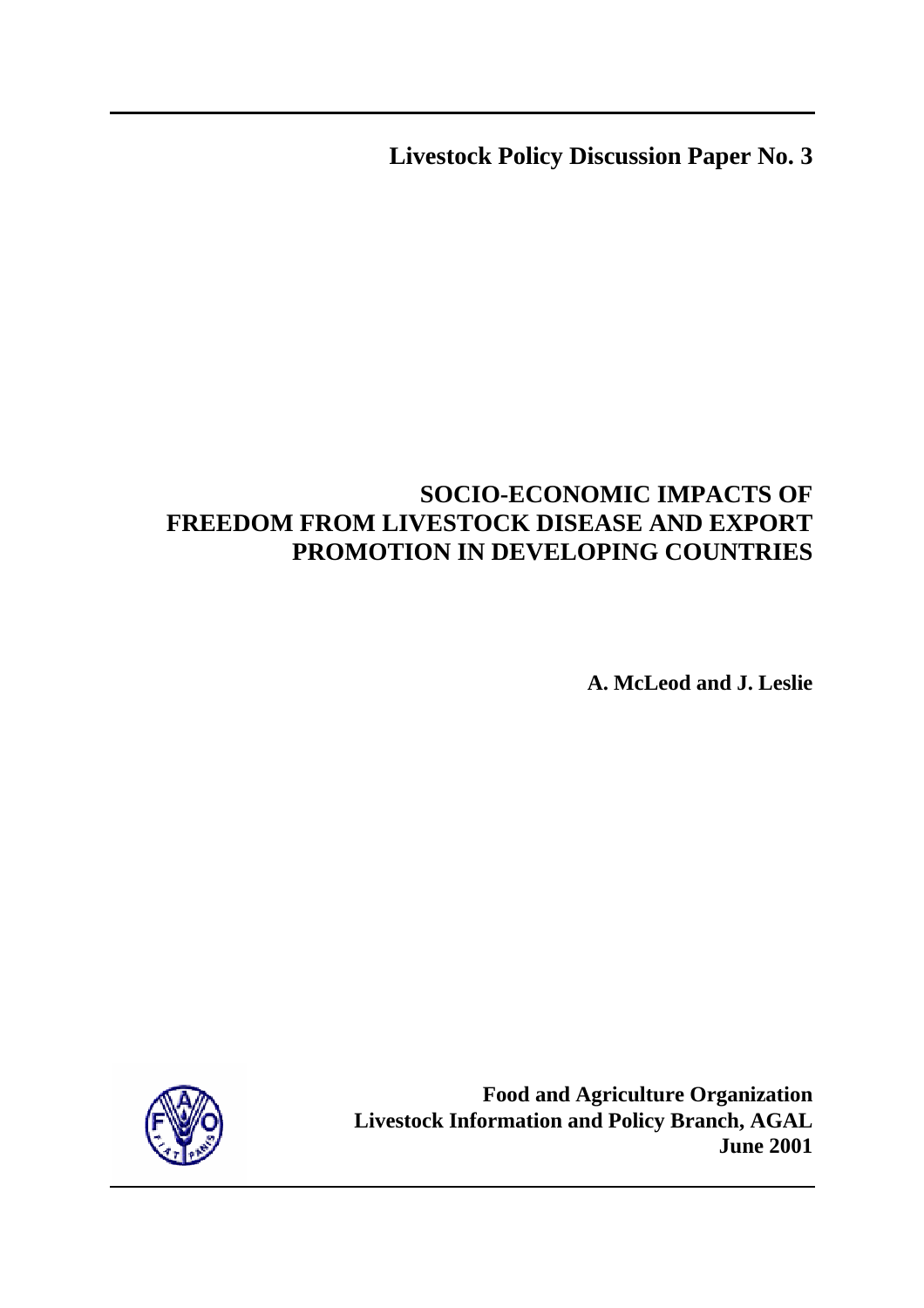## **Preface**

This is the third of a series of 'Livestock Policy Discussion Papers'. The purpose of the series is to provide up-to-date reviews of topics relating to the livestock sector and its development in various regions of the world. A strong emphasis is placed on the compilation of quantitative information, methodological aspects and on the development of policy recommendations for the topic at hand.

This paper explores the benefits and costs of freedom from OIE List A diseases and the benefits from and hindrances to international trade in livestock products in order to highlight the complexity of the link between disease freedom and export. It suggests that proposed disease control policies need to be examined within a broad context, to capture the full impact on different parts of the livestock sector and different groups in society. This is especially important in developing countries, which need to ensure financial and economic viability of any investment and to countries and funding agents with an equity agenda. Even where disease freedom and export expansion are technically possible and economically attractive, they are likely to have different effects on different stakeholders, gains to one corresponding with neutral effects or even losses to another. The paper therefore particularly examines two wider effects: impacts on the livelihoods of poor livestock keepers and multiplier effects through the economy.

Further issues covered by the paper are the role of the public and the private sector in disease control campaigns, cost-sharing mechanisms developed in various situation as well as the strengths and limitations of the most commonly used appraisal and evaluation tools.

It is hoped that the paper stimulates discussion and any feedback would gratefully be received by the author and the Livestock Information and Policy Branch of the Animal Production and Health Division of FAO.

## **Disclaimer**

The designations employed and the presentation of material in this publication do not imply the expression of any opinion whatsoever on the part of the Food and Agriculture Organization of the United Nations concerning the legal status of any country, territory, city or area or of its authorities, or concerning the delimitations of its frontiers or boundaries. The opinions expressed are solely those of the author(s) and do not constitute in any way an official position of the FAO.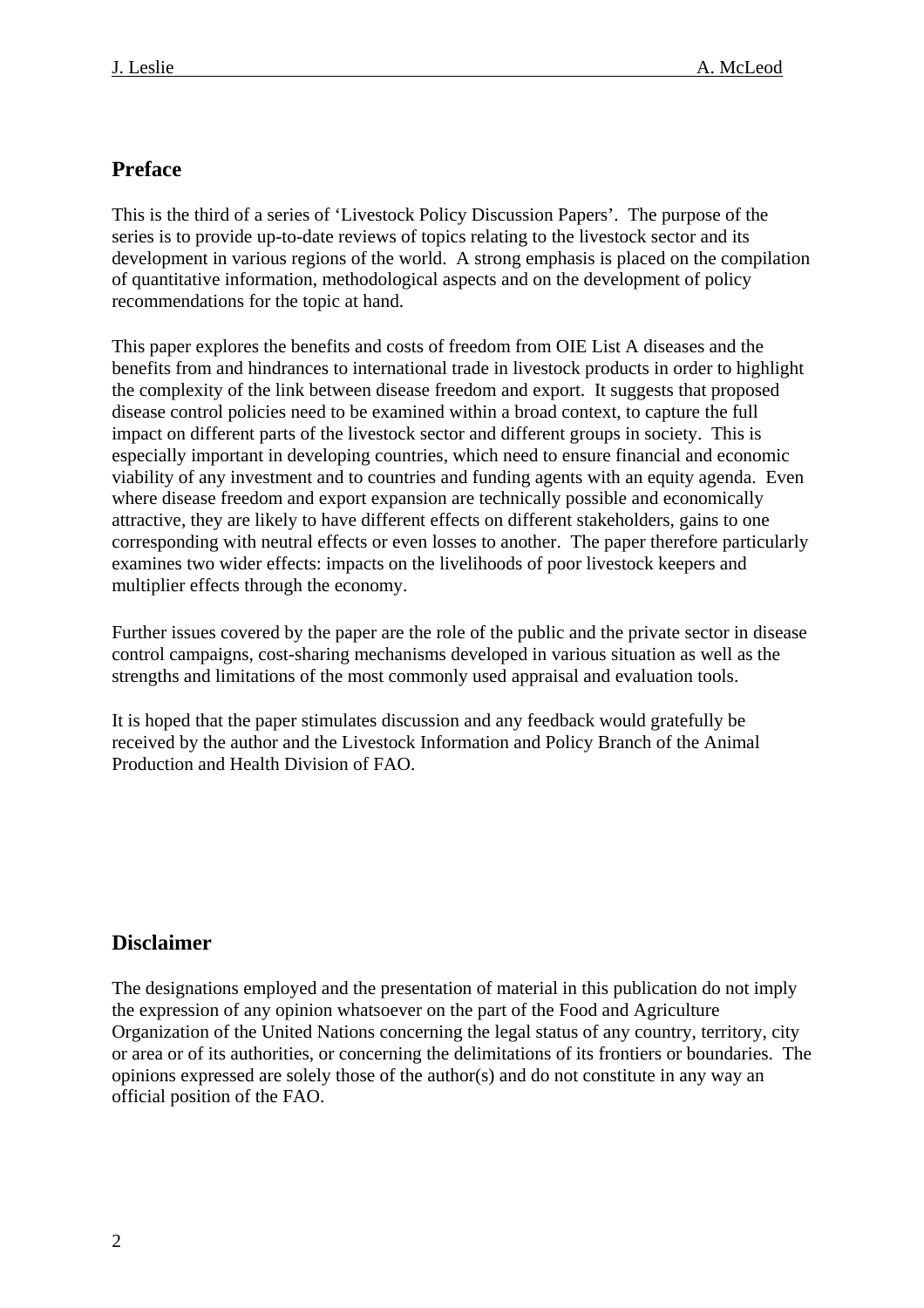| 3 FACTORS AFFECTING PRODUCTIVITY BENEFITS FROM DISEASE FREEDOM  15                            |  |
|-----------------------------------------------------------------------------------------------|--|
|                                                                                               |  |
|                                                                                               |  |
| 5 TRADE BENEFITS OF A POLICY OF DISEASE FREEDOM AND COSTS OF DEVELOPING                       |  |
| THE BENEFITS FROM TRADE REALISED BY COUNTRIES ACHIEVING AN INTERNATIONALLY RECOGNISED DISEASE |  |
| 6 INDIRECT EFFECTS OF DISEASE FREEDOM AND INCREASED LIVESTOCK EXPORT  39                      |  |
|                                                                                               |  |
| 7 FINANCING AND COMPENSATORY MECHANISMS TO BE CONSIDERED IN FUNDING A                         |  |
|                                                                                               |  |
| 8 METHODS FOR APPRAISAL AND EVALUATION OF DISEASE ERADICATION PROGRAMMES                      |  |
|                                                                                               |  |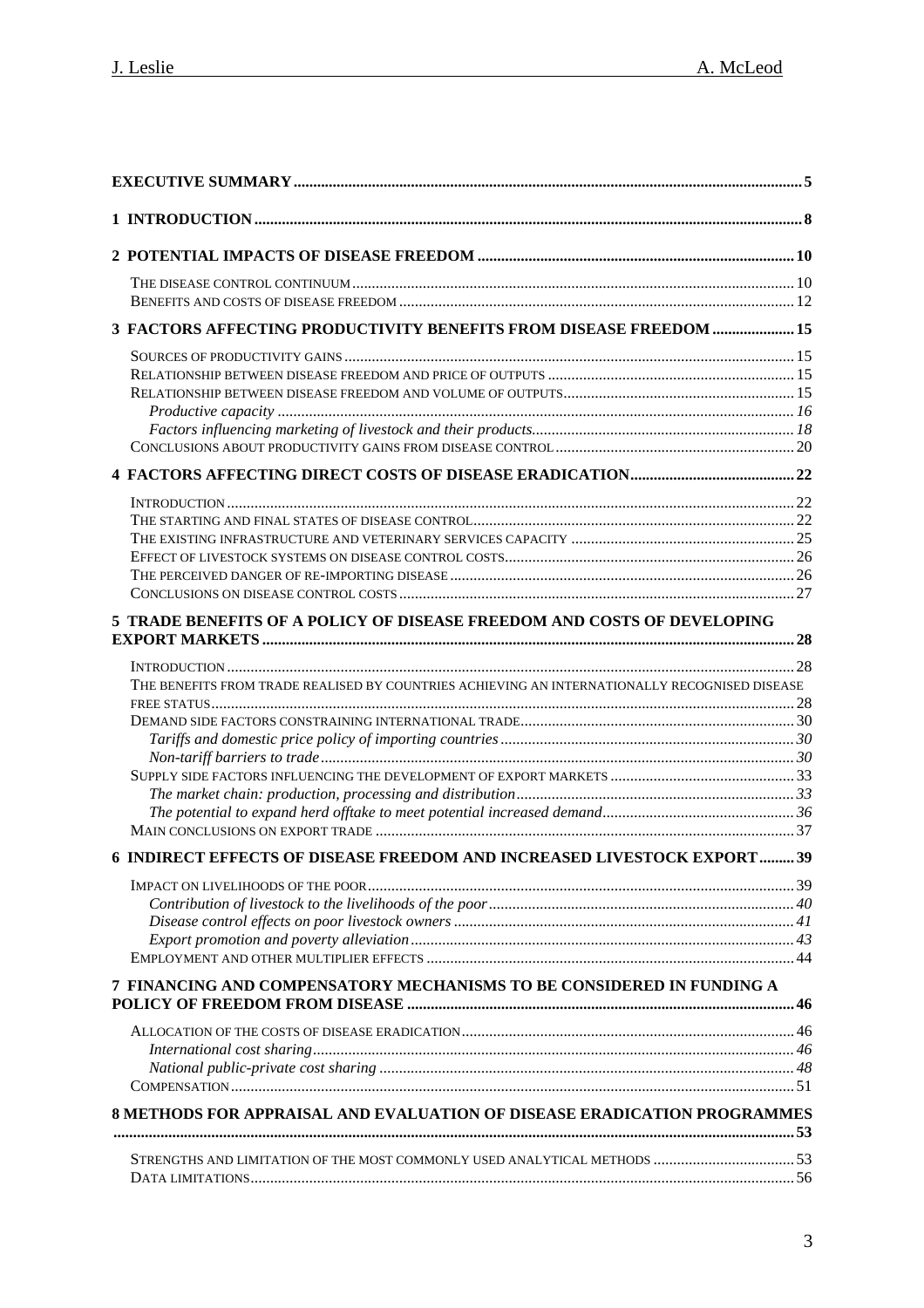| ISSUES FOR FURTHER STUDY COMMISSION CONTROL CONTROL CONTROL CONTROL CONTROL CONTROL CONTROL CONTROL CONTROL CO |  |
|----------------------------------------------------------------------------------------------------------------|--|
|                                                                                                                |  |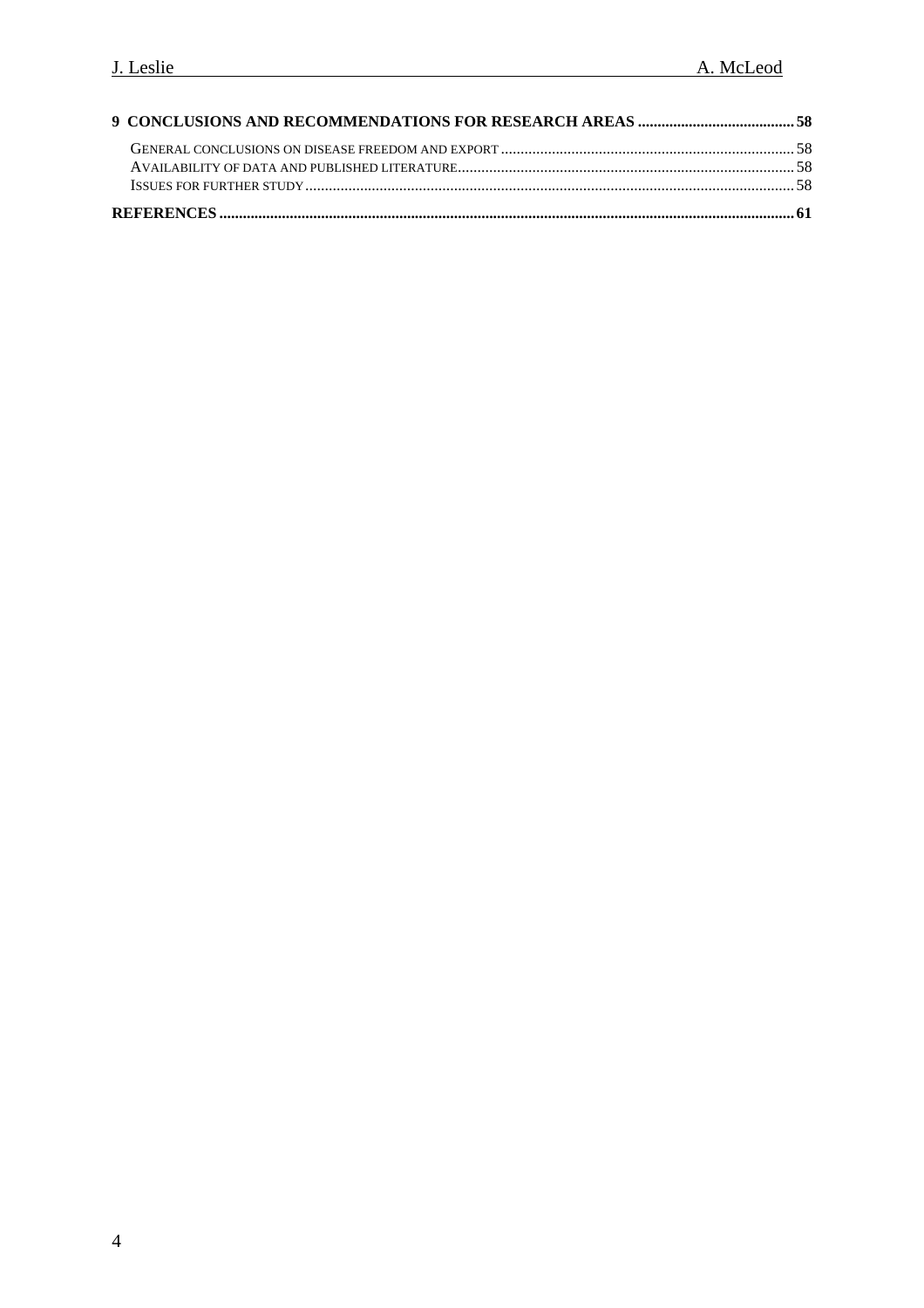## <span id="page-4-0"></span>**Executive summary**

Access to global livestock markets has theoretically been facilitated by the ending of GATT, establishment of the WTO and signing of the SPS Agreement, but dissolution of trade barriers may be limited by the presence of specific diseases in a national livestock population, and such diseases may appear to be the major barrier to export development. However, for countries contemplating a policy of disease freedom in order to improve export potential, it is important to be aware of the costs and technical difficulties of establishing export markets. The paper explores the benefits and costs of freedom from OIE List A diseases and the benefits from and hindrances to international trade in livestock products in order to highlight the complexity of the link between disease freedom and export. It suggests that proposed disease control policies need to be examined within a broad context, to capture the full impact on different parts of the livestock sector and different groups in society. This is especially important in developing countries, which need to ensure financial and economic viability of any investment and to countries and funding agents with an equity agenda.

Productivity gains, often considerable, can be expected when a major infectious disease is eliminated from a livestock production system. However, the size and sustainability of productivity gains are highly dependent on the nature of the livestock production system and the market for its products. When these and the cost of eradication are taken into account, it becomes evident that only a limited number of situations justify disease eradication purely in order to boost domestic offtake. In a number of instances it has been shown that while disease eradication alone would be economically marginal and risky, introducing an "animal health package" aimed at general productivity enhancement appeared to be economically viable.

The costs of eradicating a specific disease depend on a number of factors including the current epidemiological state of disease, the capacity of the veterinary service, the availability of reliable vaccine and diagnostic tests and the risk of re-introduction. Costs incurred during the eradication programme must be balanced against later cost savings from reduced or changed needs for control measures. Sufficient examples exist to make possible a reasonably accurate assessment of eradication costs for a given country and disease, but there is less experience in assessing the cost of maintaining disease freedom. Moreover, this latter cost must be met from the recurrent budget and is less likely to be eligible for development assistance.

The benefits of developing or expanding an export market can be considerable, including increased volume and value of livestock offtake, greater variety and quality of production, diversity of market opportunities and increased capacity in the national livestock sector. At the same time, the difficulties and risks of export trade should not be underestimated. Since the replacement of GATT by the WTO, there has been a reduction in tariff barriers to trade, to the point where they are largely insignificant, but an increasing number of non-tariff barriers have been introduced in the form of SPS and TBT measures. These can be expensive to implement, may vary with different trading partners, are subject to change over time, and tend to be designed for the convenience of developed country production systems. Moreover, freedom for disease and compliance with SPS measures do not in themselves guarantee an export market. Additional effort and cost must be incurred in seeking markets and, therefore, disease freedom as an incentive to trade is best implemented as part of a long term export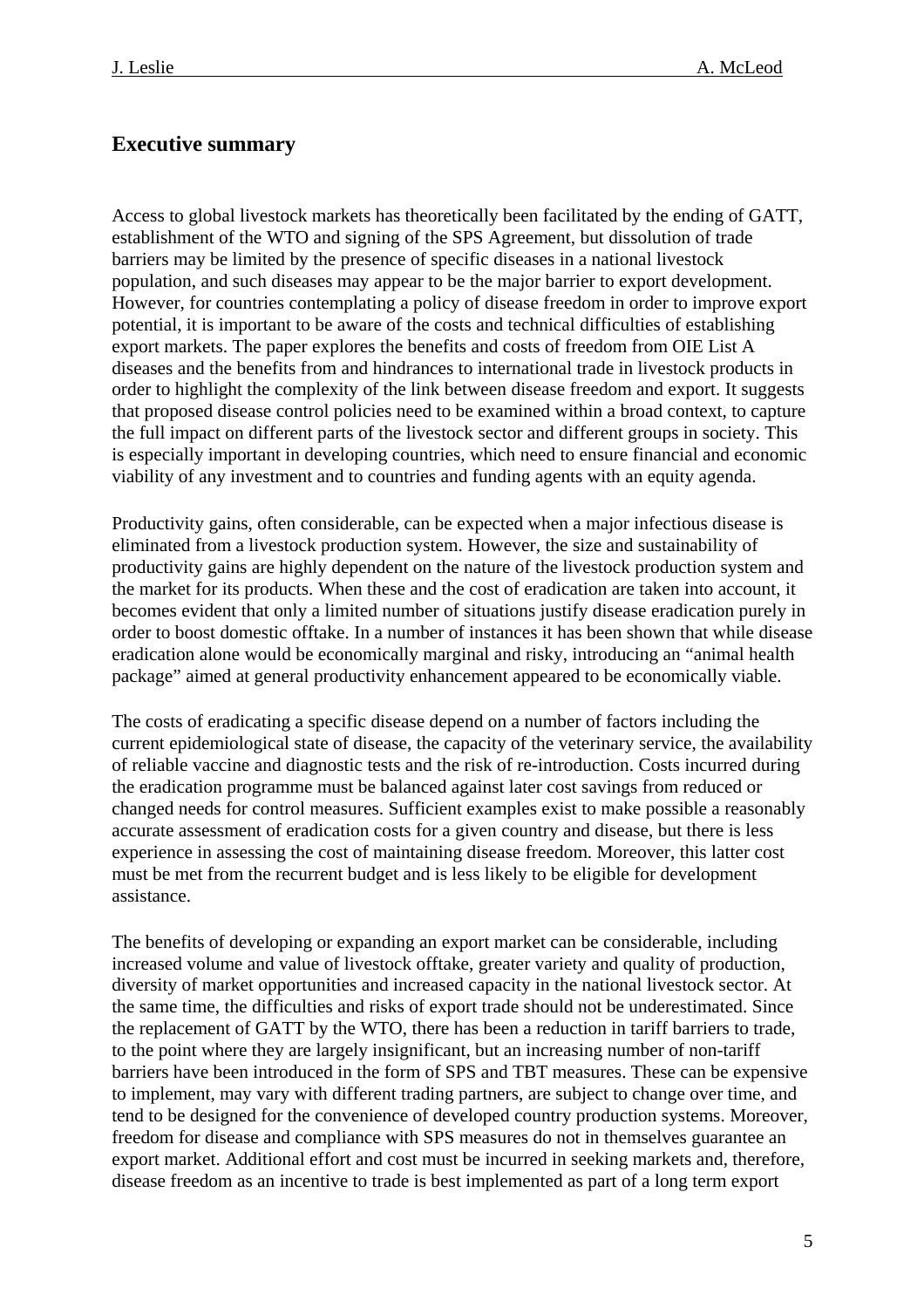strategy when a number of other measures to promote export have already been put in place. Efficient operation of the input supply and product marketing chains are crucial if products are to be produced at a price, quality and timeliness suitable for export. If small and middle sized producers are to be included in the development of export markets, this may require a co-ordinated effort by more than one government ministry to deliver a package of economic incentives to livestock producers, traders and processors.

Even where disease freedom and export expansion are technically possible and economically attractive, they are likely to have different effects on different stakeholders, gains to one corresponding with neutral effects or even losses to another. It is therefore important to examine impacts from the perspectives of different groups and to look at the indirect and multiplier effects of a change in livestock policy. The paper examines two wider effects, impacts on the livelihoods of poor livestock keepers and multiplier effects through the economy. It concludes that there can be benefits in disease control for poor livestock keepers but disease control policies and programmes must take account of their circumstances if they are to achieve full participation and impact. Participation of the poor in export markets varies by country, but the stringent sanitary and technical requirements may exclude them if export policies are not designed to promote their participation. Multiplier effects are illustrated with a case study from Botswana, where the livestock sector is strongly linked to other sectors in the economy and an interruption of export markets resulting from a CBPP outbreak had widespread economic effects.

Low excludability, low rivalry and the potential for externalities all make disease eradication eligible for some element of public funding, and for public regulation. Some elements of disease control may be suitable for private operation and financing with public subsidy for establishment of facilities. Others may be financed largely through the public sector, but delivered under contract by the private sector. The paper discusses cost sharing, regulation and delivery and compensation. Three international cost sharing models are identified, typified by the approaches to rinderpest eradication in Africa, FMD eradication in the Southern Cone of South America and Newcastle disease control. The viability of publicprivate cost sharing through cost recovery schemes depends on individual national circumstances but can usefully be assessed using an analytical framework composed of: sustainability; equity; efficiency of resource allocation; effectiveness of disease control; economic cost of recovery; and financial efficiency. Delivery of disease eradication programmes, once the province of national veterinary services, is now characterised by increasing diversity. The role of private veterinarians and government or private paraprofessionals is becoming more important, although a thorough evaluation of their potential has yet to be carried out. Compensation schemes, although normally a part of eradication programmes, have not always captured the full value of losses experienced by producers, and generally exclude others in the livestock sector.

The strengths and limitations of the most commonly used appraisal and evaluation tools are assessed. Those most frequently encountered include farm financial analysis and economic cost benefit analysis, combined with herd and epidemiological models. Limited use has been made of whole economy models, whilst economic surplus models have been used for animal health research prioritisation. The methods most commonly used are robust, widely understood and well designed for analysing direct impacts of disease control. However they are less effective for assessing wider economic and social impact. Qualitative and semiquantitative approaches and methods would be useful additions to the evaluation process. It is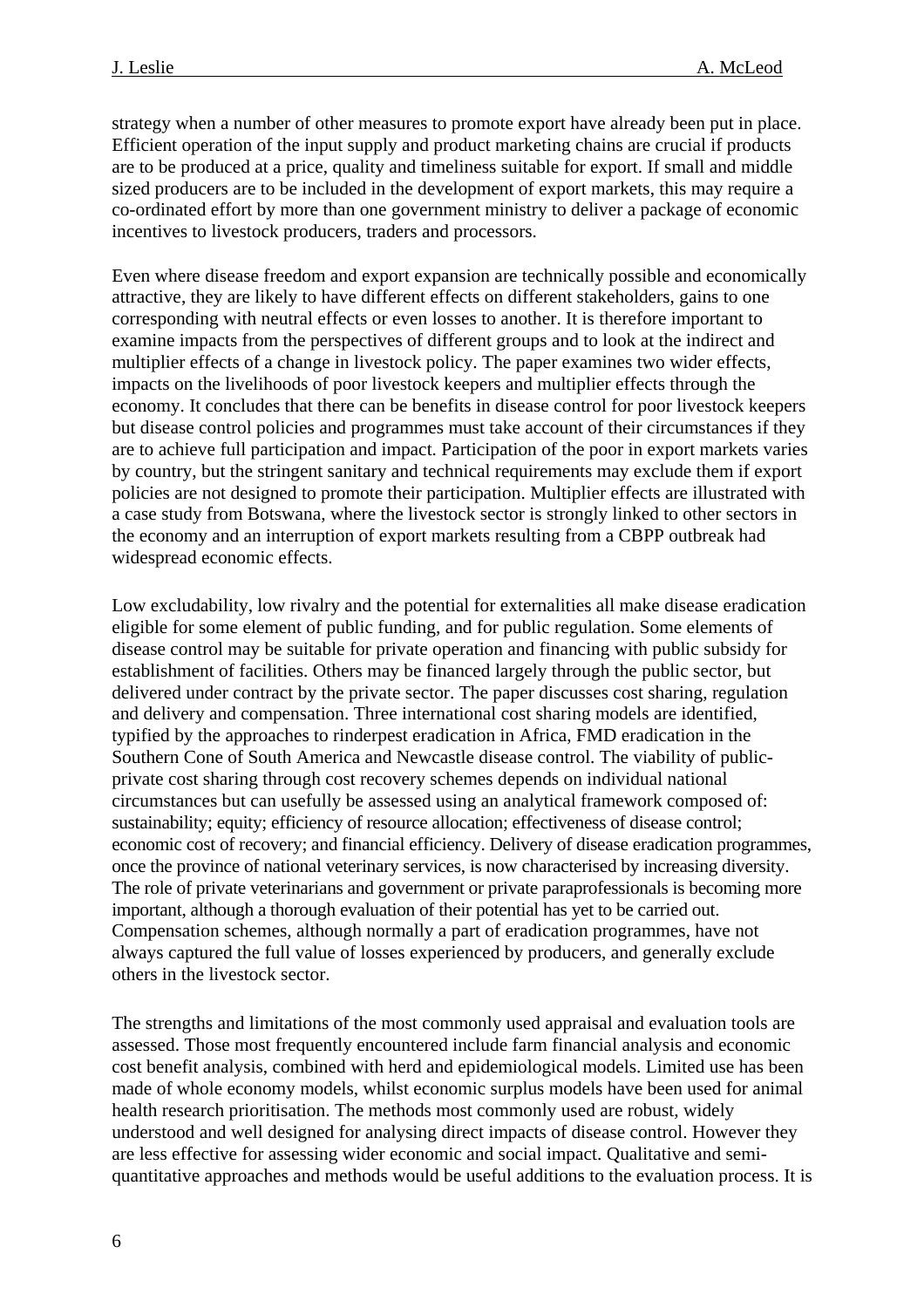also apparent that there are still major gaps in data even for conventional analysis, especially related to the less commercial production systems and smallstock.

The review has identified analytical and data gaps and areas of potential interest to policymakers in developing countries. In order to broaden the current knowledge base, the authors believe that the following would be of value:

a) Development of a multi-criteria framework based on a series of case studies carefully chosen to illustrate key differences in economic and trade development, veterinary services capacity and livestock production system characteristics. The framework developed to serve these examples should evaluate practicality, cost and speed of different analytical methods as well as quality and detail of outcome;

b) A review of different approaches to delivery of vaccination and surveillance, including an institutional assessment as well as comparative assessment of the effectiveness and costefficiency of existing strategies under different land/animal densities;

c) Livestock export development advice for low-income countries including: institutional and technical analysis to identify the most effective means to assist producers and those involved in livestock trade and marketing to cope better with changing markets; a review of means to secure existing markets in the face of disease outbreaks; increased training material on key elements of an assessment of an export market; development of an accessible centralised information base on trade and other impacts of disease eradication.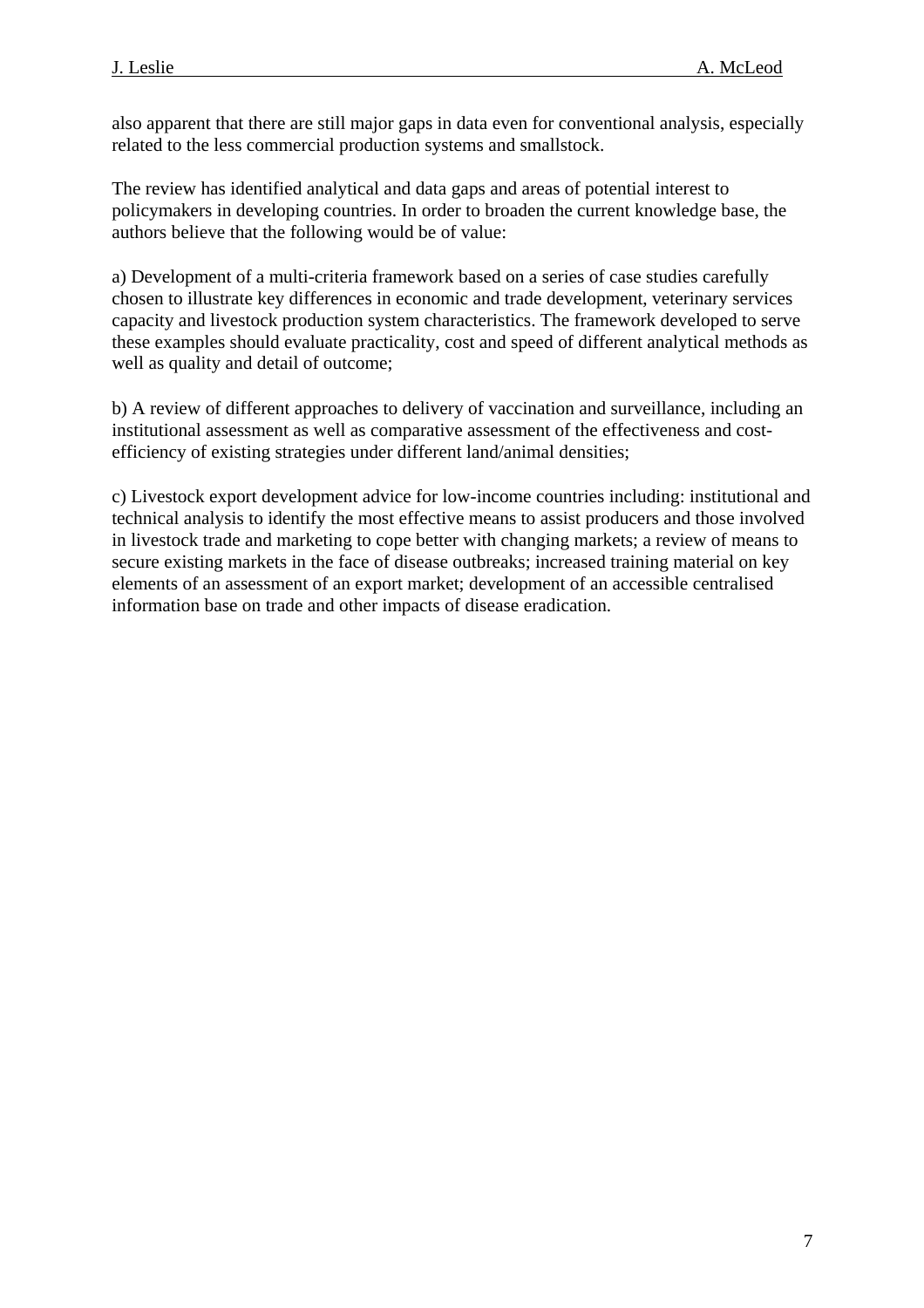## <span id="page-7-0"></span>**1 Introduction**

Policies to promote export growth represent one of a range of options for developing countries seeking to expand livestock sector production and improve productivity. Delgado, Rosegrant, Steinfeld, Ehui and Courbois (1999) predict continued growth in demand for livestock products for the next 20 years or so. Part of that demand will continue to come from developed countries, but an increasing proportion will stem from the developing world. Since national demand and supply will not necessarily balance, international trade will be essential. For some countries, therefore, decisions about developing export markets will form an increasingly important component of livestock policy. For others, maintaining or increasing domestic self-sufficiency in livestock products will be a preferable strategy, since the ability of a country to achieve growth through export, and its impact on different parts of the economy, are dependent upon a number of interacting factors that will be discussed in this paper.

Ending of the General Agreement on Tariffs and Trade (GATT), establishment of the World Trade Organisation (WTO) in 1994, the signing of Agreement on Sanitary and Phytosanitary measures (SPS Agreement) has theoretically opened the global trading area to all countries. Improvements in communication networks, bio-security and surveillance systems, and introduction of the concept of disease free zones within infected countries are all comparatively recent developments with the potential to diversify and expand global livestock trade. However, compliance with the SPS Agreement can impose strict technical requirements and add considerably to the cost of establishing and maintaining an export market.

One barrier to export may be the presence [of](#page-7-1) specific livestock diseases, in particular the epidemic diseases making up OIE's List  $A<sup>1</sup>$ . Trading countries may be called upon to demonstrate freedom from specific diseases, either to promote export to disease free countries, or to reduce the risk of importing new diseases by limiting imports of livestock and their [pr](#page-7-2)oducts. A policy of disease freedom may have the objective of achieving disease free status<sup>2</sup> for a defined area of a country, for the nation, or a region, in order to increase participation in global trade.

There are several reasons why countries or regional groupings might wish to invest in a policy of freedom from specific diseases:

♦ As part of a national policy to improve the agricultural and livestock sectors, led by an export focused strategy;

 $\overline{a}$ 

<span id="page-7-2"></span><span id="page-7-1"></span> $<sup>1</sup>$  List A diseases are those which have the potential for rapid spread, have serious socio-economic or public</sup> health effects, and are of major importance in international trade. The list currently comprises: African horse sickness; African swine fever; bluetongue; classical swine fever; contagious bovine pleuropneumonia; foot & mouth disease; highly pathogenic avian influenza; lumpy skin disease; Newcastle disease; peste des petits ruminants; rinderpest; Rift Valley Fever; swine vesicular disease; sheep pox and goat pox; vesicular stomatitis. 2 <sup>2</sup> A "free zone" is defined by the OIE as "..a clearly defined territory within a country in which no case of a disease included in the Code has been reported during the period stated for such a disease in the Code, and within which and at the borders of which official veterinary control is effectively applied for animals and animal products, and their transportation" (International Animal Health Code – 1999 Edition). A free zone can thus refer to part or all of a country.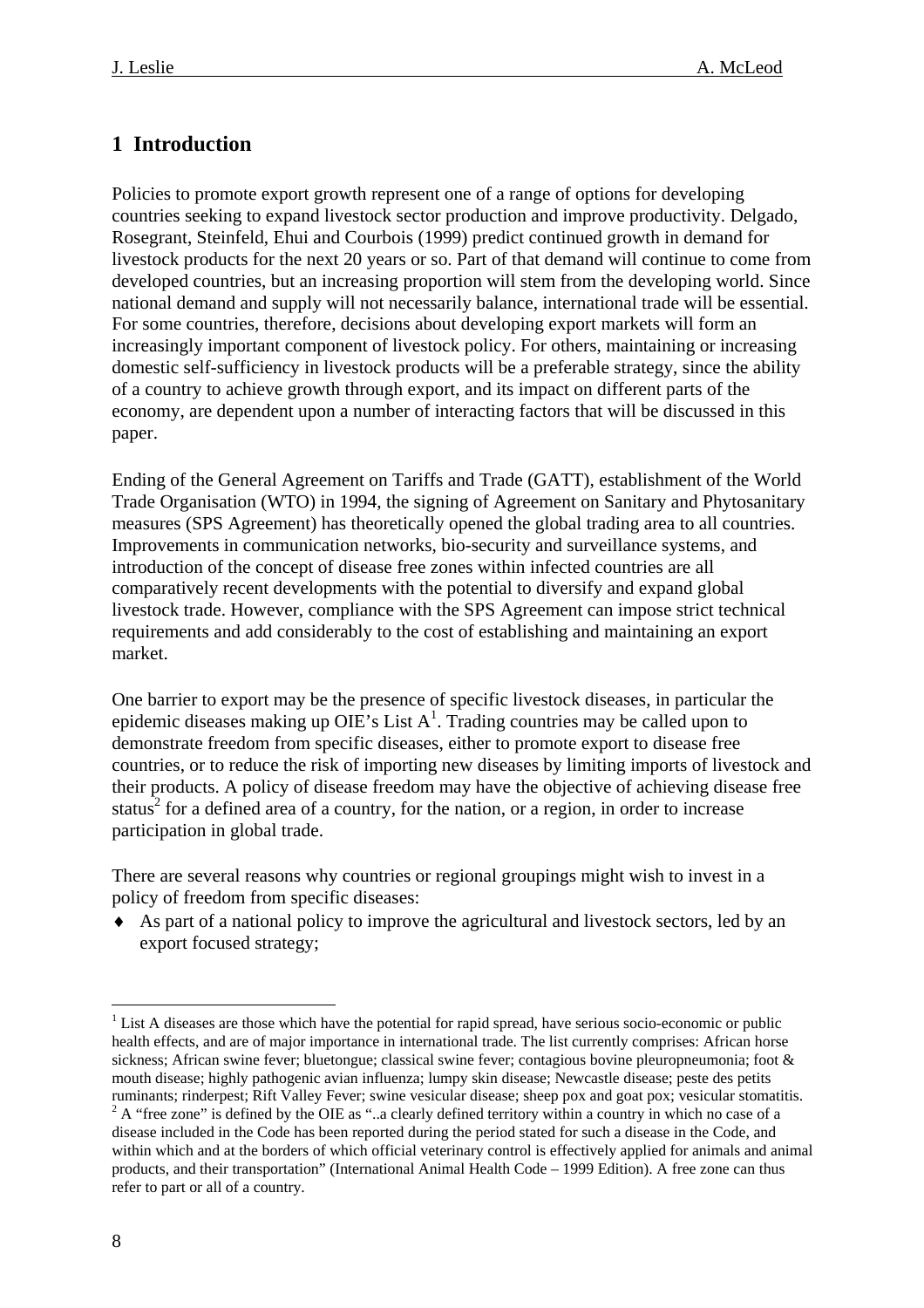- ♦ To alleviate threats to existing trading partnerships, created by changing health standards of existing trading partners or changing health standards and status of trading nations competing in the same market;
- ♦ To expand existing trade in livestock and livestock products by strengthening links with established trading partners and creating new markets in countries with higher health standards;
- ♦ To protect domestic production and promote national food self-sufficiency by removing disease losses and controlling imports;
- ♦ As an equity or poverty alleviation measure, to reduce costs and threats, particularly for small livestock producers who cannot or do not take preventive action;

Each of these situations is associated with different benefits and costs. The effort required to eradicate a disease may be considerable and hard to justify politically without with the incentive of potential export earnings. However, while export growth presents an attractive goal, it can also be a difficult and expensive one. Trade related benefits from a policy of disease freedom are most likely to occur in a country with an established livestock export market. Where this is not the case, there may be constraints in the domestic situation, national "spirit" or the trade environment, which can only be removed at considerable cost. Moreover, export-led growth may not be immediately compatible with poverty alleviation.

For many countries the decision to undertake efforts to achieve disease freedom is based on a set of favourable conditions resulting from previous disease control policies, pressure to change policy from commercial producers or processors, or pressure from neighbouring countries. As a result of the policy change, the incidence of costs or benefits may be shifted significantly between different stakeholders. While every developing country aims to achieve economic growth, issues of equity may be at least equally important, yet the link between growth and distribution of national wealth is not always clear-cut. A livestock policy that is effective in boosting economic growth through export may not be uniformly beneficial throughout the livestock sector, or equally beneficial for producers and consumers. Often the full social and economic effects of such policy changes are not adequately considered: expected benefits may not occur, dis-benefits are undervalued or ignored. Ex-post analysis, when made, concentrates on the immediate and easily measurable, and lacks the detail and attention to socio-economic impacts required to evaluate the full impacts of such changes.

This paper examines separately the benefits and costs associated with freedom from List A epidemic diseases and the factors (including disease freedom) affecting promotion of export markets in developing countries. Since there are 15 List A diseases, affecting large and small ruminants, pigs, poultry and equines, and distributed throughout the developing world, this is a large subject and any attempt to draw general conclusions must be treated with caution. Nevertheless, existing literature on disease control and on livestock trade shows that:

- ♦ investment in freedom from major infectious diseases can generate significant net productivity benefits for the livestock sector, although these vary considerably with the production system, disease effect and state, and type of control initiative;
- ♦ achieving disease freedom can form an important part of an export-led strategy but will only be effective if preceded and supported by other measures to boost export;
- ♦ impacts of disease freedom and export growth are often unequally distributed, and will only benefit the poorer members of the economy if supported by explicit policies to promote their participation in the market.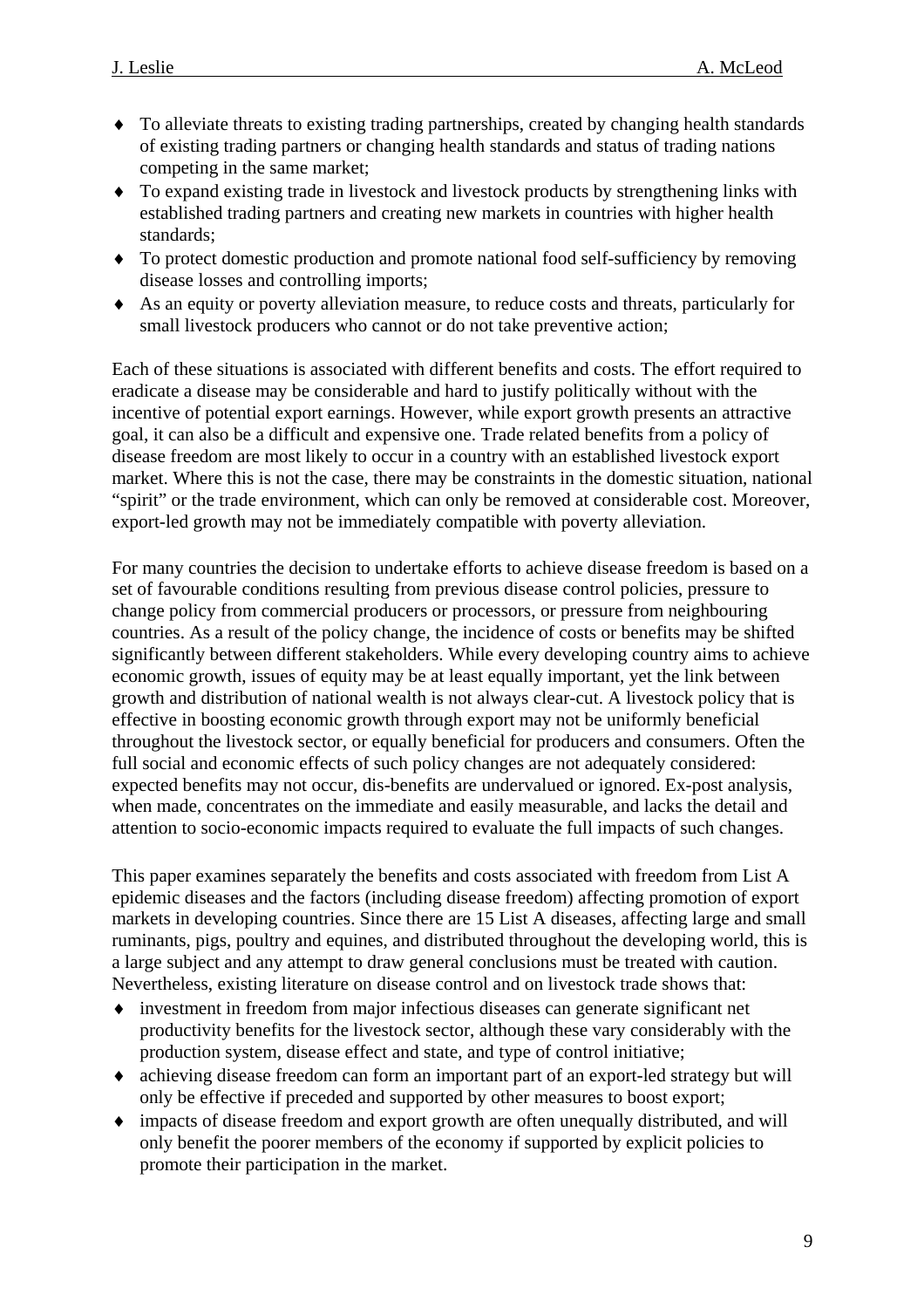## <span id="page-9-0"></span>**2 Potential impacts of disease freedom**

#### **The disease control continuum**

It is convenient to view disease control as a continuum (Figure 2.1). At one extreme is the endemic state, meaning that the disease is usually present in the population at predictable levels. At the other is eradication, where first clinical disease and then the infectious agent are removed from the population. In between is a an epidemic state, where periods of apparent freedom are punctuated by outbreaks of varying severity. In theory it is possible to move in either direction along the continuum, which can apply at sub-national, national or regional level. Only the endemic state and global eradication can be considered inherently stable. The distance to be moved in achieving disease freedom affects the magnitude of both costs and benefits of disease control.



Within the continuum certain key states can be identified. The OIE pathways for freedom from disease specify states during the process of eradication. Figure 2.2 shows the pathway for rinderpest. For CBPP, two similar pathways, with the same states but different timing, have been defined. For FMD, three states are recognised: infected, FMD free where vaccination is practised and FMD free where vaccination is not practised. A complete list of disease states for a rinderpest- or CBPP-like disease is shown in Table 2.1 and can serve as a basis for examining many List A diseases. The state of disease has a direct effect on the cost of having it in the population, through productivity losses and direct control costs, and hence on the potential benefits of controlling it. The measures required to achieve and maintain a particular disease state also have associated costs. A country in a particular disease state and contemplating a move to another state, should compare the benefits and costs of the proposed change of state.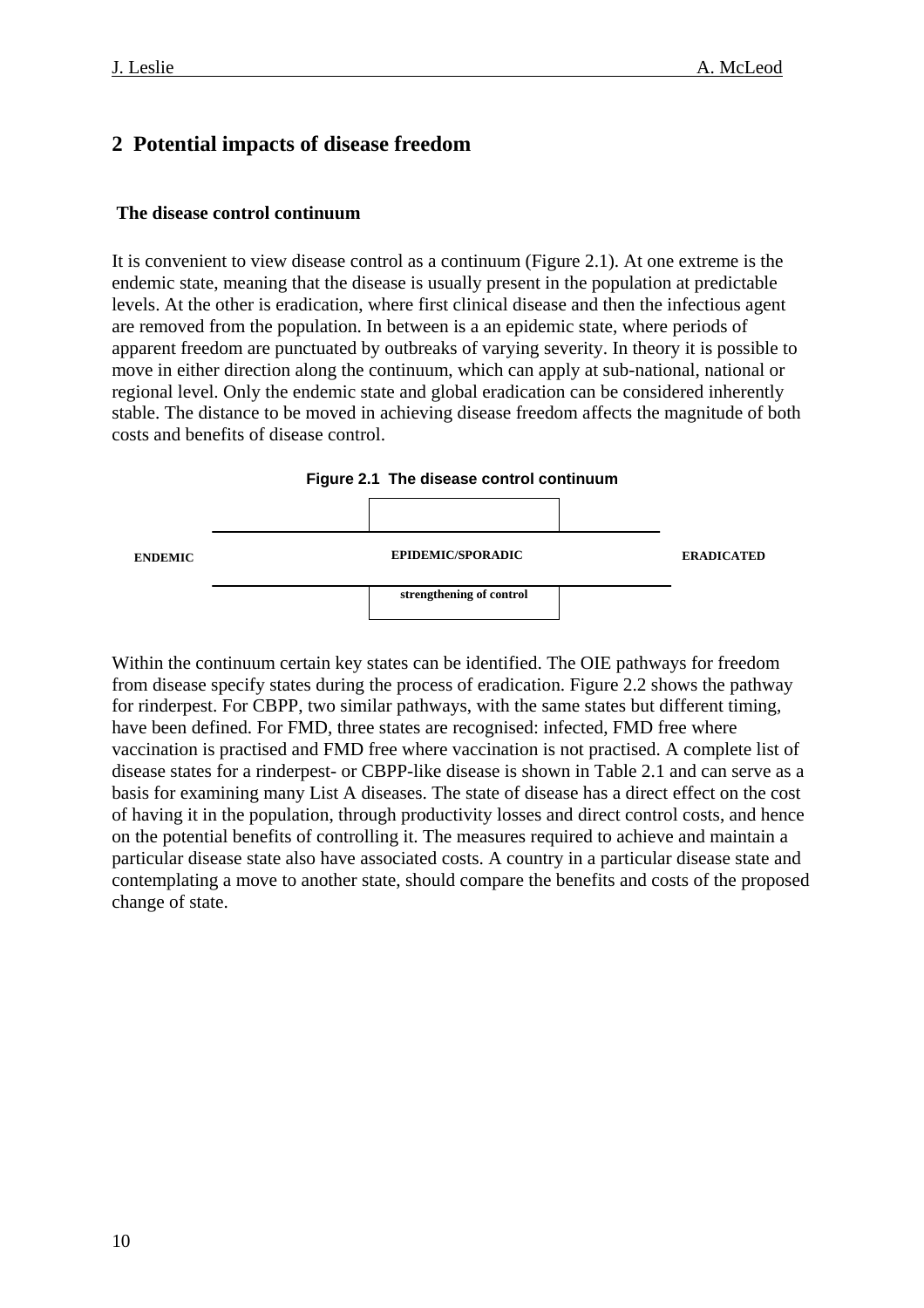

**Figure 2.2: OIE pathway for freedom from rinderpest** 



Since all states of disease can be seen in developing countries, any of three types of change may be under consideration, to achieve disease freedom for the country as a whole or for specific zones:

- ♦ Moving from an endemic to a disease free state. e.g. FMD in South America and potentially in parts of South East Asia, CBPP potentially in Africa. This can be a long and costly programme and is most appropriate in a regional context, with trade or other motives;
- ♦ Moving from an epidemic to a disease free state. e.g. the few remaining pockets of rinderpest in Africa and parts of Asia This step may be appropriate to be contemplated by an individual country to expand trade, to reduce long term costs of control, to reduce risk for domestic producers, or to improve harmony with disease-free neighbours;
- ♦ Controlling a single outbreak of a disease that has long been absent, e.g. CBPP in Botswana, FMD in Mongolia. Here an attempt at control is unquestionable, since loss of disease-free status can have severe domestic and international consequences.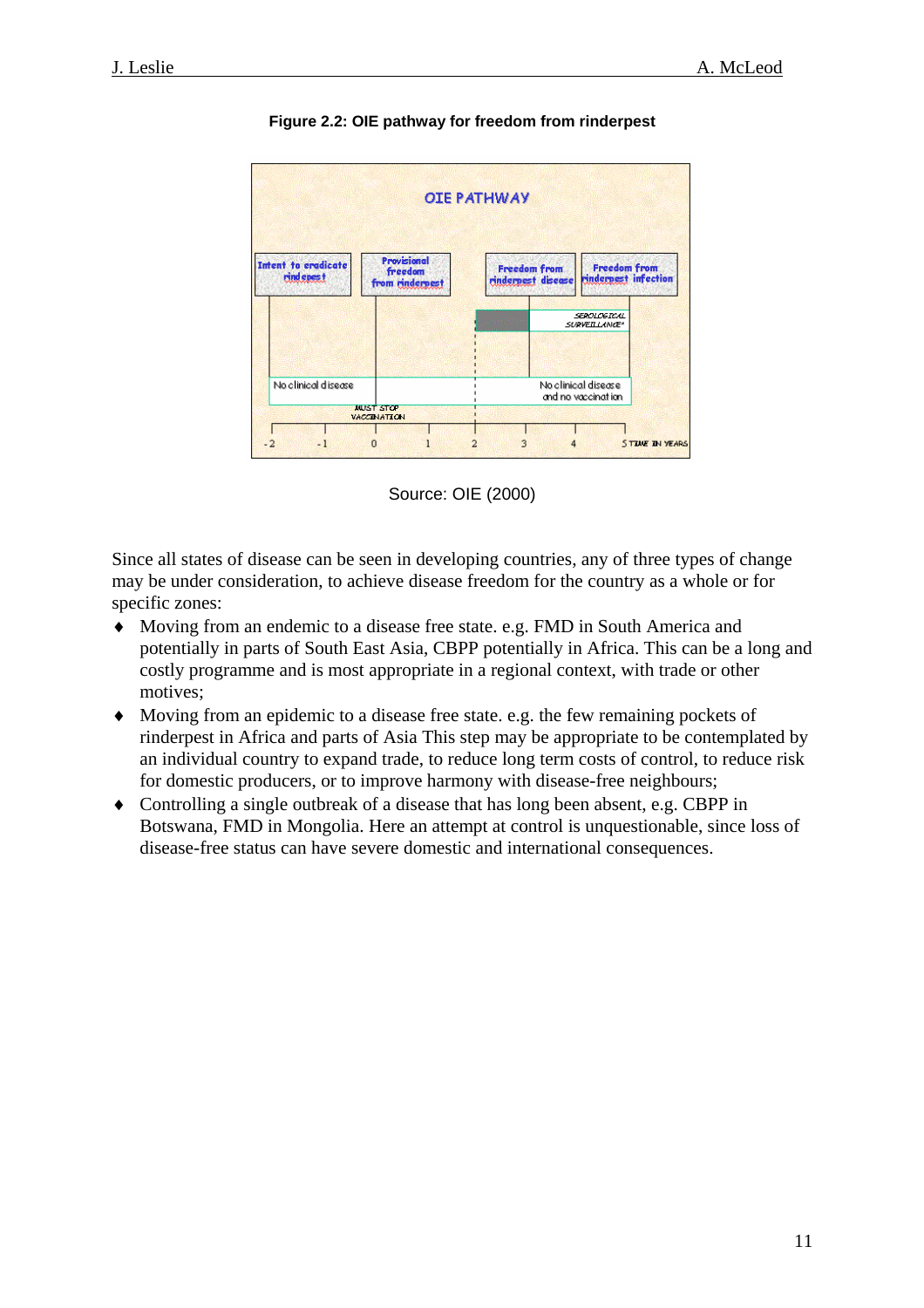<span id="page-11-0"></span>

| <b>State of disease</b>                        | <b>Characteristics</b>                                                        | Measures likely to be in place                                                                                                                                                                             |
|------------------------------------------------|-------------------------------------------------------------------------------|------------------------------------------------------------------------------------------------------------------------------------------------------------------------------------------------------------|
| Endemic                                        | Outbreaks<br>regular/frequent or no<br>apparent disease - i.e.<br>subclinical | Limited or no strategic control                                                                                                                                                                            |
| Epidemic, high incidence                       | Outbreaks over wide<br>geographical area                                      | Irregular vaccination campaigns,<br>limited disease reporting,<br>ineffective movement control                                                                                                             |
| Epidemic, low incidence                        | Outbreaks sporadic or<br>over limited geographical<br>area                    | Regular vaccination campaigns,<br>effective disease reporting,<br>effective movement control                                                                                                               |
| Declared intention to eradicate.               | Outbreaks sporadic or<br>over limited geographical<br>area                    | Regular vaccination campaigns<br>and/or effective disease reporting.<br>Stamping out measures, effective<br>movement control, measures to<br>prevent re-introduction eg import<br>restrictions, quarantine |
| Provisional freedom, without<br>vaccination    | No clinical disease                                                           | Clinical, sero-and abattoir<br>surveillance as appropriate for<br>disease, preparedness for<br>stamping out                                                                                                |
| Freedom from disease, without<br>vaccination   | No clinical disease                                                           | as above                                                                                                                                                                                                   |
| Freedom from infection, without<br>vaccination | No disease agent                                                              | as above                                                                                                                                                                                                   |
| Long term freedom from<br>infection            | Disease agent is not re-<br>introduced                                        | as above, but possibly at a<br>reduced level                                                                                                                                                               |

| Table 2.1 States of disease and associated control measures (e.g. rinderpest or CBPP) |  |  |
|---------------------------------------------------------------------------------------|--|--|
|                                                                                       |  |  |

Strictly speaking, disease eradication refers to the removal of the infectious agent from the population, and not to freedom from clinical disease alone. However, there is no convenient term for "achieving freedom from clinical disease", and the description "disease control" is rather ambiguous. With apologies to purists, this paper will use the term "eradication" to refer to programmes which achieve either freedom from clinical disease or freedom from the infectious agent, on the assumption that eventually they will all be aiming at true eradication, i.e. freedom from infection.

#### **Benefits and costs of disease freedom**

Some possible consequences of disease freedom are shown in Figure 2.3. Some are clearly negative (costs), some clearly positive (benefits), while others may be positive, negative or neutral for different stakeholders. The generic relationship between the benefits and costs of control is illustrated in Figure 2.4 with the most attractive policies located in the top right quadrant. Table 2.2 lists the key factors that should be considered in assessing the viability of a disease control scheme. Both the figure and the table may appear to be stating the obvious, but they lay out the framework for a substantial work of analysis. Many of the published studies of the impact of disease control have included only the direct effects, and the relative paucity of published data on benefits and costs of disease control presents a constraint to accurate assessment.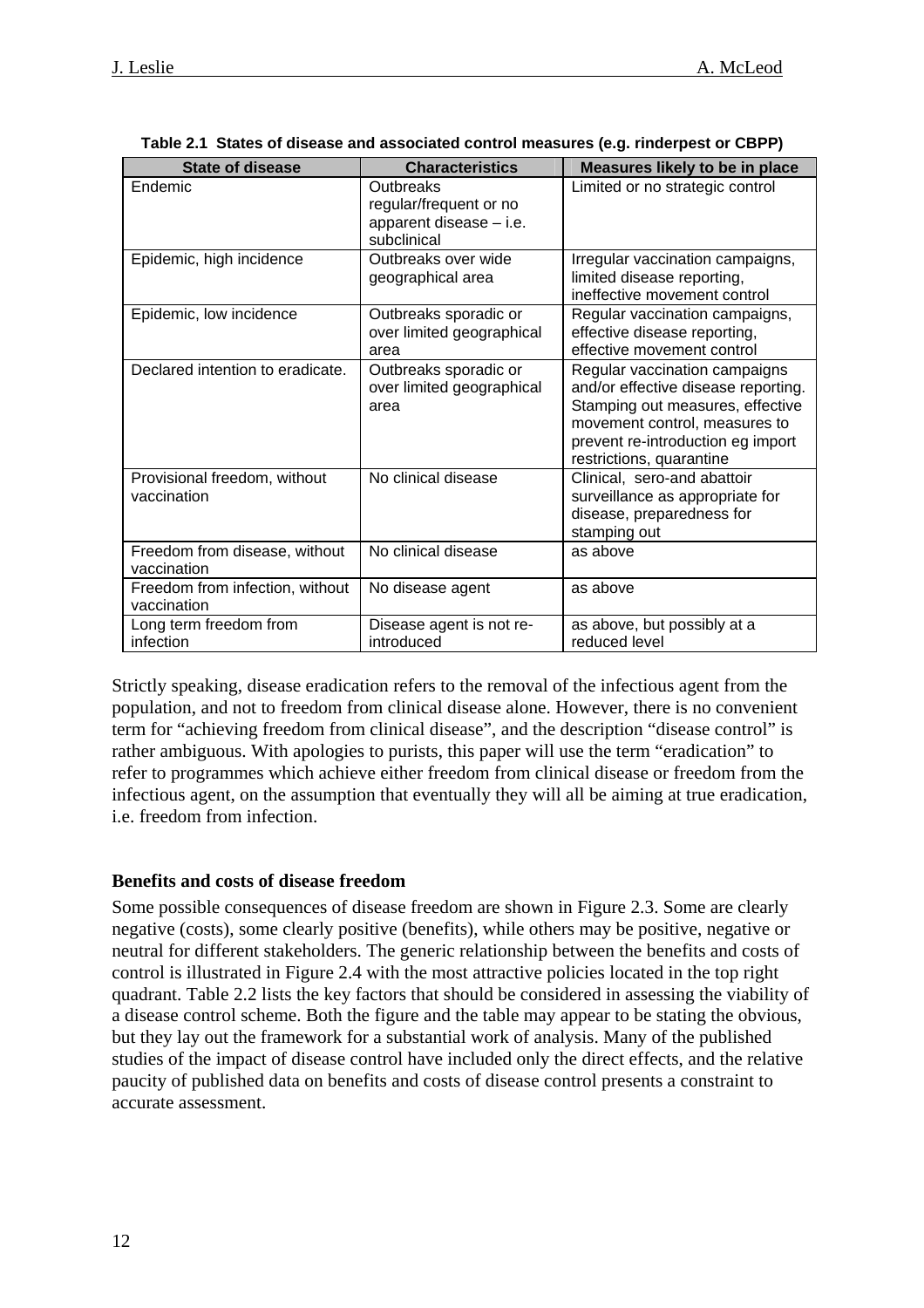

**Figure 2.3 Impacts of disease freedom on livestock sector stakeholders** 

**Source: Leslie and Upton (1999)** 

**Figure 2.4 Viability of proposed disease control policies** 

| <b>HIGH</b>                            |                         |          |  |
|----------------------------------------|-------------------------|----------|--|
| penerits<br>from<br>disease<br>freedom | possible                | viable   |  |
| LOW                                    | low                     | possible |  |
|                                        | <b>HIGH</b>             | LOW      |  |
|                                        | cost to achieve freedom |          |  |

The diverse list of effects summarised in Table 2.2 suggests that to assess the impact of disease freedom requires a careful and holistic analysis, which should encompass:

- ♦ a review of all the benefits and costs that can realistically be expected from a policy of disease freedom, including those less easily valued;
- ♦ a realistic assessment of the potential for export market development;
- ♦ identification of the potential distributional implications for the different stakeholders;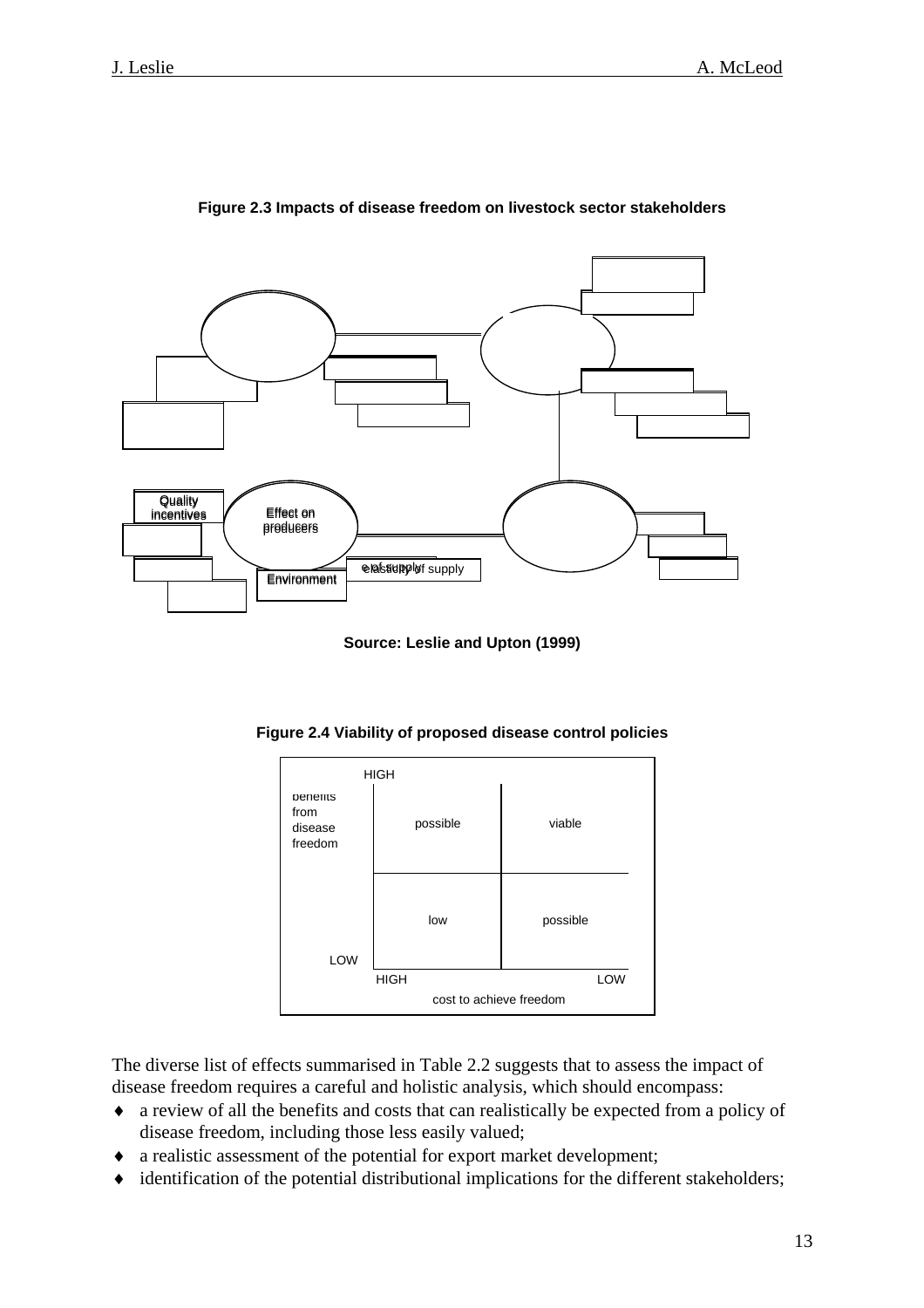$\bullet$  review of the implications for and alternative means of funding the policies;

| Table 2.2 Important factors in evaluating the viability of |  |  |
|------------------------------------------------------------|--|--|
| a programme for freedom from livestock disease             |  |  |

| a) potential benefits from control                                                                |  |  |  |  |
|---------------------------------------------------------------------------------------------------|--|--|--|--|
| <b>DIRECT ECONOMIC EFFECTS</b>                                                                    |  |  |  |  |
| Increased productivity or production                                                              |  |  |  |  |
| Increased value of exports                                                                        |  |  |  |  |
| Reduced human medical costs for zoonotic diseases                                                 |  |  |  |  |
| Costs saved from current control programme                                                        |  |  |  |  |
| <b>INDIRECT, SOCIAL AND POLITICAL EFFECTS</b>                                                     |  |  |  |  |
| Contribution to livelihoods of the poor                                                           |  |  |  |  |
| Contribution to the wider economy e.g. employment                                                 |  |  |  |  |
| Higher quality or choice to consumers                                                             |  |  |  |  |
| Increased sense of security for livestock owners                                                  |  |  |  |  |
| Increased ability to participate in social functions requiring ownership or<br>gifts of livestock |  |  |  |  |
| Positive environmental effects e.g. reduced use of chemicals for disease                          |  |  |  |  |
| prevention                                                                                        |  |  |  |  |
| Prestige of successful control programme                                                          |  |  |  |  |
| Improved relationship between veterinary service and farmers creating                             |  |  |  |  |
| improved management of other diseases                                                             |  |  |  |  |
| Improved relations with regional neighbours                                                       |  |  |  |  |
| b) potential costs of control programmes                                                          |  |  |  |  |
| <b>DIRECT</b>                                                                                     |  |  |  |  |
| Costs of establishing and maintaining eradication programme                                       |  |  |  |  |
| Costs of establishing and maintaining an export scheme                                            |  |  |  |  |
| INDIRECT, HARD TO QUANTIFY AND POLITICAL                                                          |  |  |  |  |
| Negative environmental effects e.g. wildlife fences                                               |  |  |  |  |
| Higher prices to consumers<br>٠                                                                   |  |  |  |  |

**Risk of failure** 

The values of benefits and costs from disease freedom, with or without associated export trade, are country and situation-specific. Factors affecting the magnitude of individual benefits and costs in developing countries are discussed in sections 3 to 6. Section 3 examines the direct benefits of increased livestock productivity that might be expected as a result of achieving freedom for a specific disease, without considering increased prices or offtake from export. Section 4 considers the direct costs of implementing a disease eradication campaign. Section 5 discusses factors that influence the benefits and costs of establishing or expanding a livestock export market. Section 6 then considers the indirect and equity effects of such strategies, first discussing the impacts of disease freedom and export on the livelihoods of poor livestock keepers and then examining potential knock-on effects to other sectors. Even when a policy of disease freedom is politically and economically attractive, there is still the question of financing and delivering it, and these issues are discussed in section 7. Section 8 then reviews the methods used for socio-economic analysis of disease control programmes and discusses their limitations in delivering the information needed by policymakers.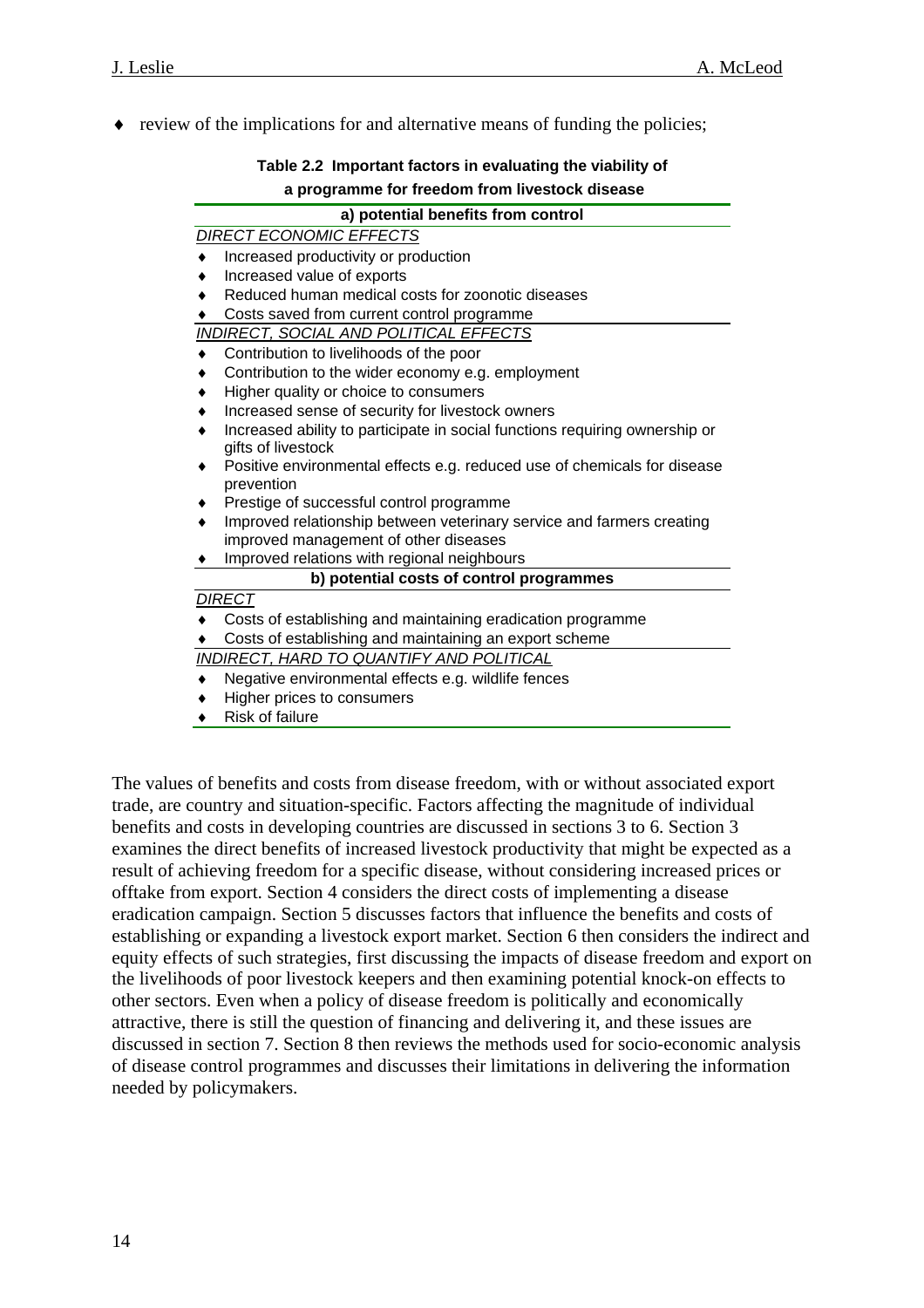## <span id="page-14-0"></span>**3 Factors affecting productivity benefits from disease freedom**

## **Sources of productivity gains**

Freedom from disease may result in two direct benefits: those from increased productivity within existing systems of production and trade, and those from exploitation of new markets, normally as a result of export. For convenience the different elements will be discussed separately and the discussion will be divided between the present section and sections 4 and 5. Productivity is equal to output value per unit of cost to produce that output, and changes to productivity resulting from disease control may have the elements shown in Table 3.1.

|  | Table 3.1 Potential productivity effects of disease control |  |  |
|--|-------------------------------------------------------------|--|--|
|--|-------------------------------------------------------------|--|--|

| <b>Benefits</b>                            | Costs                                    |
|--------------------------------------------|------------------------------------------|
| Increased output value (volume x price)    | Increased production costs               |
| Reduced costs of clinical treatment        | New costs to achieve disease eradication |
| Costs of previous control programmes saved | Recurrent costs of maintaining freedom   |

### **Relationship between disease freedom and price of outputs**

An increase in output value may arise from an increase in the volume of outputs, an increase in price, or both. When disease is controlled in livestock, two effects on price might in theory be observed. One relates to the relationship between supply, demand and price. If the supply of livestock products to the market is greatly increased relative to the existing demand, this will eventually cause a fall in price. This may act as a disincentive to producers, unless the cost of production is sufficiently reduced by disease eradication to allow profits to be retained even at a lower output price, or production can be expanded sufficiently to allow farmers to profit from economies of scale. However, predicting the price effect of a change in the output of livestock products requires a macroeconomic model and several years of accurate data. Unless the change in supply is anticipated to be very great, it is safest to assume that domestic "farm gate" prices (prices to the livestock producer) will be unaffected by disease control.

The second potential effect is one of increased product quality resulting from disease control. during the initial stages of an eradication campaign. Those known to be from an infected herd animals could certainly be expected to rise. In the present section, it will be assumed that the Theoretically, animals from proven disease free stock might command a higher premium might even be unsaleable as in the case of the British BSE epidemic. If the effect of disease freedom was to create a new market niche by expanding export potential, prices of export price effect of disease freedom is neutral, and the discussion will focus on output volume and reduced disease costs. The impact of export will be covered in section 5.

## **Relationship between disease freedom and volume of outputs**

Volume of livestock outputs depends on two factors, the biological potential of the system to produce more output (its productive capacity), and the willingness of farmers to expand production.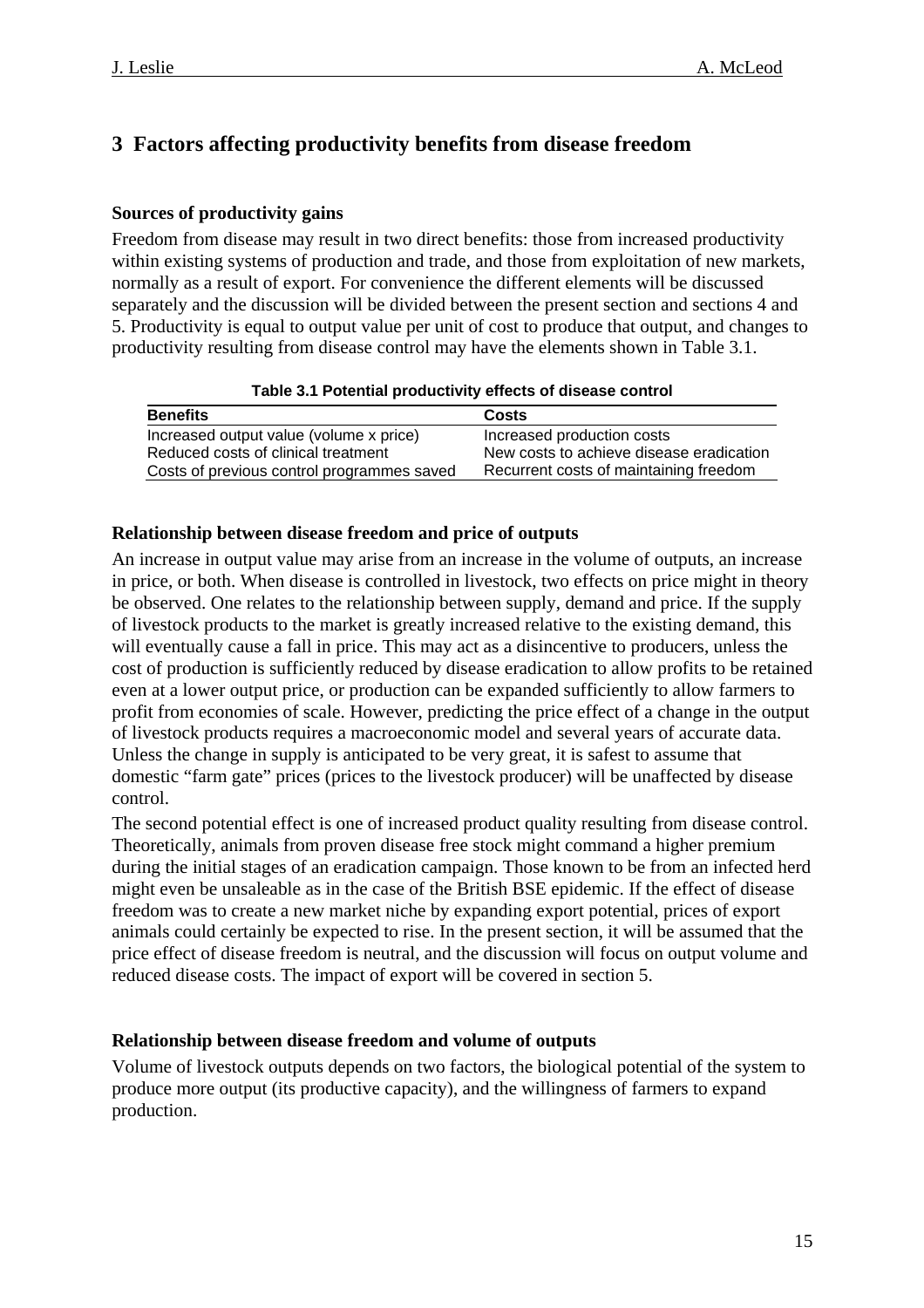### <span id="page-15-0"></span>*Productive capacity*

Planned expansion of production can result from increased use of land and expanded herd sizes, still possible in some parts of South America and with tsetse and trypanosomosis control in some parts of Africa, but a vanishing option elsewhere in the world. Alternatively it can be achieved through improved productivity per animal, by improvements in production parameters such as reproduction and mortality rates. Many developing countries are experiencing land pressure from human population growth, making improvements in per animal productivity increasingly important as a production strategy, both through removal of constraints from traditional system, and by replacing traditional systems based on indigenous livestock with more intensive production using "upgraded" animals. Inevitably, intensifying livestock systems are changing from users of surplus and waste resources to competitors for agricultural products (Steinfield, de Haan and Blackburn 1997). Expansion through increases in per animal productivity depends on the extent to which systems are working below their potential and production technologies are available and suitable for adoption.

The main production effect of the majority of the List A diseases is to raise mortality rates. African horse sickness, African and classical swine fever, bluetongue (young animals), Newcastle disease, PPR, sheep and goat pox, rinderpest and Rift valley fever (young animals), all result in high mortality rates, between 50% and 90% in susceptible animals affected. Reduction in mortality through disease control creates the immediate effect of preserving saleable animals and draught animals, and long term effects on herd/flock growth through preservation of breeding females and their replacements. Historical assessments suggest enormous losses from introduction of infectious diseases into naïve populations. For CBPP in the late 1800s, losses were reported of 187,000 cattle in Britain valued at £2 million annually, 65,000 cattle in the Netherlands, 100,000 cattle in two years in South Africa, and 1.4 million head valued at £8.5 million in Australia (Egwu, Nicholas, Ameh and Bashiruddin, 1996). Similarly huge losses were reported for rinderpest at around the same time: up to 75% mortality among Egyptian cattle and buffaloes, 90% of Ethiopian cattle and 95% of Ugandan cattle (Felton and Ellis, 1978; Tambi, Maina, Mukhebi and Randolph, 1999). Increasing experience of outbreak control and access to vaccine make such pandemics less likely in the 21<sup>st</sup> century, but poultry and small ruminant populations still suffer intermittent, local but very serious losses. Spradbrow (1994) cited by ACIAR (1998) suggests that annual outbreaks of Newcastle disease can kill 70-80% of unvaccinated village chickens in most developing countries.

For foot and mouth disease in cattle, mortality may be the least important effect but there is considerable potential for loss of milk and draught power and some fertility loss. It therefore affects productivity in dairy systems or systems dependent on draught power and with a shortage of draught animals. For example, FAO (1997a) analysing the effect of FMD in Thailand found that the economic viability of FMD control in the village buffalo population depended on whether the area had a surplus or a shortage of draught power. In pastoralist systems, mortality of small ruminants may occur through starvation if foot lesions restrict access to grazing. Some strains of FMD cause high mortality in pigs.

Lumpy skin disease also causes high milk losses and disfigurement of hides and skins but is not noted for high mortality. Upton (1990) used a model to assess the effect of viral diseases on Kenyan livestock systems. He demonstrated that the small-scale dairy sector, while containing only 20% of the country's cattle, accounted for almost half of the total value of livestock production, owing to an unsatisfied national demand for milk and a resulting high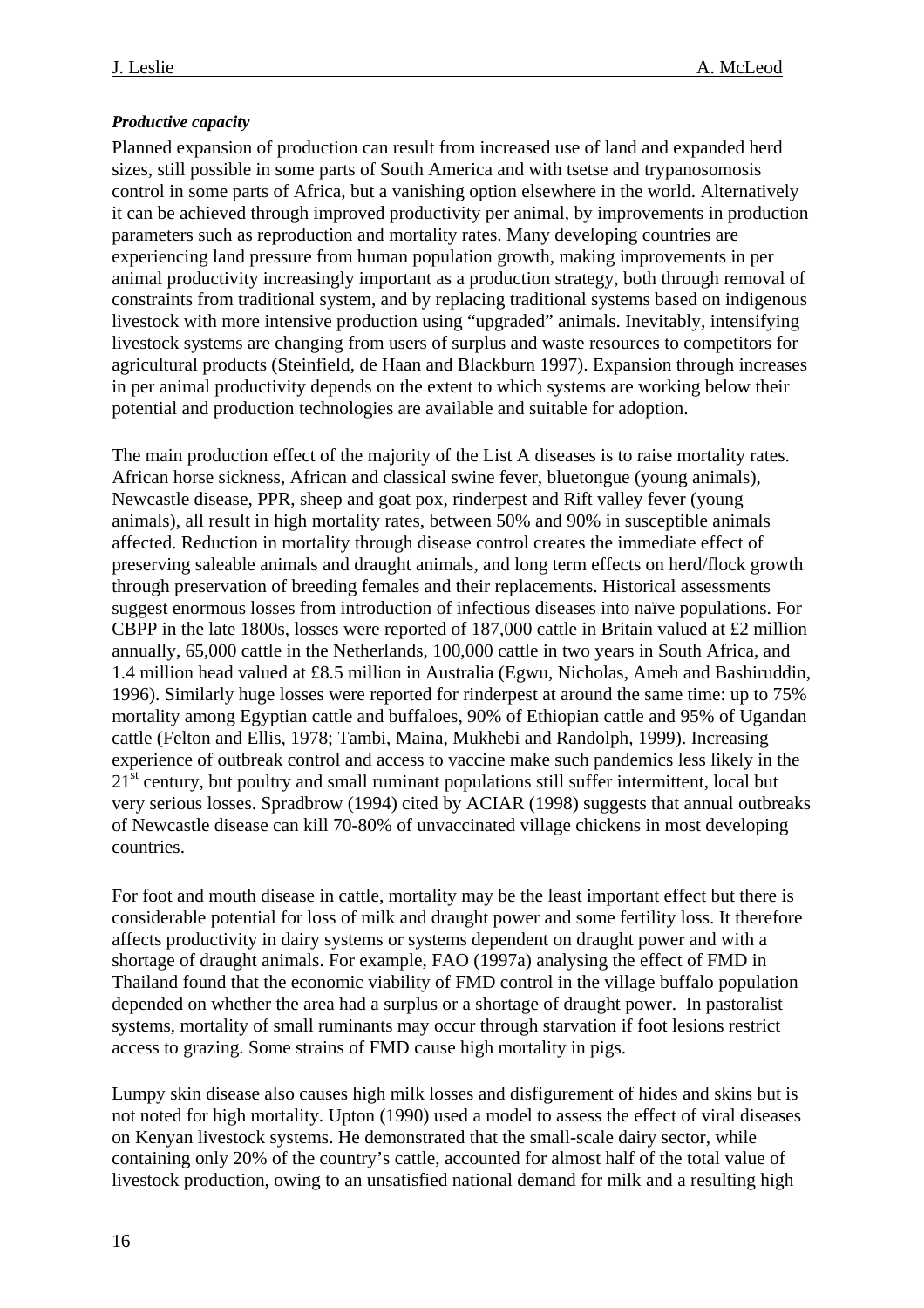price. Productivity under these price conditions was highly sensitive to milk yield and so Lumpy Skin Disease could potentially cause considerable losses in the dairy sector.

Where the population affected is markedly heterogeneous, separate analyses need to be made for each production system. For example, Upton (1990) noted that while lumpy skin disease control was potentially attractive for dairy production systems, the traditional cattle sector was more sensitive to diseases affecting growth rate in young animals and carcass value. FAO (1997a) predicted different impacts to FMD control in dairy and buffalo systems and within buffalo systems, with returns per head to FMD control ranging from US\$0.2 to \$0.5 per head in village buffaloes and US\$9 to \$29 per head in smallholder dairy cattle. An assessment made of the potential for FMD control in Bolivia (FAO, 1995) concluded that for the smallholder dairy sector, the reduction in production losses would outweigh the costs of control. In the beef rearing systems, the predicted productivity increase at existing domestic prices would not outweigh the cost of vaccination. As the latter was predominant in the cattle sector at the time, overall the costs of control would be greater than the benefits. Perry, Kalpravidh, Coleman, Horst, McDermott and Randolph (1999) also recommended the use of a production system framework. Modelling the potential impact of FMD control in Thailand, they made separate assessments for dairy, large scale pigs, village pigs and village cattle and buffalo based on differences in productivity effect and vaccination coverage and predicted that the commercial pig sector would capture the majority of the benefit (61% in one predicted scenario without increasing exports).

National productivity increases are related both to individual herd or flock effects and population size. Tambi et al. (1999) estimated increased revenue from "avoided losses" due to rinderpest vaccination under PARC which they reported as ranging from ECU 0.5 to ECU 1.83 per head in the ten countries analysed. Because cattle population sizes were large, national estimates of benefit ranged from ECU 0.6 million to ECU 35.4 million and outweighed the costs of vaccination. Awan (1993) cited by ACIAR (1998) listed village poultry numbers in 17 developing countries and Africa as a whole, and estimated that village chicken flocks, usually the least protected by systematic vaccination against Newcastle disease, made up between 13 and 97% of the national flock, 60% or above in 12 of the 17 countries.

While a disease may have potential to cause considerable losses, its actual effect on productivity relates to current incidence, which may be reduced by an existing control campaign. Clearly, productivity gains in moving from endemic status or high incidence, to provisional freedom, will be very much greater than moving to that point from a state of low incidence. The African rinderpest pandemic of the late 1800s is estimated to have caused 75%-95% mortality among cattle and buffaloes of affected countries (Felton and Ellis, 1978*,*  Tambi *et al*, 1999). A century later, following JP15 and PARC, a study of the effect of rinderpest on pastoralist herds in West Pokot found that while a single outbreak could result in heavy losses requiring several years for herd recovery, no such outbreak had been experienced for a number of years and so current disease impact was negligible in the herds studied (Ngotho, McLeod, Wamwayi and Curry, 1999 and modelling by the authors of unpublished survey data).

The effectiveness of the disease control technology (vaccine) or strategy (sero-surveys and clinical surveillance) influences the impact of a control campaign on production parameters. Not all vaccines are equally protective, or equally easy to administer, or viewed equally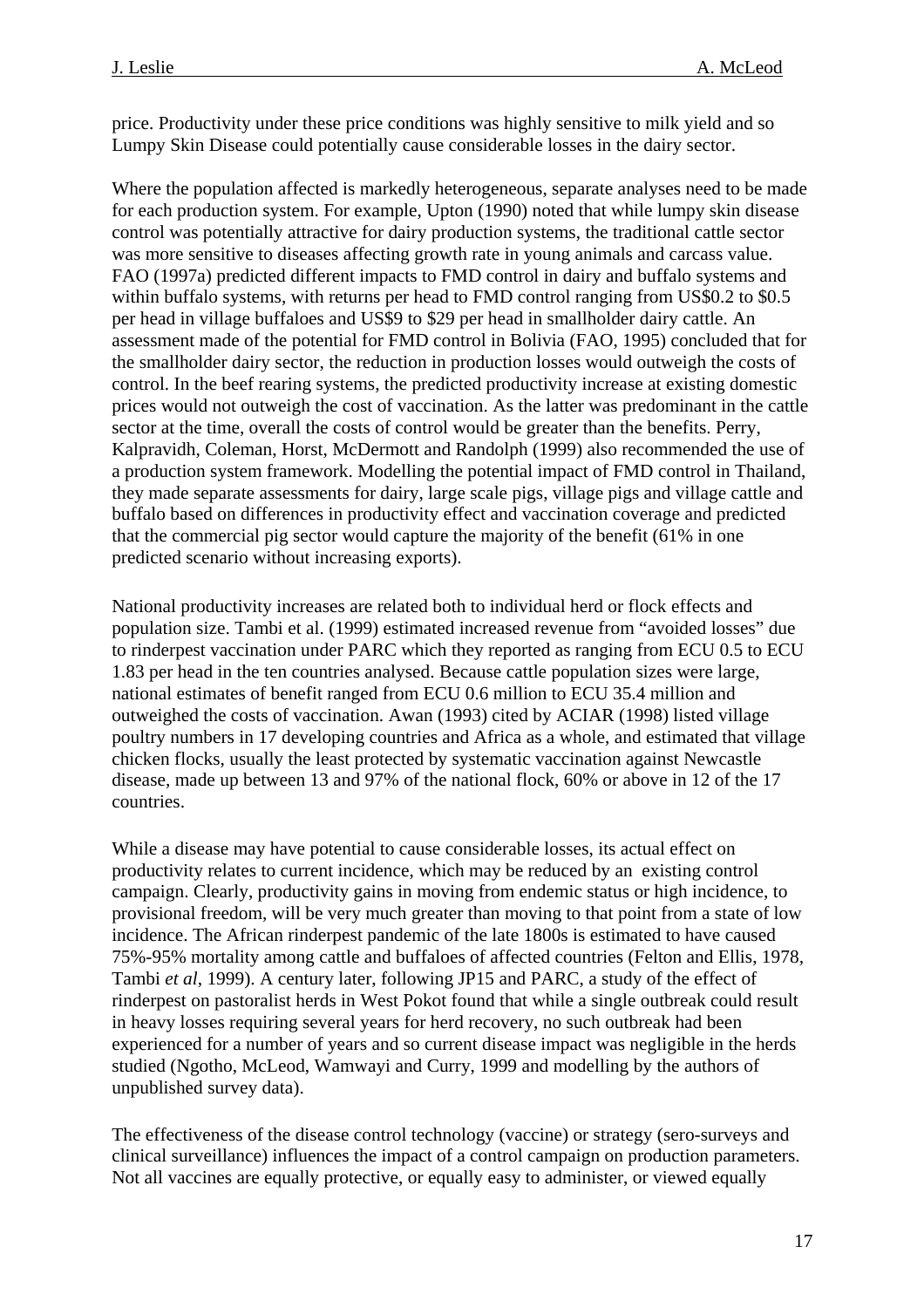<span id="page-17-0"></span>favourably by livestock owners, so that benefits from an intensified vaccination campaign may take time to accrue. One example is the "tail reaction" induced by CBPP vaccine which is unpopular with livestock owners and can reduce attendance levels at vaccination campaigns (pers. comm. members of Ugandan field services; and E. Twinamasiko). Another is the potential for new strains of FMD to appear, against which the employed vaccines do not offer sufficient protection. Disease and sero-surveillance in some countries is hampered by lack of resources or lack of effective communication between non-government and government animal health practitioners so that, for example, a new strain of FMD may take some time to be identified.

Estimating the benefits from control of a single livestock disease can be problematic. Control of one disease may be followed in the rise in incidence of another that has previously been "masked", so that in *ex-ante* analysis there is a tendency to over-estimate the gains that will be achieved by control of a single disease. Additionally, since the costs of delivery (including packaging) are often a major component of the total cost of control, it may be more effective to combine campaigns. Okuthe (1999) studying free-range poultry production in Western Kenya, heard reports that Newcastle Disease caused serious flock losses, but during the two years of his study observed only low incidence and found regular vaccination against ND to be economically marginal. Other diseases such as fowl pox appeared to cause more losses and a combined control programme might have been more cost-effective. A study carried out in Rukwa Region of Tanzania (Tyler, Kapinga, Magembe, Ellis and Hedger, 1980) showed that the effects of FMD were mainly reflected in loss of draught power for ploughing and therefore depended more on the seasonality of the disease than its annual incidence. It was estimated that while FMD eradication alone would be economically marginal and a risky investment, introducing an "animal health package" aimed at general productivity enhancement rather than FMD eradication, appeared to be economically viable.

#### *Factors influencing marketing of livestock and their products*

While the relationship between removal of disease constraints and increased productive capacity can easily be demonstrated, this must eventually be translated into sales of animals and their products in order to have an impact on economic development and avoid problems of excessive herd sizes. Decisions to sell livestock appear to be driven by three factors. Price and market accessibility are "pull" factors. The main "push" factor is related to seasonal cash requirement. Any or all may operate in a single production system. Decisions to sell draught power or livestock products are balanced between the farm family's need for the product and their need for cash.

It seems obvious that in intensive systems, the pull factors will be paramount. They can also be very important in traditional systems. An analysis of Somali livestock marketing (Abulahi and Jahnke, 1990) showed a strong relationship between price and sales, with the highest sales occurring when export demand created the highest prices. Jabbar (1995) noted a difference in orientation between small ruminant markets in northern and southern Nigeria. Southern producers were more subsistence oriented and sold animals throughout the year according to cash needs. Northern producers appeared to be more commercially oriented and targeted festival times when prices were higher. Oakeley and Al-Tabini (1996) found both price and cash requirements affecting sales of small ruminants in Jordan. A low but steady sale rate of female lambs year round supplied cash needs, but a high proportion of both lambs and kids were sold for high prices at festival times, and male lambs, commanding the highest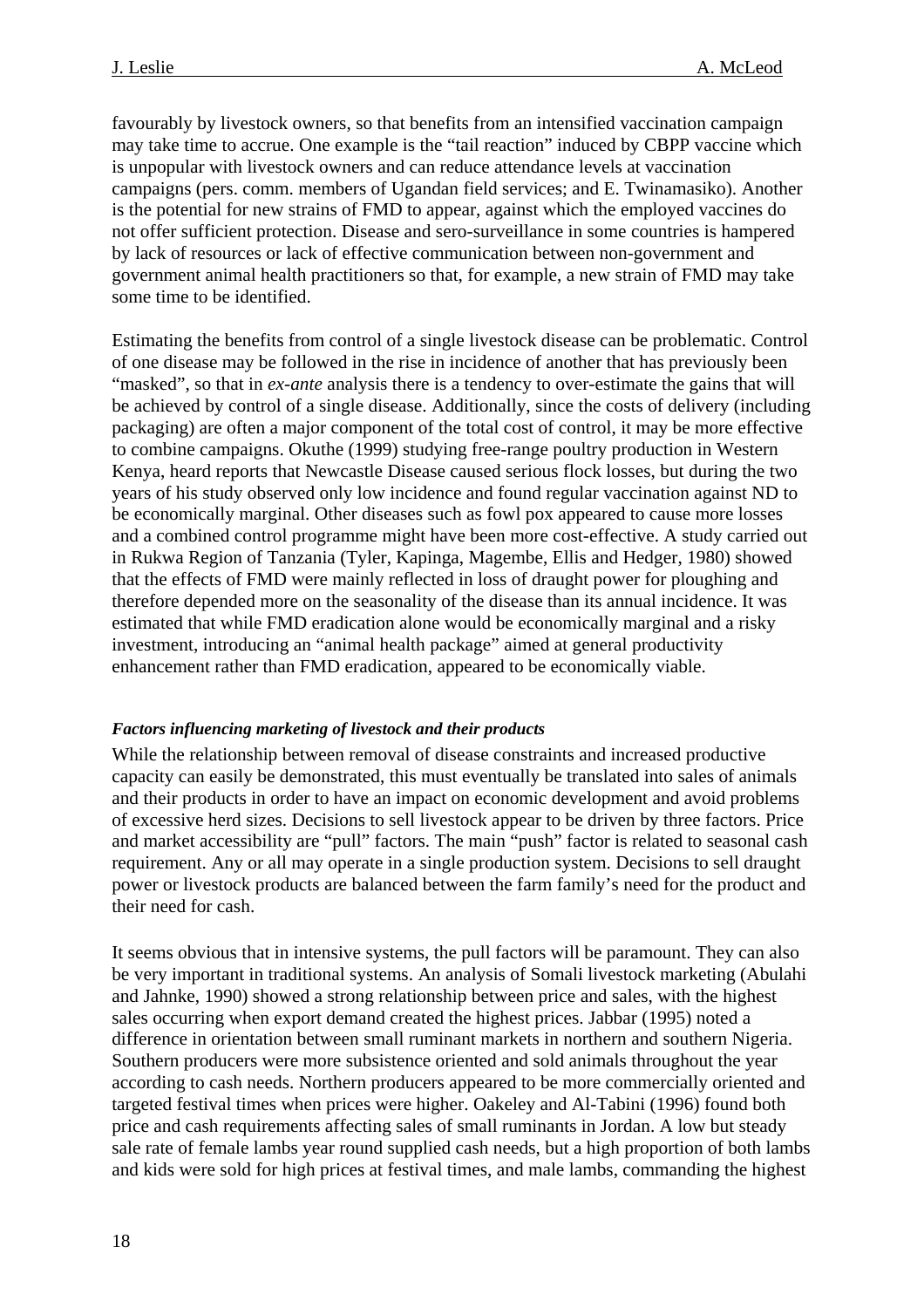prices, were sold into the export market. Workman, Phiri and Coppock (1998) suggested that cash related sales were the most important in traditional systems in Malawi.

The full effect of price responsiveness by producers will not be attained if the market is inaccessible to them. Nkosi and Kirsten (1993) noted that in South Africa, inequality in market information between producers and consumers posed a constraint to sale of livestock by rural producers, and proposed an improvement in accessibility of information as well as the removal of various other difficulties in marketing channels. In Kenya, in the early 1990s, controls on milk marketing were largely abolished and the main milk purchasing agency, Kenya Co-operative Creameries (KCC), has collapsed. The effect has been to create a dual market for milk. In peri-urban areas, private processors and traders have proliferated and owing to the urban demand for milk, prices to the producer are high. Even in areas where tick and tsetse control are necessary to maintain dairy animals, smallholder dairying is flourishing. In rural areas, on the other hand, transport prices are too high to make sales to urban consumers a viable proposition. Faced with a stagnant market, many producers are choosing not to manage their dairy cattle for high production. This might be expected to confine Upton's (1990) predictions on the benefits of control of FMD or Lumpy Skin disease to the peri-urban dairy production system.

Growth in both the size of the economy and average income will affect demand for livestock products. Edible and wearable livestock products, which are luxury goods compared to crop staples like maize, tend to be income elastic and therefore responsive to growth in general prosperity. Table 3.2 shows estimates of income and price elasticities for dairy products in the Kilimanjaro area. Elasticity indicates the size and direction (negative or positive) of the effect that a change in one variable produces in another variable. A positive income elasticity of demand as shown in the table means that a rise in income can be expected to result in a rise in demand for the product in question, while a negative price elasticity of demand means that a rise in the price of a product can be expected to produce a corresponding fall in demand.

|                                 | Income elasticity Price elasticity |         |
|---------------------------------|------------------------------------|---------|
| Rural                           | 1 14                               | $-0.19$ |
| Urban                           | 0.91                               | $-0.32$ |
| Source: Ndoe and Wiggins (1996) |                                    |         |

**Table 3.2 Elasticities of demand for dairy products in the Kilimanjaro area of Tanzania** 

Delgado *et al* (1999) compared national incomes and consumption of livestock products worldwide between 1983 and 93 and found that demand for livestock products grew fastest in the developing countries where income grew the most, and outpaced growth in demand for cereals. They predicted that demand for livestock products will continue to grow until at least 2020, mainly in developing countries. Eventually demand will level out because income growth and urbanisation will slow, and there is a finite demand for meat and milk in the diet of an individual. Since demand and supply will not be balanced in every individual country, international trade in livestock products will be essential. Perry *et al* (1999) predicted that FMD control in Thailand would not be viable purely for the domestic market, but only if it enabled pig producers to enter high-value Asian export markets. The Bolivian study previously described (FAO 1995) also predicted that national FMD control would only be viable if beef producers could gain access to higher prices through export. The smallholder dairy sector was quite small and on a national scale the benefits generated by FMD control would not be expected to cover the costs to the remaining, less productive livestock sector.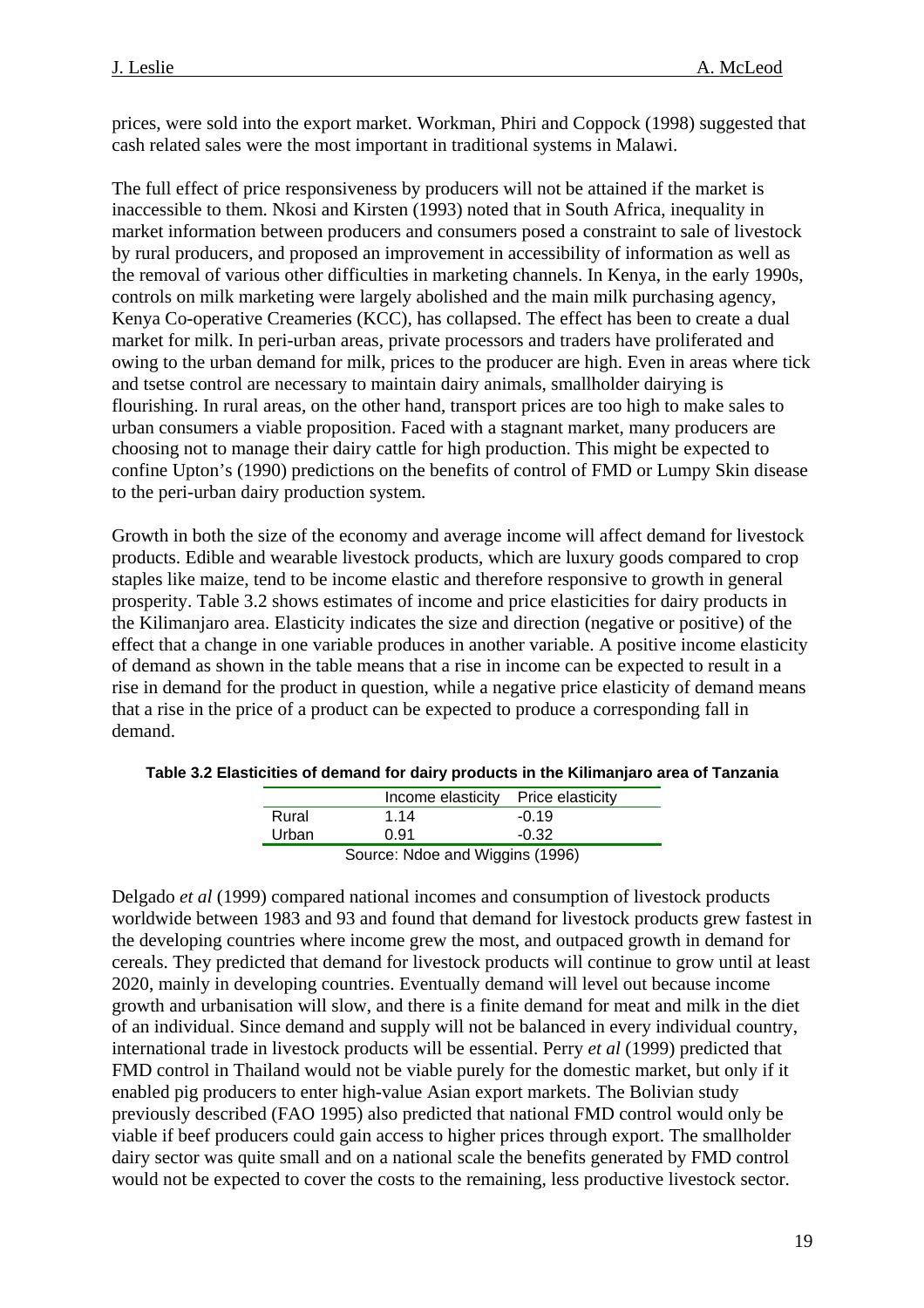<span id="page-19-0"></span>The control scheme would be economically viable only if higher prices could be generated by expanding into a higher value market, but this could only be developed by adding the cost of an additional "export" project.

### **Relationship between disease freedom and production costs**

The greatest direct effect of disease on production cost is seen with diseases that cause prolonged debilitation and loss of production. In these cases, disease may cause the animal to need more forage and feed, or prolong the period over which it is raised to sale weight, or incur high costs of clinical treatment and care.

FMD, which can cause delays in reaching maturity and reduced fertility, may increase the level of inputs needed to raise animals until they become productive, as well as incurring treatment costs. When it affects draught animals, there may be an additional cost of animal hire or lost crop production. The majority of epidemic diseases cause mortality, often quite rapidly, so that their main effect might be expected to be loss of the animal. However, in certain cases therapy is applied because it is perceived to be effective in increasing survival rates and this incurs both treatment and management costs. For example, a recent survey in Uganda (Twinamasiko, forthcoming PhD thesis) suggested that antibiotic treatment against CBPP was fairly common, although livestock owners were undecided about its impact, and also that caring for sick animals created extra work for women. Even where treatment is not used, a disease outbreak may still cause additional management costs. The survey described by Ngotho *et al* (1999) found that in Turkana and West Pokot an owner whose animals were affected by an infectious disease might be required to graze separately from others, which could impose an extra labour requirement. It was also necessary to alert authorities to the presence of disease, and sometimes the communities would request emergency vaccination, all requiring inputs of time and effort.

If disease freedom reduces mortality and increases the number of animals being raised, total production costs may also increase, even if per head costs are unchanged. Changes to per head input costs might occur if livestock numbers in an area were to rise, resulting in more expensive inputs (import required from a greater distance) or less expensive inputs (economies of scale, or movement of service providers into an area). Alternatively, the removal of disease threat might encourage farmers to invest more in their animals or to intensify, raising both input costs and output values.

Production and clinical treatment costs appear to have been excluded from some analyses, possibly because of lack of data, or possibly because they are considered to be an insignificant proportion of total impact. Exclusion of basic production costs from an expanded herd will have the effect of overvaluing net benefits of disease control, while exclusion of family labour costs saved by removal of disease may under-value the impact of disease control to poorer families and women.

#### **Conclusions about productivity gains from disease control**

In all of the studies reviewed, where a List A disease existed within a livestock population productivity gains, often large, could be anticipated from its removal. However, the size and sustainability of productivity gains were highly dependent on the nature of the livestock production system and the market for its products. When these and the cost of eradication are taken into account, it becomes evident that only a limited number of situations would justify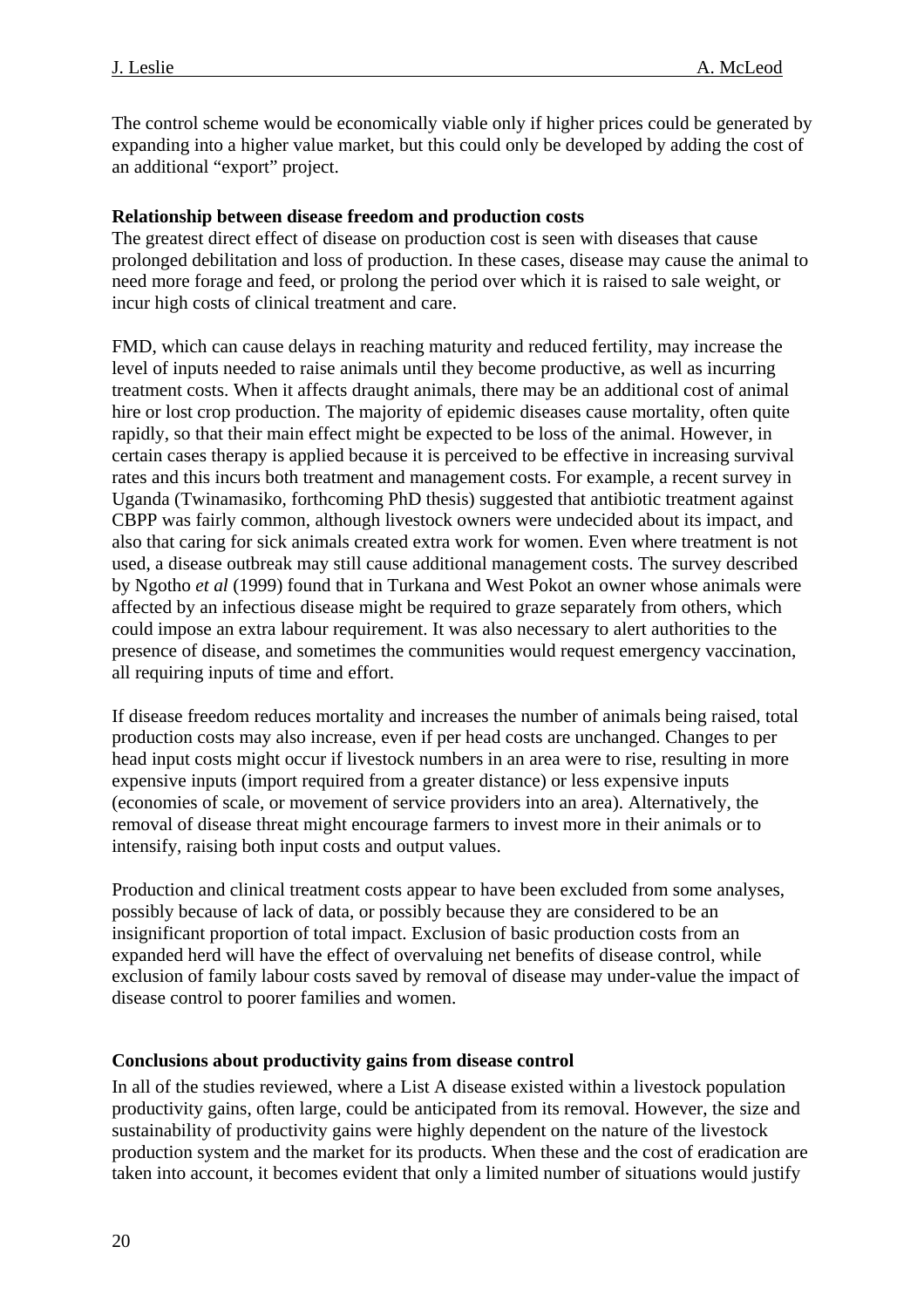disease eradication purely in order to boost domestic offtake. Examples might include FMD eradication from a peri-urban dairy system with a growing urban demand for milk, participation in a regional eradication programme by a country with only a small export sectors, or eradication of a newly imported disease from a susceptible domestic population. In many situations where export is not the primary aim, planned eradication may not offer any economic advantages over long-term control by strategic vaccination. The factors influencing the costs of achieving and maintaining disease freedom are discussed in the next section.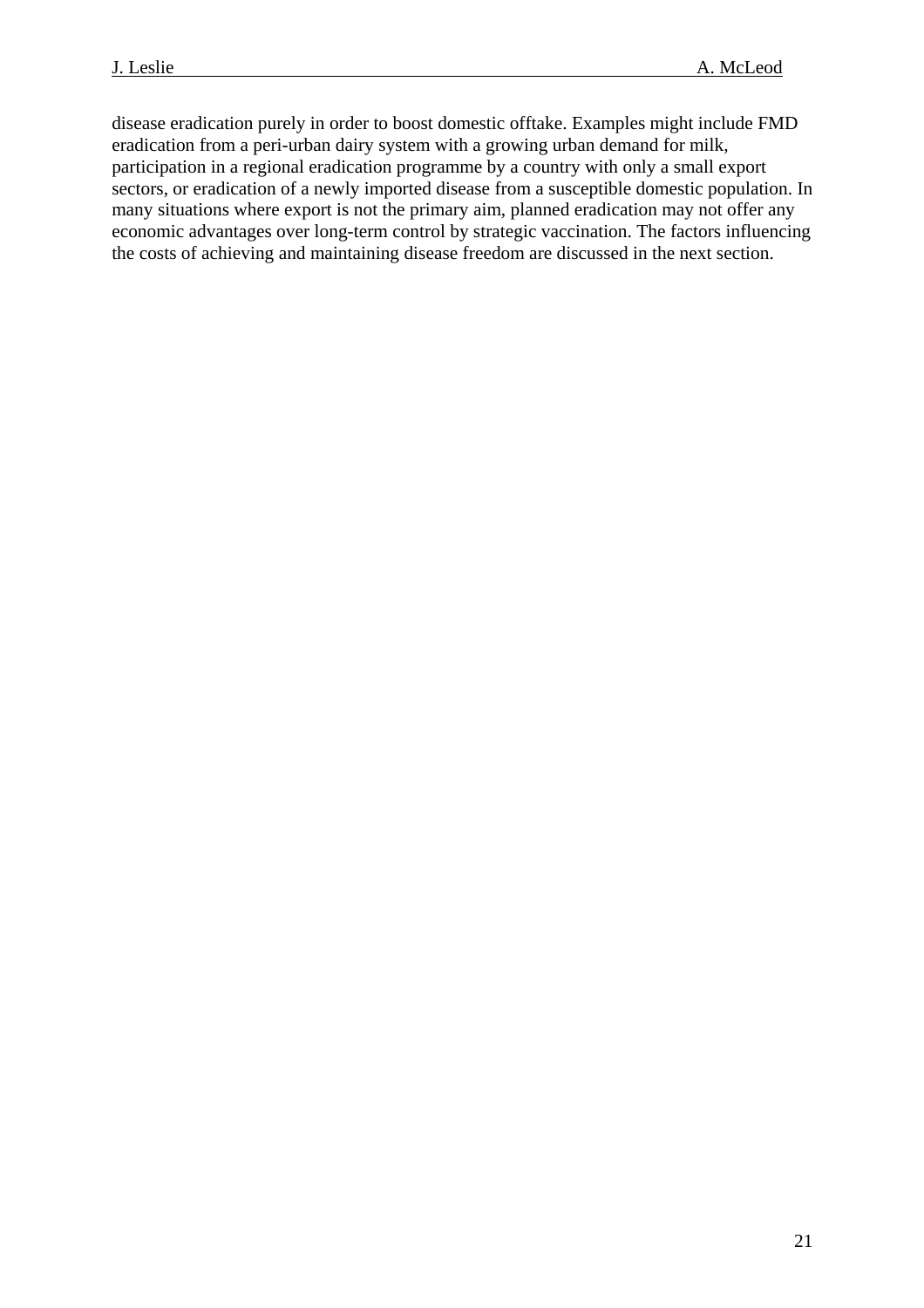## <span id="page-21-0"></span>**4 Factors affecting direct costs of disease eradication**

## **Introduction**

In moving from a state of presence of disease to one of freedom from disease, changes can be expected in both the magnitude and nature of costs of disease control. This section is concerned with the direct costs of establishing and implementing a disease control programme. With reference to the disease control continuum described in section 2, costs are incurred in moving from one state to another and also in maintaining a state. New costs are added with each stage of control, but at the same time, some costs from the old state may no longer be applicable and their saving is counted as a benefit from the programme.

In predicting cost changes, it is always necessary to bear in mind what would happen without the programme. Could the disease *status quo* be maintained or improved by maintaining the current level of expenditure on control, would an ever-increasing level of expenditure be required, or might the disease in time naturally die out allowing costs to fall? If disease incidence was expected to increase, would this be countered by increased expenditure to control it, or by maintaining expenditure and accepting the costs of reduced productivity? Several factors contribute to the magnitude and nature of costs, and these will now be examined in turn.

### **The starting and final states of disease control**

In section 2 it was suggested that a developing country might conceivably be planning to:

- ♦ Move from an endemic to a disease free state;
- ♦ Move from an epidemic to a disease free state;
- ♦ Control a single outbreak of a disease from which the country was free.

Common sense suggests that the further a country has to go towards disease freedom, the more expensive the process will be. Table 4.1 derived from Table 2.1, identifies some of the direct costs incurred and saved in moving from a state of epidemic disease towards eradication. It shows a progression through vaccination, sero- and clinical surveillance and stamping-out, and finally long-term surveillance costs. Costs build up towards the point of provisional freedom, after which the costs of eradication are replaced by those of maintaining disease freedom. Should freedom from disease contribute to a new or expanded export market, there are likely to be additional infrastructure and legislation costs, but strictly speaking these are export-related and not disease-related and so they will be examined in section 5.

The precise costs of each component of a disease control programme will vary considerably with national circumstances and may be affected by:

- ♦ the process required and technology available for disease control;
- ♦ the existing infrastructure and veterinary services capacity;
- ♦ the livestock production system;
- ♦ the perceived danger of re-importing disease

Each of these factors will be examined in turn.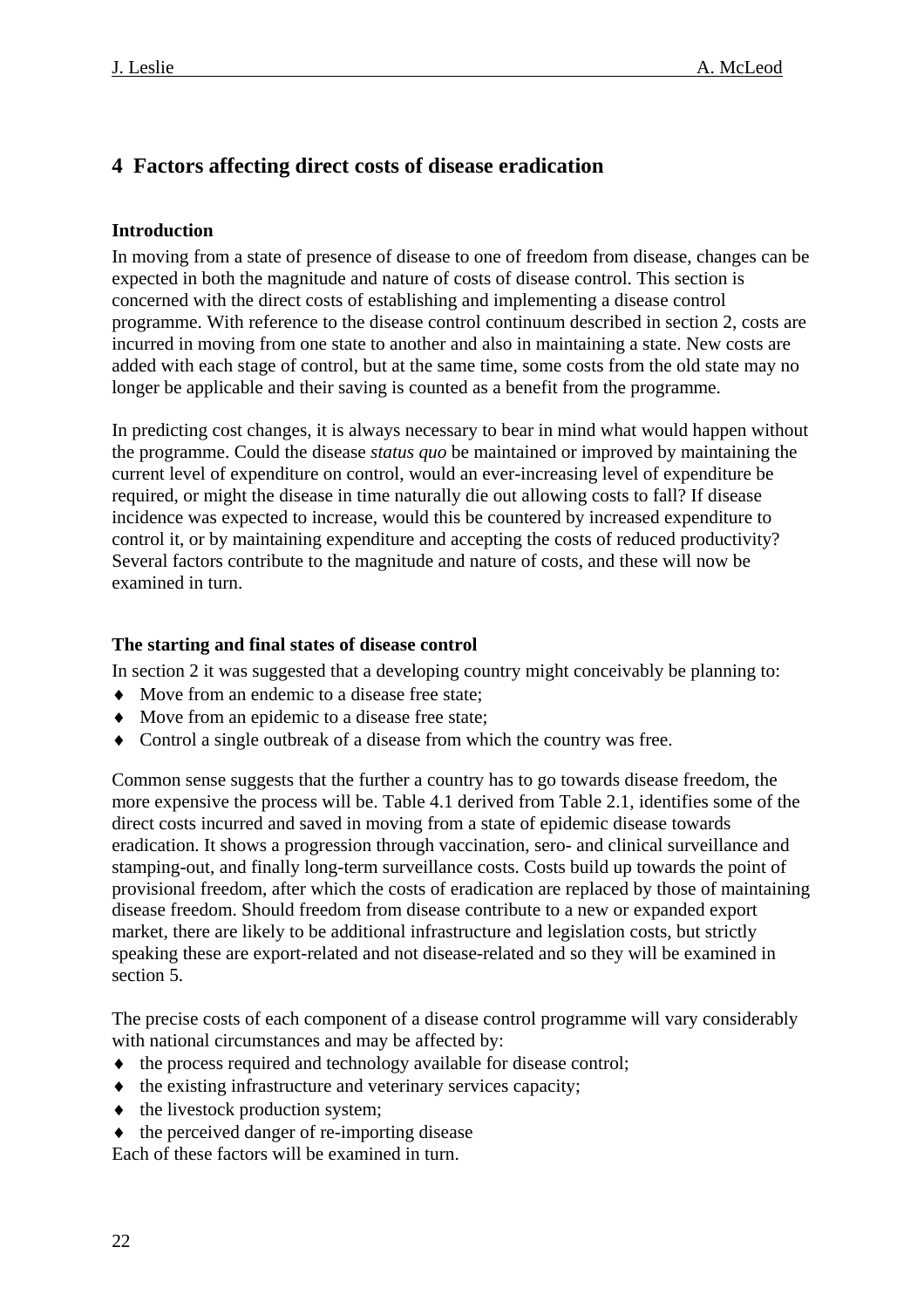| <b>State of disease</b>                      | Measures likely to be in place                                                                                                                                                                         | <b>Cost changes</b>                                                                                                                               |
|----------------------------------------------|--------------------------------------------------------------------------------------------------------------------------------------------------------------------------------------------------------|---------------------------------------------------------------------------------------------------------------------------------------------------|
| Epidemic, high<br>incidence                  | Irregular or ineffective vaccination,<br>limited disease reporting, ineffective<br>movement control                                                                                                    |                                                                                                                                                   |
| Epidemic, low incidence                      | Regular or strategic vaccination,<br>effective disease reporting,<br>effective movement control and<br>quarantine                                                                                      | + vaccination, extension, staff<br>training, diagnostics; movement<br>control                                                                     |
| Declared intention to<br>eradicate.          | Strategic vaccination campaigns,<br>stamping out measures, effective<br>disease reporting, effective<br>movement control, measures to<br>prevent re-introduction eg import<br>restrictions, quarantine | + compensation, slaughter &<br>quarantine, border protection if<br>appropriate<br>- vaccination (if moving from<br>mass to strategic vaccination) |
| Provisional freedom,<br>without vaccination  | Clinical, sero-and abattoir<br>surveillance as appropriate for<br>disease, readiness for stamping out                                                                                                  | + field, lab., training & data<br>management for surveillance;<br>- vaccination, stamping out                                                     |
| Freedom from disease,<br>without vaccination | as above                                                                                                                                                                                               |                                                                                                                                                   |

**Table 4.1 Progress from epidemic, low incidence state to freedom from disease** 

#### **Process required and technology available for disease control**

Eradication of an epidemic disease may involve quarantine and movement control, vaccination, slaughter and compensation, and disease and infectious agent monitoring, each with their attendant costs. Control strategies for rinderpest, CBPP and FMD will be compared to illustrate the effect of technology and process. In theory, the three diseases can be eradicated in the same way, but in practice the variation in efficacy of their vaccines and diagnostic tests is likely to lead to very different costs. In addition, the geographic extent of control will affect costs and here two practical options are possible. Either a country will be part of a regional initiative, in which case success or failure of control in neighbouring countries will impact on national costs; or, it may establish a disease free zone in the area of the country where disease control is likely to be most effective and produce the greatest benefits.

Rinderpest is being eradicated in Africa by vaccination and surveillance. It is becoming apparent (e.g. van t'Klooster, 2000) that strategic campaigns focussed on vulnerable areas are the most effective for eradication. Since the vaccine confers protection for life, in theory only one vaccination campaign a year should be necessary, focussed on young animals and those previously missed and over time herd immunity should build up to a high level. In practice not all vaccinated animals are marked, and not all animals are presented for vaccination so that sero-survey results can show disappointing levels of protection. Notwithstanding these problems it is at least theoretically possible to use vaccination in a highly cost effective manner as part of a rinderpest eradication campaign. As disease incidence wanes, strategic clinical surveillance becomes increasingly important, combined with movement control in the event of an outbreak. Since this requires good links between farmers, non-government and government animal health practitioners, investment in communication and public relations is likely to be at least as important as investment in government surveillance and stamping out capability.

CBPP control in some countries is limited to vaccination, but the recommended strategy is at least two measures out of quarantine and movement control, vaccination, test and slaughter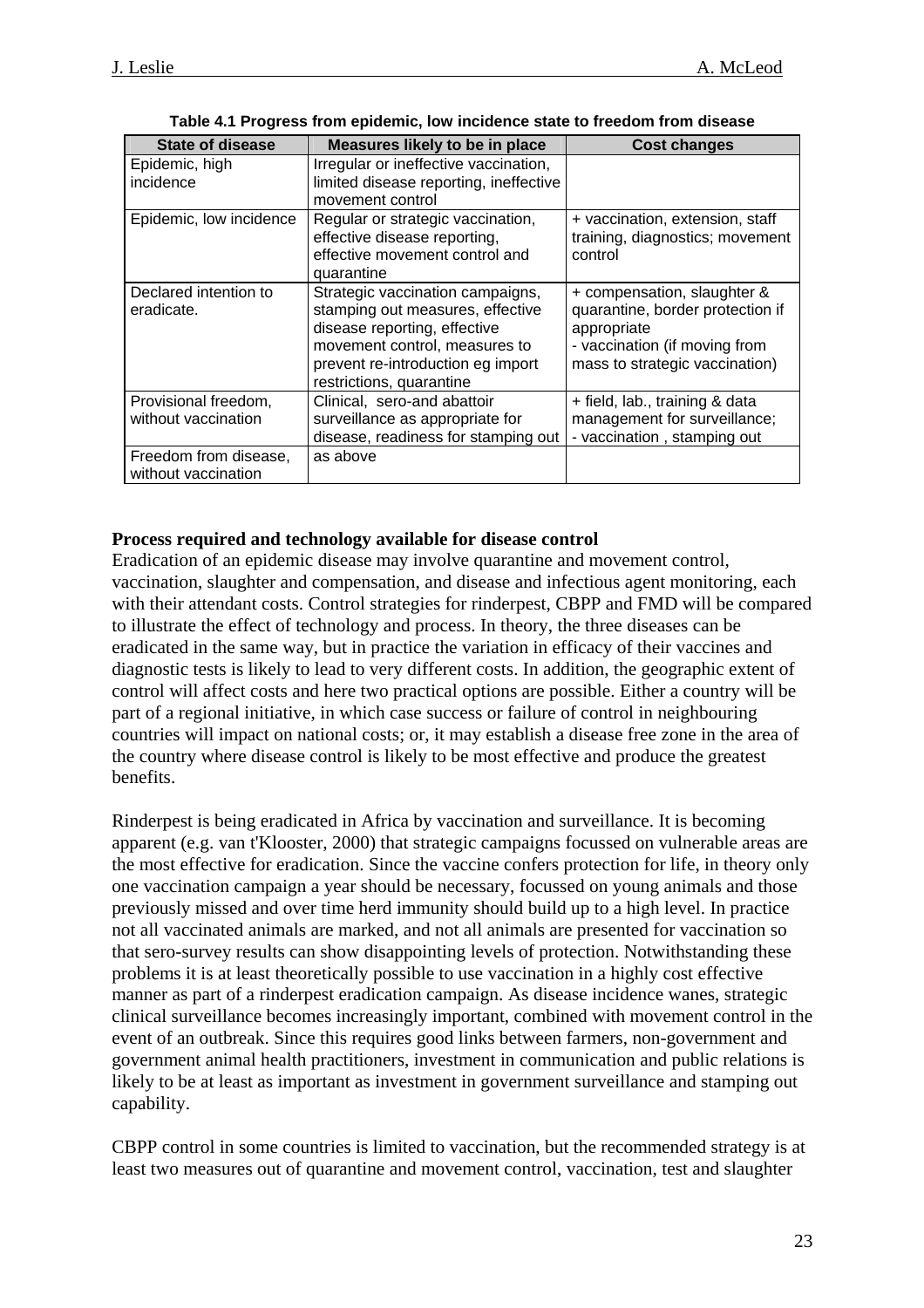and slaughter with compensation (Benkirane, 1998; Domenech, 1995). The vaccine confers protection for one year only and can cause a tail reaction on the first vaccination that may lead to loss of the tail, which makes it unpopular with cattle owners. Since the most likely effect of this is to reduce coverage, it can prolong the period when vaccination is required and reduce the effectiveness of passive disease surveillance if the expectation is that a disease report will be followed by vaccination.

FMD vaccine confers protection for only a short time and depending on challenge may require vaccination two or three times a year. Several sero-types exist so that a multivalent vaccine may be needed, and vigilance over introduced sero-types and strains is necessary. Vaccination over several years combined with strict movement control may be needed to reduce incidence to zero, especially if neighbouring countries represent a risk. Even in theory, it is clear that eradication of FMD is likely to be an expensive process, and in practice it is very difficult to achieve.

Examples of vaccination costs against rinderpest and FMD are shown in Table 4.2.

| <b>Item</b>                                                                                        | Cost/head<br><b>ECU</b>             | Vaccine as %<br>of cost<br>(estimate) | <b>Assumptions</b>                                                                  |
|----------------------------------------------------------------------------------------------------|-------------------------------------|---------------------------------------|-------------------------------------------------------------------------------------|
| Rinderpest vaccination cost per<br>animal under PARC (1)<br>minimum<br>median<br>п<br>maximum<br>п | 0.27<br>п<br>0.47<br>п<br>1.71<br>п | 33%<br>19%<br>٠<br>5%<br>п            | Vaccine US\$<br>$0.09/dose(2)$ . ECU 1 =<br>US\$ 1. Includes capital<br>investment. |
| Rinderpest vaccination campaign<br>costs, West Pokot, Kenya (3)                                    | $0.15 - 0.18$                       | 56%                                   | Excludes capital<br>investment                                                      |
| Rinderpest vaccination campaign<br>costs Masaka, Uganda (4)                                        |                                     | $32\% - 46\%$                         | Excludes capital<br>investment                                                      |
| Average national rinderpest<br>vaccination cost, Uganda, 1997-8<br>(5)                             | 0.07                                |                                       | ECU $1 =$ USh 1,030.<br>Presumed not to include<br>vaccine cost                     |
| <b>Hypothetical FMD vaccination</b><br>costs for EU cattle, 1987 (6)                               | $0.74 - 2.66$                       |                                       | assumed to be per year.<br>$ECU$ 1= US\$1                                           |
| Farm-level FMD vaccination cost,<br>extensive cattle system, 1999 (7)                              | 3.08                                |                                       | per year, for two<br>vaccinations                                                   |

#### **Table 4.2 Annual costs of vaccination per animal**

**Sources:** (1) Tambi *et al*. (1999), (2) March 2000 cost for non-thermostable vaccine c.i.f Entebbe, provided by PARC co-ordinator Uganda; (3) Ngotho, unpublished survey data 1997; (4) 1997-8 vaccination records, Masaka district and PARC co-ordinator, pers. comm; (5) PARC annual report for Uganda, 1998;(6) Horst *et al*. (1999); (7) Rushton, Thornton and Otte (1999)

It has been suggested (McLeod, 1993; Benkirane, 1998) that to control epidemic disease by vaccination requires that a high percentage (80 or more) of the population be protected, therefore the cost per protected animal is important. Since rinderpest vaccine has been shown to be have high efficacy and to protect for life, costs per protected animal are very close to those per vaccinated animal (in practice, sero-montoring suggests that less than expected protection levels are often achieved). The FMD vaccination costs were estimated at annual dosages assumed to give protection, but the threat of emerging new strains is always present. The range of costs per animal per year is higher than that for rinderpest, because more vaccinations are needed. All costs are presented for the years in which they were estimated,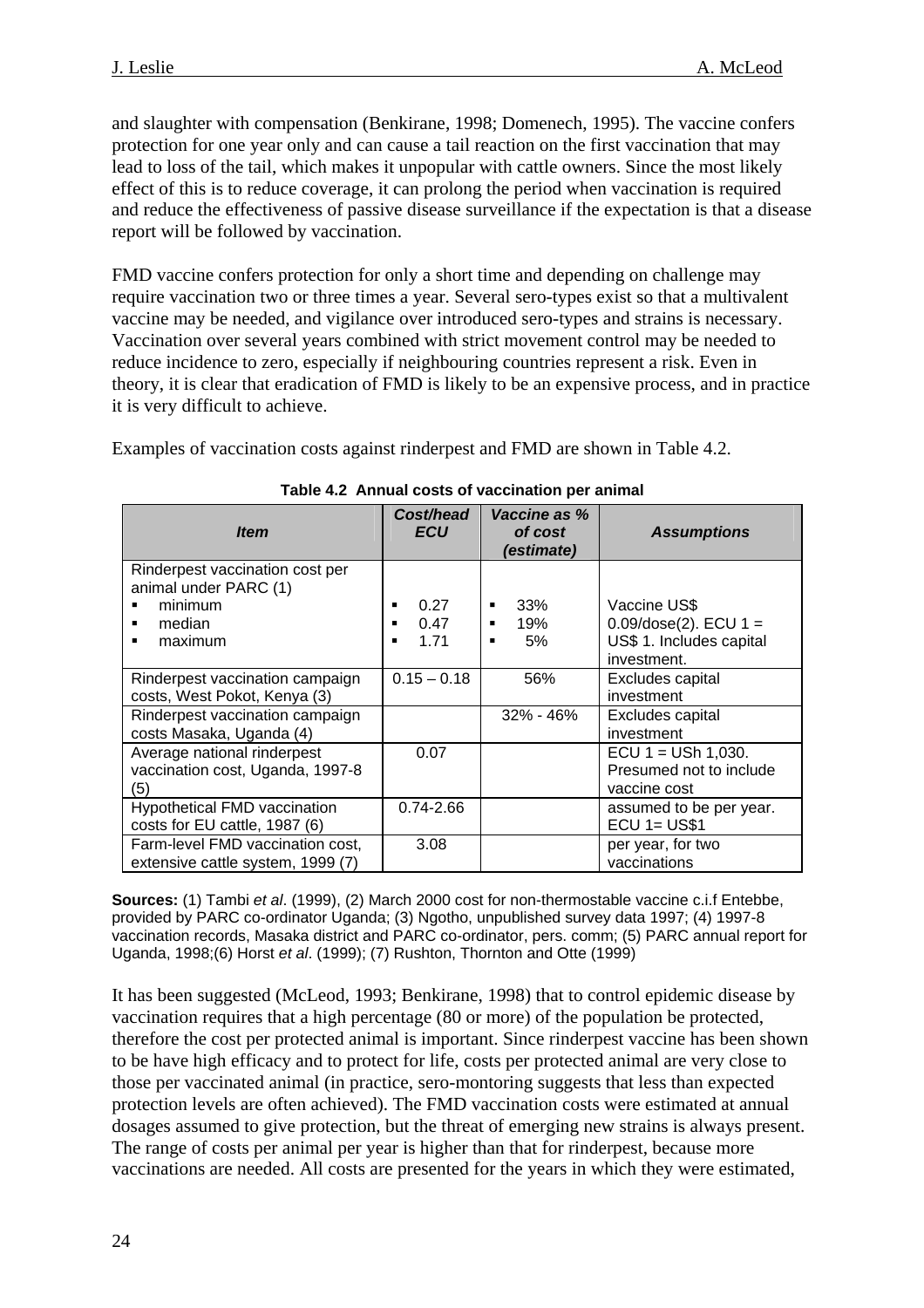<span id="page-24-0"></span>so the hypothetical EU cost for FMD vaccination might be higher still in today's prices. CBPP vaccination costs per dose should be similar to those for rinderpest if the same number of animals were presented for campaigns, but if distrust of the vaccine kept cattle owners away, costs per animal would be higher.

The per animal costs of sero-monitoring and sero-surveillance can be assumed to be higher than those of vaccination. Sero-monitoring in Uganda during PARC (Twinamasiko, forthcoming PhD thesis) indicated that one serum sample for rinderpest could be collected and tested at a cost of US\$ 5, exclusive of the cost of setting up the testing facilities. Where an effective serological test is available e.g. for rinderpest, the number of herds and animals tested will be quite small and so the transport component of cost would be expected to be smaller than for vaccination. The cost of transport to an individual herd could be high because of the need to locate specific, randomly chosen herds, which might be widely scattered, but the total number of site visits would be small. OIE (1997) suggests that a 95% probability of detecting evidence of rinderpest if present in 1% of herds could be achieved with a sample size of approximately 300 herds. Where the available serological test is less accurate, e.g. for CBPP, to detect the presence of the infectious agent at very low prevalence, very large numbers of herds would need to be sampled (OIE 1998), making the process both time consuming and expensive. Abattoir surveillance for lesions could be expected to be more cost-effective than sero-surveillance.

Costs of surveillance for clinical disease are much harder to estimate because establishing an effective surveillance system is a complex process. Van t'Klooster (2000) identified five types of surveillance including "passive disease surveillance" and "active disease search". The former will be affected by government relations with the private sector and community animal health workers. For active disease search, van t'Klooster estimated that the annual cost for the rinderpest surveillance zone bordering southern Sudan, Kenya and Somalia would be Euro 231,500, involving 44 veterinarians for 100 days per year. All forms of disease surveillance must be financed from the recurrent budget.

A possible problem with surveillance costs is their recurrent nature over many years. Although eligible for assistance, they also require national inputs, and the necessary funds must be provided, against competing demands, even after the disease has been eliminated and appears to present a very low risk.

## **The existing infrastructure and veterinary services capacity**

Vaccine production, vaccination, sero-monitoring, disease surveillance and border control all have high establishment costs if they are not already part of a veterinary service's routine operation, or if they need to be expanded to meet the demands of an eradication programme. Where a well-maintained public infrastructure exists, or where there is a flourishing private sector in regular contact with livestock owners, it may be possible to reduce control delivery costs.

Rinderpest vaccination under PARC was accompanied by extensive investment in infrastructure, capital equipment and training for a number of African veterinary services. The appraisal of FMD control in Bolivia (FAO, 1995) recommended establishment of a coordination unit, training, an epidemiology unit and an information system, rehabilitation of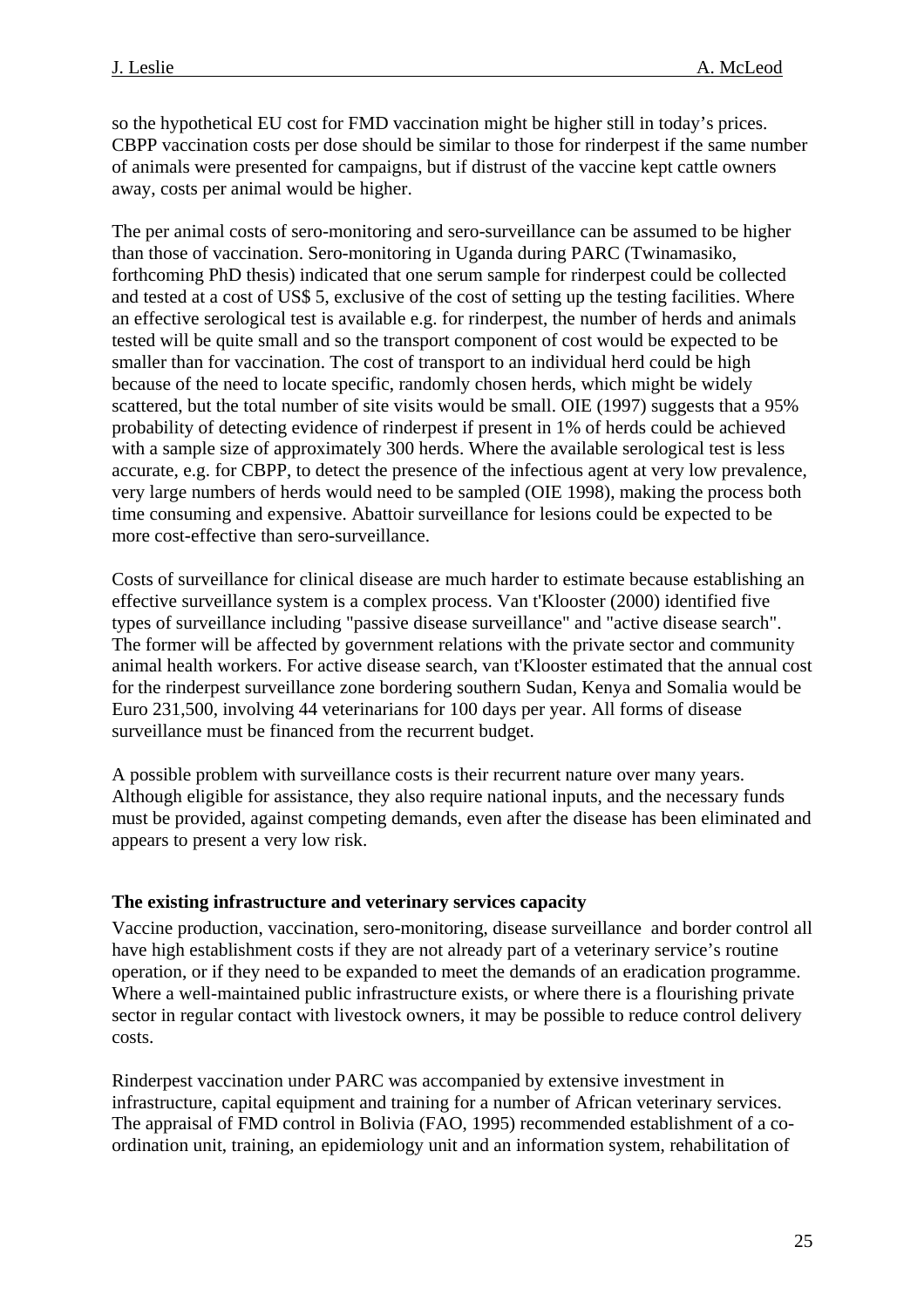<span id="page-25-0"></span>border controls and boosting of field and laboratory facilities were all considered necessary prerequisites.

The cost of emergency preparedness is another item, for which published data are not readily available. Twinamasiko (forthcoming PhD thesis) points out that this is a relatively 'new' cost in the planning of CBPP control programmes. Countries that are free from the disease but at risk from neighbours are recommended to have emergency preparedness and contingency plans as a component of their national Natural Disaster Plan to prevent the disease or be able to deal with it in the shortest possible time (FAO 1997b ). Costs may include staff training, publicity, employment of experts, surveillance, border control and stock registration.

Where the existing public veterinary service has insufficient capacity to cope with the demands of prolonged vaccination and surveillance, one option may be to contract the private sector to perform some of these functions. Delivery of epidemic disease control is discussed in section 7.

Even when the veterinary service is well equipped to handle vaccination and laboratory testing, it may not be equipped for the information monitoring and analysis required for surveillance and risk assessment. Computer equipment and software are now available and relatively cheap in most capital cities, but the costs of training and retaining data analysts can be high.

### **Effect of livestock systems on disease control costs**

The size of the population obviously has a considerable effect on the total cost of vaccination and surveillance, but the per animal cost, and the relative value of costs to benefits, is more likely to be affected by the nature of the system. The density, remoteness and mobility of the population could be expected to have an impact on costs of vaccination and surveillance, partly because of the transport and other costs involved in reaching livestock owners and partly because of the possibility of achieving low coverage and needing to continue the programme for longer. A remote and scattered population could also incur relatively high costs of establishing an effective surveillance programme, which would depend on cooperation from livestock owners, requiring initial dialogue, training and publicity.

## **The perceived danger of re-importing disease**

Disease freedom, once achieved, has a high political and economic impact and is not readily relinquished. Therefore, even a very low risk of reintroduction may be unacceptable. The case is strengthened if an outbreak could jeopardise an emerging export industry. Two types of strategy may be necessary to minimise it. One involves imposition of SPS measures, inspection and testing of imported livestock products. The other comprises the measures needed to prevent unofficial cross-border movement of livestock and wildlife. High levels of risk arise from:

cross-border movement by unofficial or unguarded routes from neighbouring countries affected by livestock disease. This may be a result of nomadic groups spanning an international border, e.g. the Boran of northern Kenya and Southern Ethiopia, or for purposes of trade, e.g. between Kenya, Uganda and Ethiopia, where the direction of movement is dictated by livestock prices in each country and many animals do not pass through official border posts. In both of the above examples, international co-operation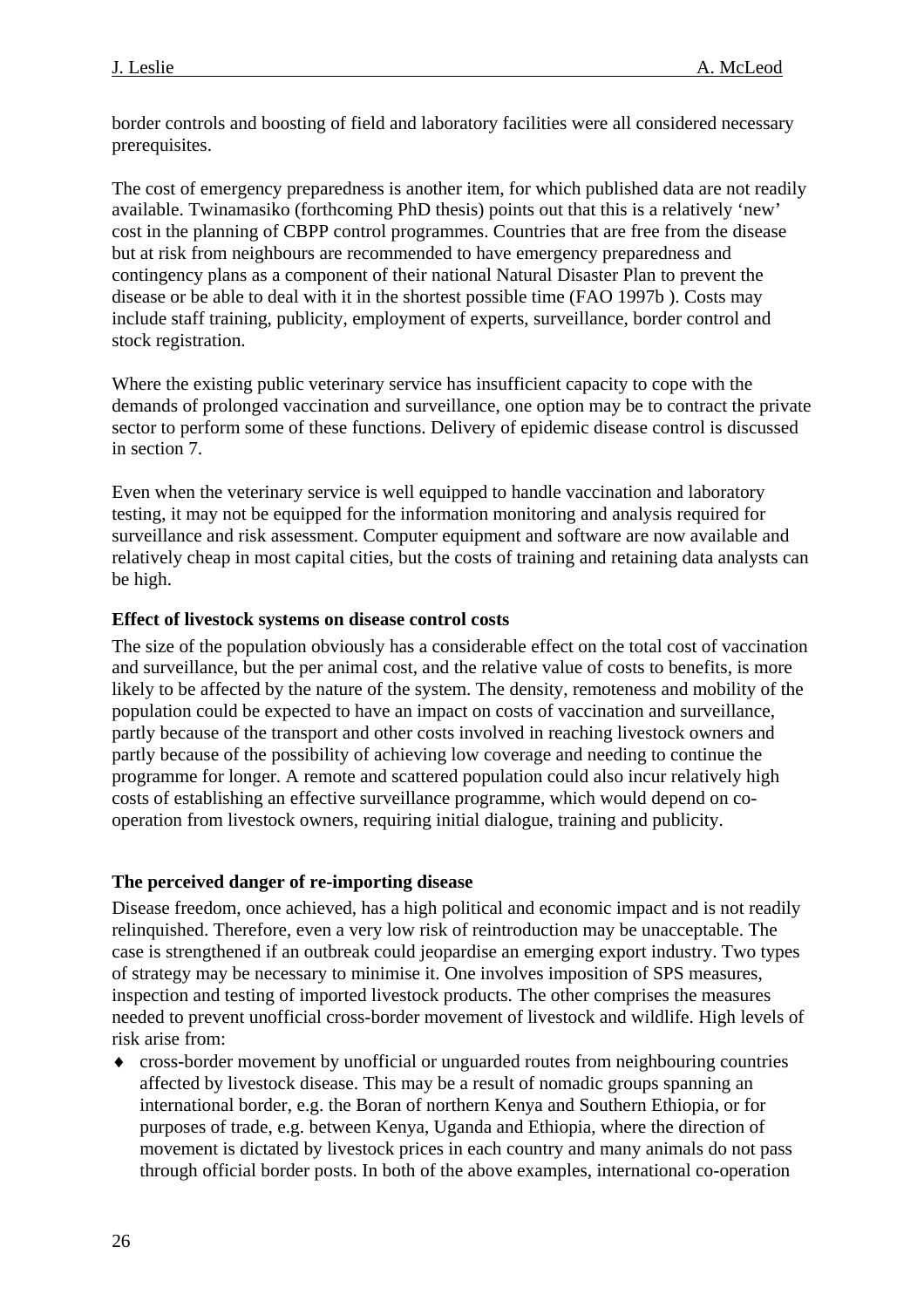<span id="page-26-0"></span>has been necessary to co-ordinate rinderpest vaccination. Topography has a considerable influence on the severity of risk, for example Chile has a very long border but much of it is blocked by the Andes mountain range with few crossing points and so it has been able to maintain FMD freedom even while the disease was present in neighbouring countries;

♦ the presence of a wildlife population capable of harbouring disease. The considerable cost of Botswana's wildlife fence is incurred because of the need to maintain an FMD free zone between buffalo and cattle. It has also resulted in a high indirect cost to the migrating wildebeest population.

The cost of surveillance and/or border vaccination to prevent reintroduction may turn out to be quite high, particularly for a country implementing a unilateral policy. This cost is inflicted by an infected country on its disease free neighbours, providing a convincing argument for regional disease control policies and regional cost-sharing.

Risk modelling provides one decision support tool that can help to compare costs and benefits of risk reduction strategies. It was used, for example by de Melo (1994) for African swine fever in Portugal, but he points out the very high data requirements. Risk assessment is and will be an important component of decisions about import under the WTO although it may not always require modelling. Few quantified risk models have as yet been presented to WTO for trade dispute purposes.

The unexpected introduction of an epidemic disease after years of freedom can be so disruptive to a country's economy that even very costly measures are justified to stamp it out. Risk reduction may play an important part in determining the eradication strategy to be followed. For example, Townsend, Sigwele and MacDonald (1998) modelled the cost of two control strategies against CBPP following the outbreak in Botswana, one based on slaughter and compensation and the other on vaccination. The vaccination strategy was based on three vaccinations in the first year, one annually thereafter for five years, as well as surveillance, testing and movement control. Although the total cost of eradication by vaccination if all went as planned was estimated to be only 78% of the cost using slaughter and compensation, the total cost in case of failure would be far greater, including permanent loss of the export market.

#### **Conclusions on disease control costs**

The costs of an eradication campaign can be considerable if the incidence of disease is high, the veterinary infrastructure is run down or factors exist that increase the risk of reintroduction of disease. Regional disease eradication may reduce the long-term costs for each country involved. Estimates exist for FMD and rinderpest control costs, to the point of provisional disease freedom, but there is less information available on the costs of maintaining disease freedom. This is of particular concern for developing countries since it may be a recurrent cost of many years' duration and, unlike the initial costs of infrastructure and vaccination, may not be eligible for development assistance. For a country attempting disease eradication as part of a policy of export promotion, there will be specific costs associated with demonstrating freedom from disease as well as additional costs related to export. These, and the benefits that may result from export, are explored in the next section.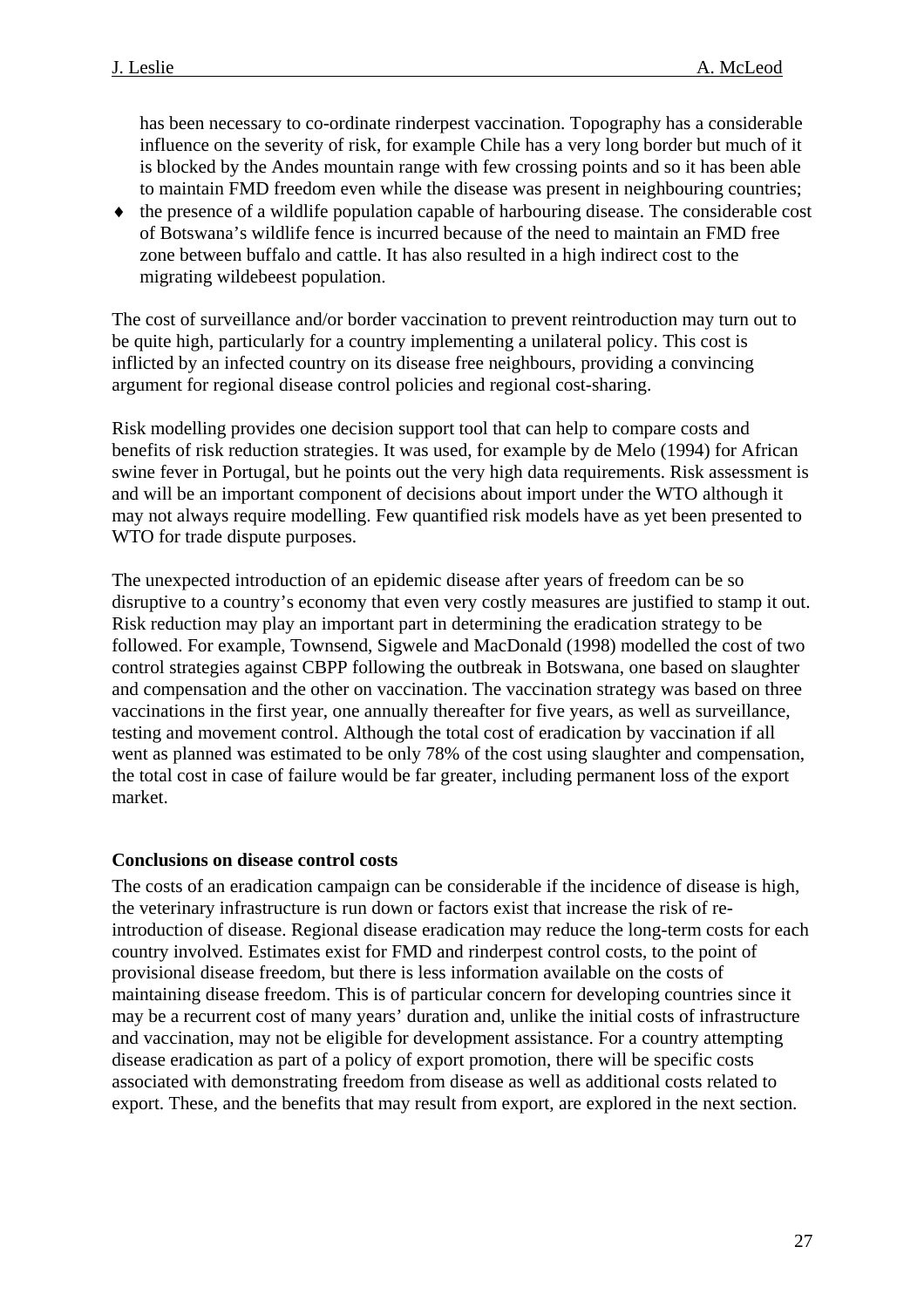## <span id="page-27-0"></span>**5 Trade benefits of a policy of disease freedom and costs of developing export markets**

## **Introduction**

The success of some countries in improving their animal health status and export performance has encouraged others to undertake disease eradication policies. The changing global trade environment, in particular the development of regional trading blocks or expansion of existing ones, has reduced tariffs for members and increased the number of members and the potential scale of the market. However, in most cases more than a status of disease freedom is required to achieve new benefits from trade. This section will discuss the issues involved in developing an export oriented livestock policy and review some of the potential opportunities, which might stem from disease freedom, as well as the constraints to their achievement,

The benefits which a trade oriented country might hope to realise will be examined using examples from South America, Africa, the EU and the USA. The factors that may hinder the development of export markets in developing countries, or add considerably to its cost, can be divided into issues affecting the supply side and issues affecting international demand. Demand side factors include tariffs and non tariff barriers (NTB's), and export market and export price stability. Supply side factors include the potential to expand or intensify livestock production, and a variety of marketing issues such as the importance of the market, the communications infrastructure, cost effectiveness and competitiveness of the market chain, and the conditions of the wider economic environment.

### **The benefits from trade realised by countries achieving an internationally recognised disease free status**

In 1996, Uruguay was internationally recognised to be free of FMD without vaccination. As a result of Uruguay's changed sanitary status, new markets opened for trade and existing markets were willing to accept a wider range of products. The advantages of this development included:

- the increased value of exports resulting from the increasing quantities of meat exported;
- the possibility of realising better prices in FMD free markets;
- $\bullet$  the greater flexibility to adjust and maximise returns/carcass<sup>[3](#page-27-1)</sup>
- the greater potential to attract outside investment within the sector;
- **I** improved export market stability.

These advantages *may* in turn result in changes in the dynamics/structure of production and a greater number of more diversified ancillary support enterprises, which fall under the multiplier effects to be considered in section 6.

Table 5.1 shows the number of animals slaughtered and carcass weight of exports before and after achieving FMD-free status. Although one must be careful about oversimplification,

<span id="page-27-1"></span> $\overline{a}$  $3$  In general terms FMD free markets purchase cuts as compared with whole or half carcasses. Different cuts can therefore be sold to the market with the best price.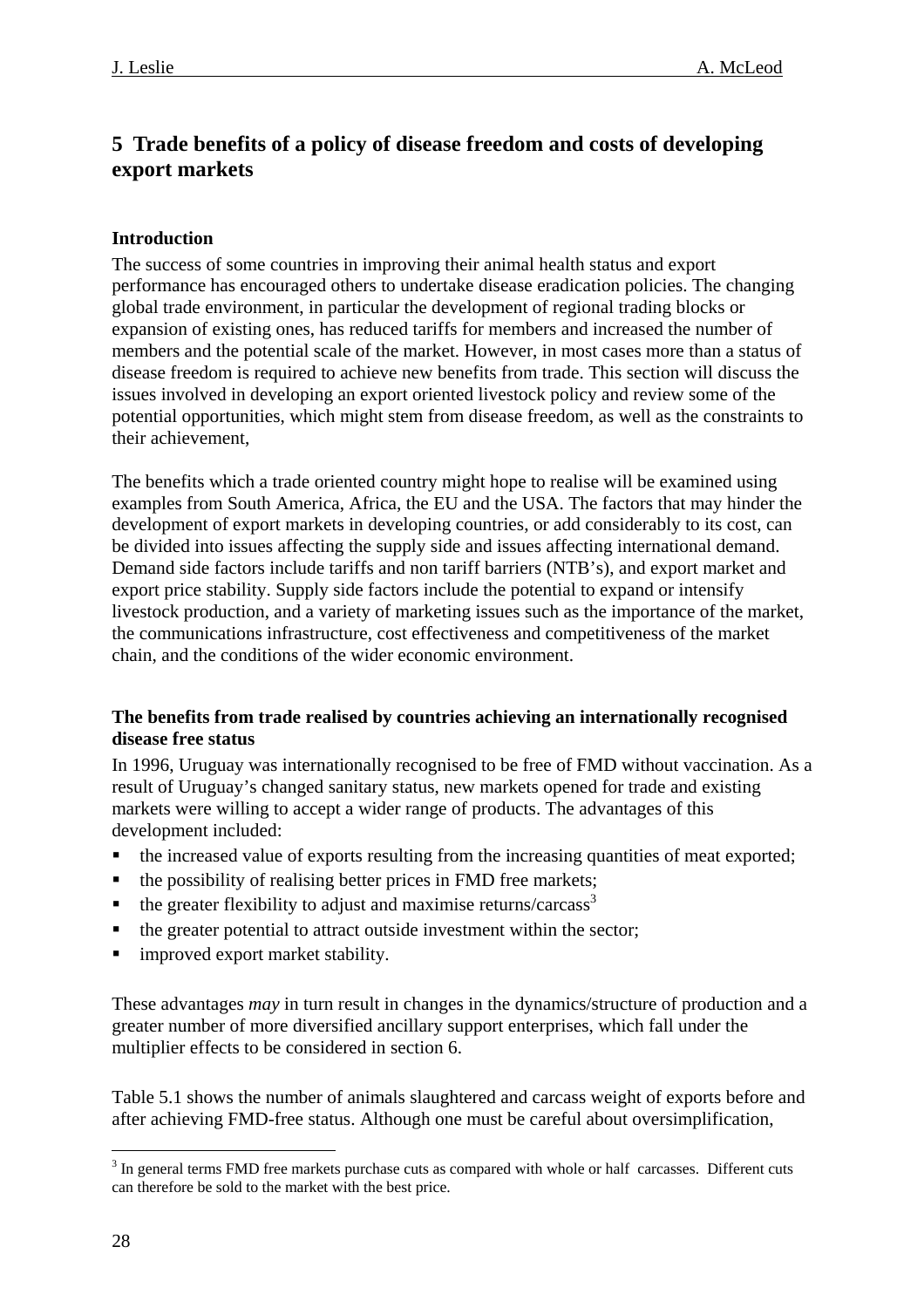variability between years, and attributing all of the change to a single factor, the table shows that exports by carcass weight have increased by over 100%, and by 52% in value terms. Slaughter numbers have increased by only 25%, suggesting that beef may have been diverted from the domestic market.

|                     | 1991        | 1995        | 1999         |
|---------------------|-------------|-------------|--------------|
| National cattle     | 8.9 million | 9.5 million | 10.5 million |
| herd                |             |             |              |
| Nos. slaughtered    | 1.3 million | 1.5 million | 1.7 million  |
| % Offtake           | 14.6        | 15.7        | 16.2         |
| Average carcass     | 244.3       | 228.5       | 236.3        |
| weight (kg)         |             |             |              |
| Export (tonnes)     | 117,313     | 142,595     | 243,524      |
| Value of exports in | 171,810,000 | 224,784,000 | 342,292,000  |
| US\$                |             |             |              |

|  |  |  | Table 5.1 Animals slaughtered and export carcass weight in Uruguay |  |  |  |  |
|--|--|--|--------------------------------------------------------------------|--|--|--|--|
|--|--|--|--------------------------------------------------------------------|--|--|--|--|

*Sources*: INAC web page, DI.CO.SE Faena Nacional 1992/93, Annuario Estadistico de Existencias Faena y Exportation 1995, INAC, FAO Production year books

Exports to Brazil, in some years a very important customer, were extremely variable before freedom from FMD (Table 5.2). From 1988 to 1995, beef exports ranged from a minimum 3.2 thousand tonnes to 75.3 thousand tonnes/year. Obviously this can disrupt market stability, causing problems for planning future capacity, production, and profitability. Access to a wider range of markets reduces this instability.

**Table 5.2 Beef exports from Uruguay to Brazil 1988 -1995 by weight ('000 tonnes) and value (US\$ millions)** 

|        | 1988 | 1989 | 1990 | 1991 | 1992     | 1993        | 1994 | 1995 |
|--------|------|------|------|------|----------|-------------|------|------|
| Weight | 14.6 | 45.3 | 75.3 | 16.3 | 4.05     | ר ר<br>ے۔ ت | 22.5 | 20.9 |
| Value  | 9.94 | 40.4 | 89.3 | 18.6 | -<br>4.1 | 4.8         | 30.1 | 33.5 |

*Source*: Informes de las Consultorias, Apoyo Institucional al MGAP, 1994 and

Annuario Estadistica De Existencias Faena Y Exportacion 1995 INAC

Uruguay already had an established meat trade with a variety of countries prior to the eradication of FMD. These included a country quota to supply 6,500 tonnes of high quality cuts to the EU, a quota with the USA, which due to disease status was not implemented, as well as trade with Israel, the Canaries, Brazil and Chile. Institutionally it had established a parastatal marketing body, which regularly attended international trade shows, was involved in monitoring international market tenders, and was involved in negotiating and tendering with and on behalf of national meat processors.

In parallel, and following the eradication programme, a programme was instituted to improve standards in its abattoirs to ensure they were equipped and certified to EU and USA standards. Laboratories were equipped and staff trained to be able to monitor residues to meet EU and USA requirements. The processes, installations and standards in place for disease surveillance, from production through to point of export, were visited and inspected by veterinary delegations from USA, EU and Japan, amongst others, to verify the equivalence of the systems in place in Uruguay with the importers' requirements.

As more countries in the region become FMD-free, there is pressure for neighbouring countries to achieve the same status. When meat from FMD-free countries is exported to higher value markets, local shortages may create unsatisfied domestic demand for meat,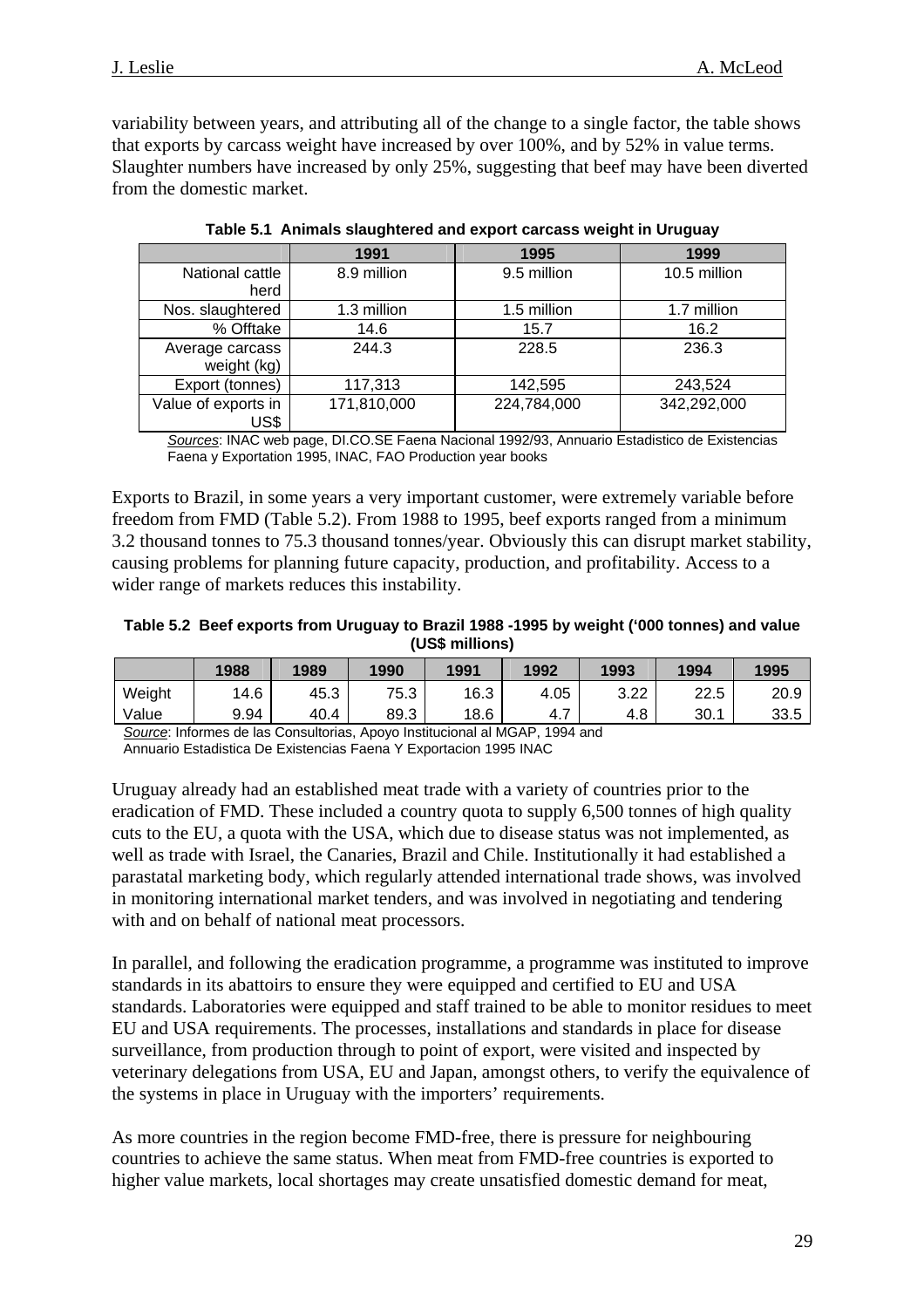<span id="page-29-0"></span>possibly enabling neighbour country members of regional trade agreements, (e.g. within MERCOSUR) to export more within the region. It is likely that they also will eventually be required to demonstrate disease freedom. However, disease freedom is not the only or the most important prerequisite to livestock trade

## **Demand side factors constraining international trade**

#### *Tariffs and domestic price policy of importing countries*

Tariff barriers have the effect of reducing trade by increasing the cost of imports by the value of the tariff, and diverting trade to other markets. Once an important factor in shaping the patterns of international trade in livestock products, this effect is diminishing with recent initiatives towards global trade freedom. International tariffs on meat and meat products have been reduced on average by 32% and on dairy products by 26% (UNCTAD, 1996). In addition to this, a series of measures in the EU, aimed at reducing EU support prices, and reducing the quantity of EU surplus and the value of export restitutions, has reduced the amount of surplus low price animal products on the world market. EU Intervention stocks fell from 713,187 tons in 1991 to 6,068 tons in 1995 (Gasparri, 1996)

The effect of changes in EU domestic policy has been to reduce competition from low price EU surplus on the markets in third countries. The impact of this has been seen e.g. on regional trade in West Africa. Trade of livestock from Burkina Faso to Cote D'Ivoire diminished in the mid 1970's due to drought and increased demand from Nigeria. This source of supply was replaced by imports from Latin American countries, which became major meat suppliers to the area. These in turn were replaced by the cheap subsidised imports from the EU. In 1990-92, EU imports accounted for approximately 60% and 40% of Ghana's and Cote D'Ivoire's market share. However, changes in EU policy, and devaluation of the currency in francophone areas (the CFA) reduced EU trade, which it is judged has been replaced by regional trade in live animals. For example, in Togo, Ghana and Cote D'Ivoire, total EU meat imports fell from 49,700 tons in 1993 to 17,350 tons a year later (Quarles van Ufford & Klasse Bos, 1996).

The impact of tariffs is seen as less serious by developing countries than other issues such as transport and other direct export costs, sanitary and phytosanitary (SPS) requirements and other technical requirements (Henson *et al*., 2000), which are discussed in under non-tariff barriers. One reason for this may be that many countries have implemented GATT requirements to convert quotas into tariffs and for progressive tariff reductions. In other cases many exporting countries have regional trade agreements in place. For example, under the Lomé agreement, EU will import from Africa (Botswana, Zimbabwe, and Namibia) at reduced tariff rates. CARICOM has regional agreements with members for an internal rate of 0% and an external rate of 5% to 20% according to the type of good. Similar agreements are found in other trade groups. Quarles van Ufford and Klasse Bos (1996) state that in Cote d'Ivoire and Burkina Faso "since the end of 1992, practically all import-export taxes relating to cattle have been removed".

#### *Non-tariff barriers to trade*

Non-tariff trade barriers include TBT (technical barriers to trade) and SPS (sanitary and phyto sanitary) requirements. Roberts (1997) explains that "the TBT Agreement covers all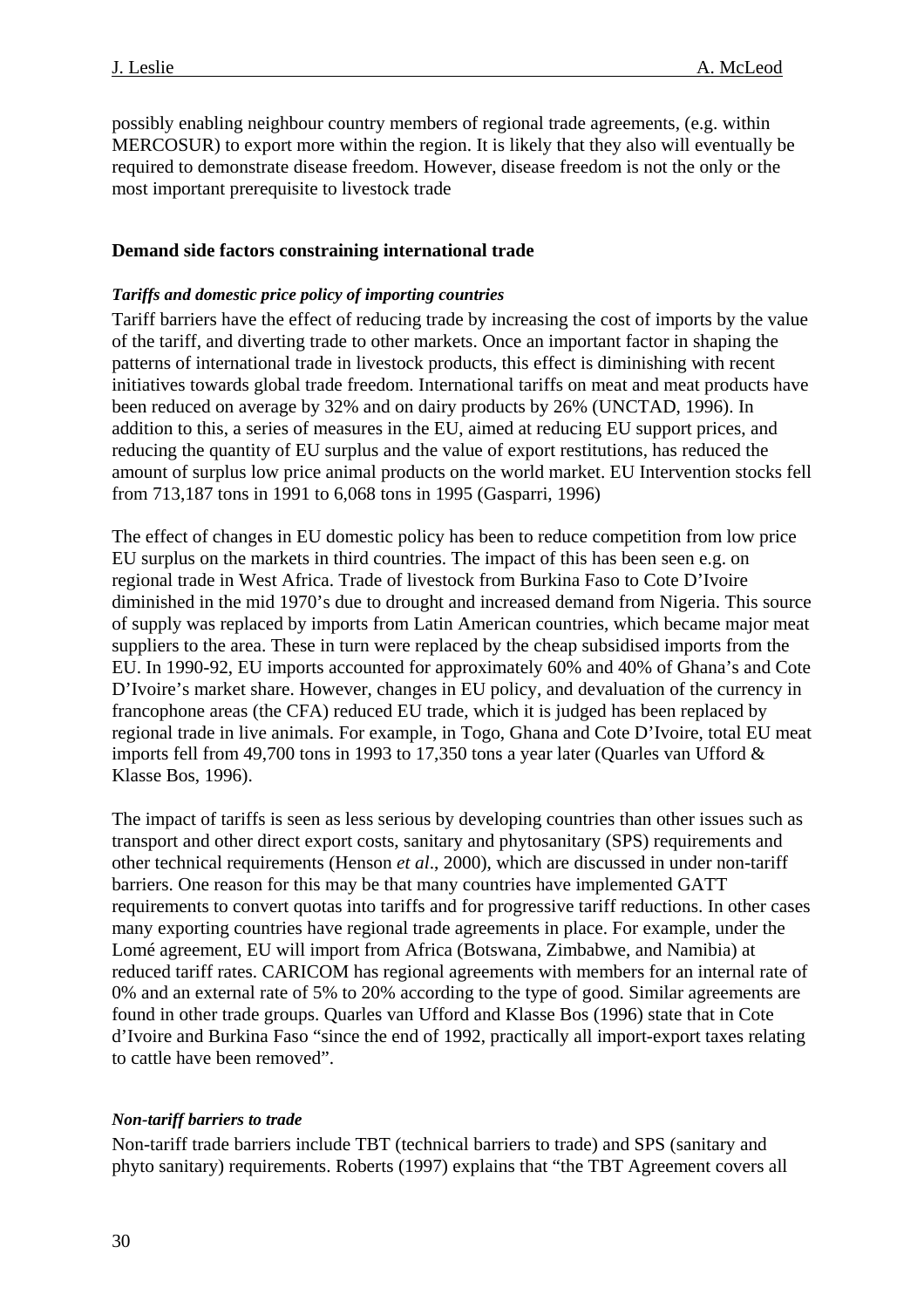technical regulations and conformity assessment procedures, except when these are sanitary and phytosanitary measures as defined by the SPS Agreement. Knowing the objective of a measure is thus critical to the determination whether a measure is subject to the disciplines of the TBT or SPS Agreement. For example a measure which proscribes use of an additive might be adopted to safeguard human health (an SPS measure) or to ensure the compositional integrity of a product (a TBT measure). TBT measures are based on national and international standards and include technical product standards, conformity assessments and other legal requirements (e.g. labelling regulations, packaging material types, weight measures and permitted ingredients)

Unlike the TBT Agreement, the SPS Agreement requires that SPS measures are based on an assessment of risks posed by the import and provide an "appropriate" level of protection i.e. one which does not unjustifiably vary from levels of health or environmental protection provided by other measures. The WTO's definition of an SPS measure is shown in Table 5.3. SPS requirements may be directed at risk reduction, for example for animal health or food safety, or may reflect consumer demand or national government regulation for product quality (hygiene), compatibility or conservation (e.g. maintaining bio-diversity). This may not necessarily require disease freedom, alternatively disease freedom may be a necessary but not sufficient condition. There may be a multitude other costs for compliance with TBT and/or SPS measures.

| Any measure applied to protect | <b>From</b>                                                                                          |
|--------------------------------|------------------------------------------------------------------------------------------------------|
| Human or animal life           | Risks arising from additives, contaminants,<br>toxins or disease-causing organisms in their<br>food; |
| Human life                     | Plant- or animal-carried diseases (zoonoses)                                                         |
| Animal or plant life           | Pests, diseases or disease causing organisms                                                         |
| A country                      | Damage caused by entry, establishment or<br>spread of pests or diseases                              |

#### **Table 5.3 Definition of an SPS measure**

*Source*: WTO (1996a)

OECD (2000) provided a case study of the types of measures and procedures required to export dairy products to the US and to the EU. The measures cover methods of production, end-product quality, and may apply requirements which are above those applied to domestic production in the exporting country and at times may be greater than those applied by certain producers in the importing country. Both areas have different standards and requirements. The EU directive 92/46/EEC (summarised in Table 5.4) specifies detailed production procedures from animal health to packaging, storing and transportation of end products, and dairy processing plants are required to implement HACCP based systems of quality control. Furthermore, premises which plan to export produce must be licensed and the equivalence of the national certification body needs recognition by the EU. Milk quality standards covering microbiological quality and antibiotic residues are defined and procedures for sampling are prescribed by the Directive. Individual consignments require a sanitary certificate, and exporters must produce the documentary evidence of milk test results and of plant approval. Checks at the border are made of import documents, product identity, and an examination of the products. Physical examinations are made on 50% of products of animal origin. Importers are charged for inspections on a cost recovery basis. Once imported to the EU the product must comply with regulations on product and nutritional labelling and packaging. In some cases national standards apply, in others EU standards are harmonised.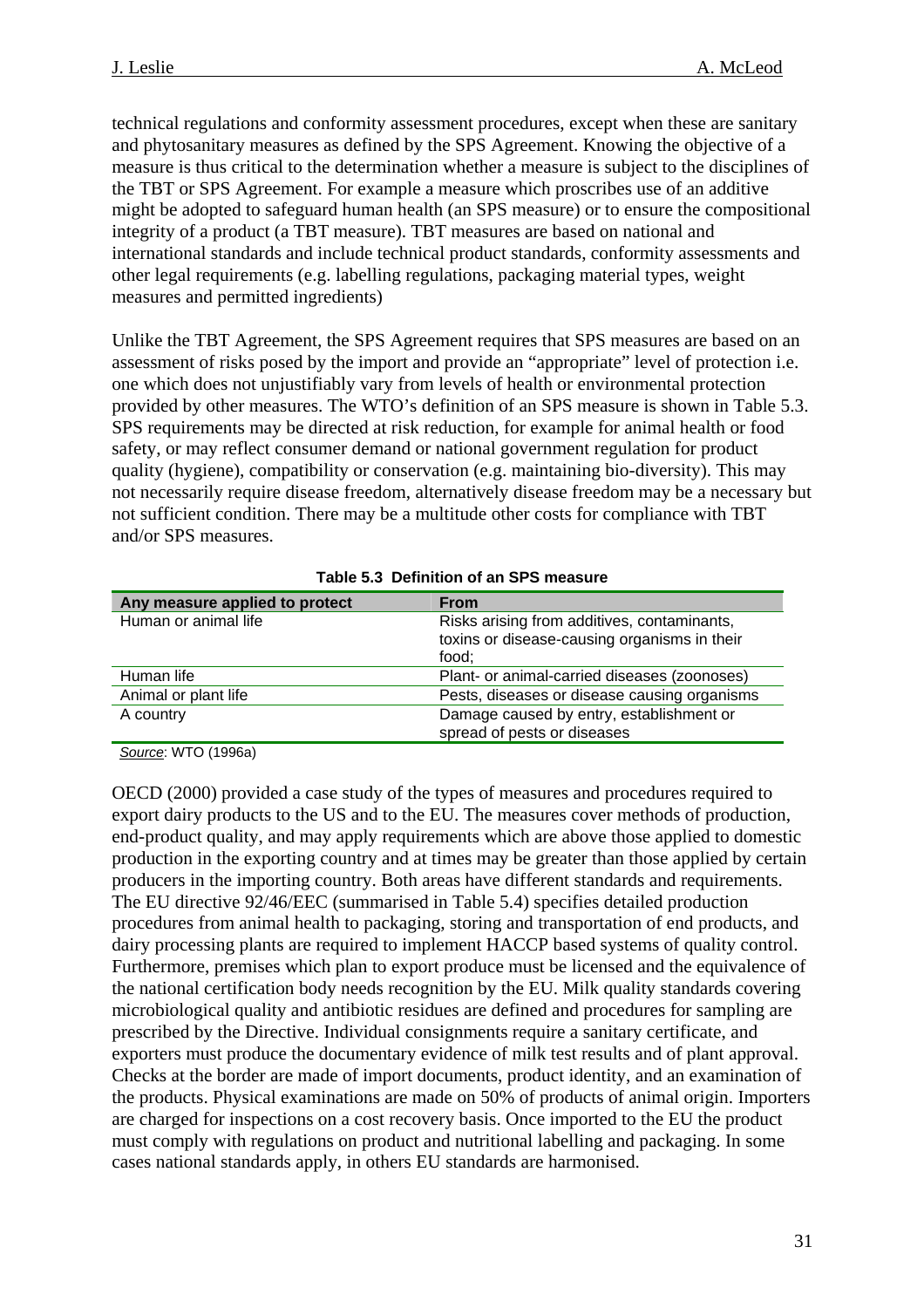|                | <b>Process standards</b>                                                                                                                                                                                   | <b>Product standards</b>                                                         |
|----------------|------------------------------------------------------------------------------------------------------------------------------------------------------------------------------------------------------------|----------------------------------------------------------------------------------|
| Raw milk       | Animal health<br>Hygienic conditions of holdings<br>Hygienic conditions in milk<br>collection                                                                                                              | Raw milk quality<br>(Plate count, cell count, freezing<br>point, antibiotics/ml) |
| Dairy products | Approval of processing plants<br>Hygienic conditions of processing<br>plants<br>Hygienic conditions of collection<br>centres<br>Processing methods<br>Hygienic conditions of storage and<br>transportation | End product quality<br>Packaging<br>Health marks                                 |

#### **Table 5.4 Standards laid down for production of dairy products in the EU under directive 92/46/EEC**

*Source*: OECD (2000) page 44

SPS measures can effectively impose a ban on imports, or can increase production and marketing costs to non-competitive levels. Costs associated with technical requirements and customs procedures in the EU have been estimated to be equivalent to a tax of 2% of the value of goods shipped (Hoekman, 1998).

The number of non tariff measures has increased hugely over the last 20 years as measured by notifications of new technical measures to the World Trade Organisation (WTO). Notifications to the SPS Committee Secretariat should be made if measures are to be implemented where an international standard does not exist, or if the measure is not the same as the international standard. In 1984 less than 500 notifications per year were received. By 1992 this figure was approximately 1,500 and by 1999 it was in excess of 2,750. Some changes may be unofficial and may bypass the WTO notification system. Keeping abreast of these changes in export requirements can be difficult, especially for developing countries. Fewer low and middle income countries are members of WTO, in these countries communications infrastructure can be poor and slow, and there may be insufficient experience or expertise to assess the implications of developed country SPS and technical requirements.

Even when a country has implemented measures sufficient for export to one trading partner, this still may not ensure access to a global market, since standards and procedures vary in different countries. For example the EU has stricter standards on plate and cell counts than the USA, required sampling methods differ, and raw milk testing and documentation is required by the EU. Production of similar products with different milk quality is separated and the end products have to be stored separately. This obviously adds to the costs requiring more sophisticated types of plant, reducing economies of scale, and increasing the variable costs for example in documentation and testing.

Conformity assessments also differ between countries. The EU emphasises prior approval and requires process monitoring and certification, whilst the USA and many other countries have more intensive border inspection. Whilst the cost of process upgrading and certification can be high, it can reduce the costs of rejections at the border. For example the cost of upgrading hygiene standards in abattoirs in Hungary between 1985 and 1991 is estimated to have amounted to US\$41.2 million (Finger and Schuler, 1999). In one US factory the cost of introducing testing and record keeping to comply with EU standards is thought to have cost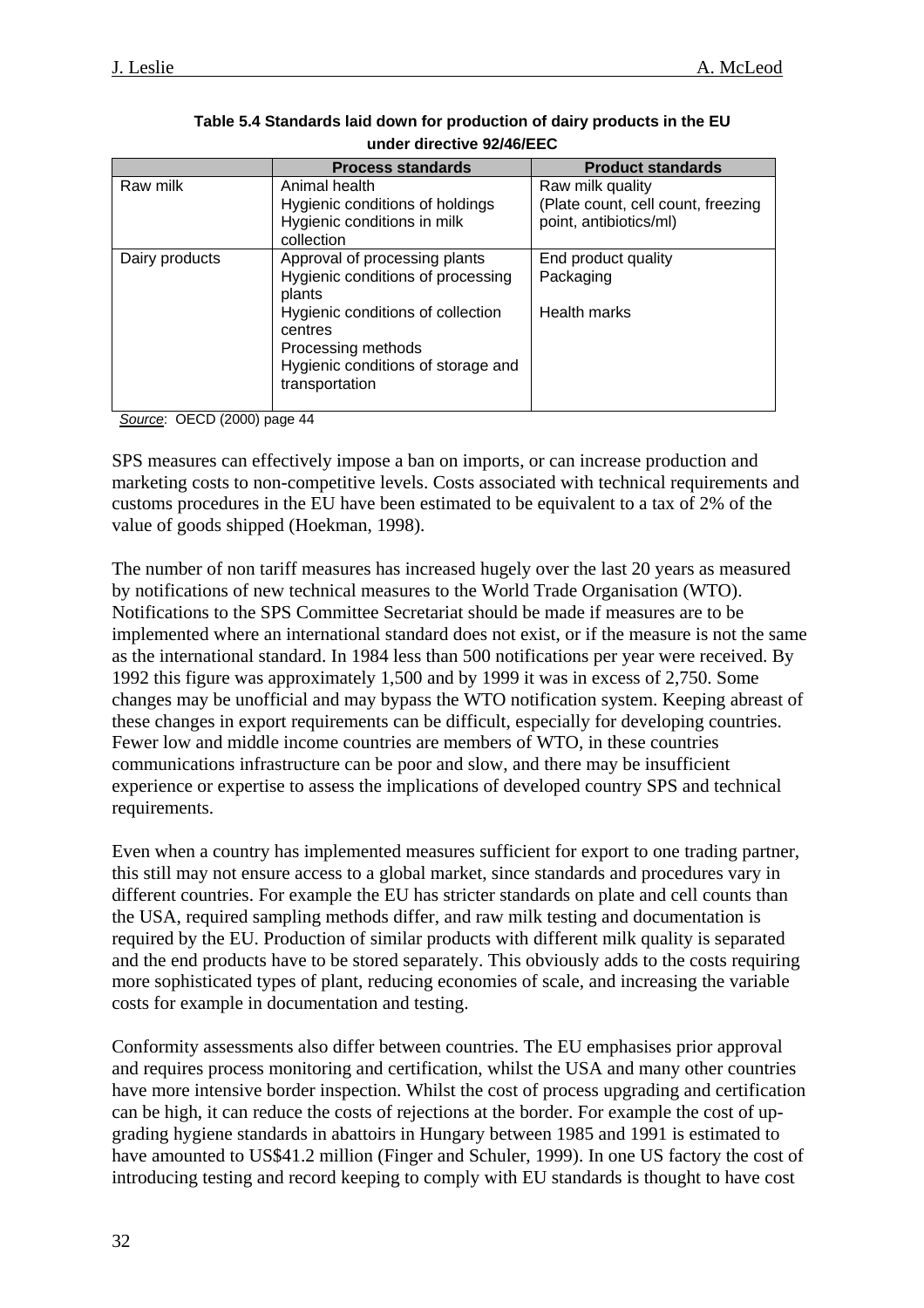<span id="page-32-0"></span>the firm US\$35,000. However, since then it has had no border rejections. The cost of a border rejection to this firm could be US\$5,000 per batch. Rejection costs include additional storage, re-exportation and disposal costs. There is also a risk of more intensive border inspections on future imports. The total cost of inspections is much greater than the direct cost of the inspection. It takes a week before products are inspected, leading to additional storage costs and reduction of product shelf life, which can result in wastage. The procedure is risky as products tested prior to export can undergo change in transit.

Additionally, customer compositional requirements (e.g. thickness of meat cuts, use or prohibition of particular anti-microbials, additives or flavouring or colouring) and specifications in the importing country may be more demanding than or differ from the standard technical requirements.

Developed countries are moving away from product compliance or border inspections towards process based procedures as used increasingly by the EU. To meet these criteria, producing countries will have to undertake very costly modifications to upgrade processes, and will need to make institutional changes throughout the regulatory chain. The costs are likely to be far greater for developing countries, whose production processes can differ greatly from those of developed countries. The costs of implementing such schemes are relatively larger for smaller firms with lower levels of throughput.

For example, increasing traceability is required in UK products. Meat purchased in a supermarket must be traceable from storage to the processors, the meat packer and slaughterhouse, and increasingly to the farm of origin, the specific animal and its parents. These types of changes are only recently being introduced into the EU, but will soon be required of all suppliers. Similarly, permitted residues of antibiotics, heavy metals, and other toxics are set at very low levels. Only the most sophisticated of testing equipment can detect some of these levels. Developing countries face high costs to replace test equipment and retrain staff.

Many of the SPS and TBT measures are defined by developed countries with their own large scale, automated production systems in mind. The movement from product compliance to one of process compliance may cause significant problems for developing countries. Unless already actively involved in trade to developed countries, they are likely to be unaware of the specifications and complexities of the current and changing requirements, and do not possess the expertise, skills and knowledge to make the necessary changes. Moreover, the costs and difficulties of standardising procedures in smallholder production systems, are likely to exclude many small producers from the export market, or force more "industrialised" systems to emerge. These may well be inappropriate for local social and economic needs.

#### **Supply side factors influencing the development of export markets**

#### *The market chain: production, processing and distribution*

If countries are to succeed in meeting international prices, and take advantage of reduced tariffs and improved disease status to increase trade they must have a competitive market chain. They must be able to produce, process, transport, distribute and market livestock and livestock products at competitive prices and at the time and to the quality demanded. Price competitiveness of livestock products in international markets is a function of domestic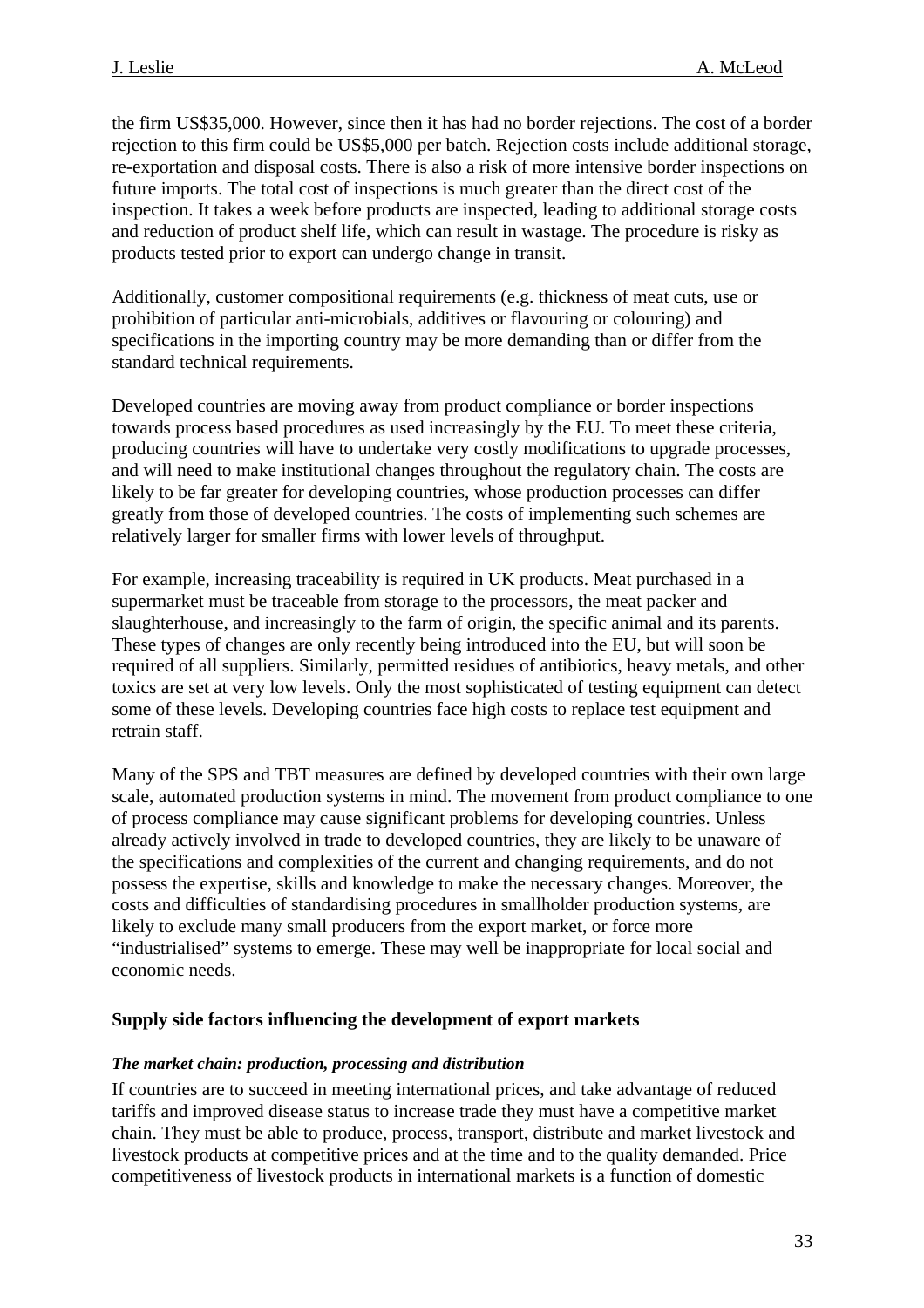wholesale prices (i.e. at slaughter), as well as other costs in the marketing chain. The importance of marketing costs compared with wholesale prices depends on the level of processing and value added to the final product to be traded. All parts of the supply chain need to operate efficiently. This includes suppliers of inputs to production (feed, grass seed, fencing wire, animal health inputs, credit, extension, financial advice), the production units, marketing, slaughter of animals and finally, processing and shipping.

Livestock productivity is only one factor affecting the wholesale price, and is obviously more important in situations where the market chain is shorter and the product less processed. For example, in West African trade the wholesale price of beef is approximately 73% to 82% of the final cost, or sales price at destination (Quarles Van Ufford and Klasse Bos, 1996). By comparison, imported meat to the USA costs US\$99-US\$104/cwt (Table 5.5), or approximately US\$2.2/kg whilst countries supplying the USA, which include Uruguay, Argentina and New Zealand, have wholesale slaughter prices of approximately US\$1.4/kg, so that the wholesale price is approximately 63% or less of the final landed value.

| Table 5.5 International livestock prices and livestock product prices in February 2000 |  |
|----------------------------------------------------------------------------------------|--|
|----------------------------------------------------------------------------------------|--|

| <b>Description</b>         | Country       |                        | <b>Price US\$/kg</b> |
|----------------------------|---------------|------------------------|----------------------|
| Fatstock > 380kg           | Uruguay       | 0.74 LW                | 1.39 CW              |
| Cow > 370kg                |               | 0.60 LW                | 1.23 CW              |
| Steer 280kg                | New Zealand   |                        | 1.40 CW              |
| Feeder cattle 300-400lb    | Mexico border | $0.74$ LW              |                      |
| 500-600lb                  |               | 0.35 LW                |                      |
| Average all carcass        | S. Africa     |                        | 1.36 CW              |
| Products                   |               | <b>Price US\$/cwt</b>  |                      |
| Chuck Roll Frozen Box Beef | US export to  | 145-130 /cwt           |                      |
| Strip Loin Frozen Box Beef | Japan         | 360-405 / cwt          |                      |
| Chuck Chilled              | Australia     | $187.0 / \text{cwt}$   |                      |
| Chuck Frozen               | export to     | $143.7$ / $\text{cwt}$ |                      |
| <b>Chilled Strip Loin</b>  | Japan         | 375.7 / cwt            |                      |
| 95% Bull meat              | Import price  | 104 cwt                |                      |
| Cow meat                   | USA           | 99 cwt                 |                      |
| Chuck                      |               | 89.5 cwt               |                      |

*Source*: aginfo.aust.com/htms/meatlinx.htm , Ams.usda.gov/lsg/mncs/ls\_int.htm Note: LW live weight, CW carcass weight, short cwt =100lb=45.4kg. Box beef are specific cuts of beef packaged or boxed

Productivity and scales of production vary considerably in the countries in Table 5.6, yet differences in relative costs, marketing costs and market requirements allow them all to compete in the world beef market.

#### **Table 5.6 Comparative productivity and slaughter parameters of three countries at different intensities of production (1995)**

| <b>Parameter</b>          | Argentina | Australia | <b>Uruguay</b> |  |  |  |
|---------------------------|-----------|-----------|----------------|--|--|--|
| National herd (millions)  | 58.0      | 24.6      | 9.5            |  |  |  |
| Number slaughtered        | 12.5      | 7.3       | 1.2            |  |  |  |
| % slaughtered             | 21.5      | 29.7      | 12.6           |  |  |  |
| Cows as a % of slaughter  | 33        | 34        | 31             |  |  |  |
| Age at slaughter (months) | 22-30     | 18-30     | 40-60          |  |  |  |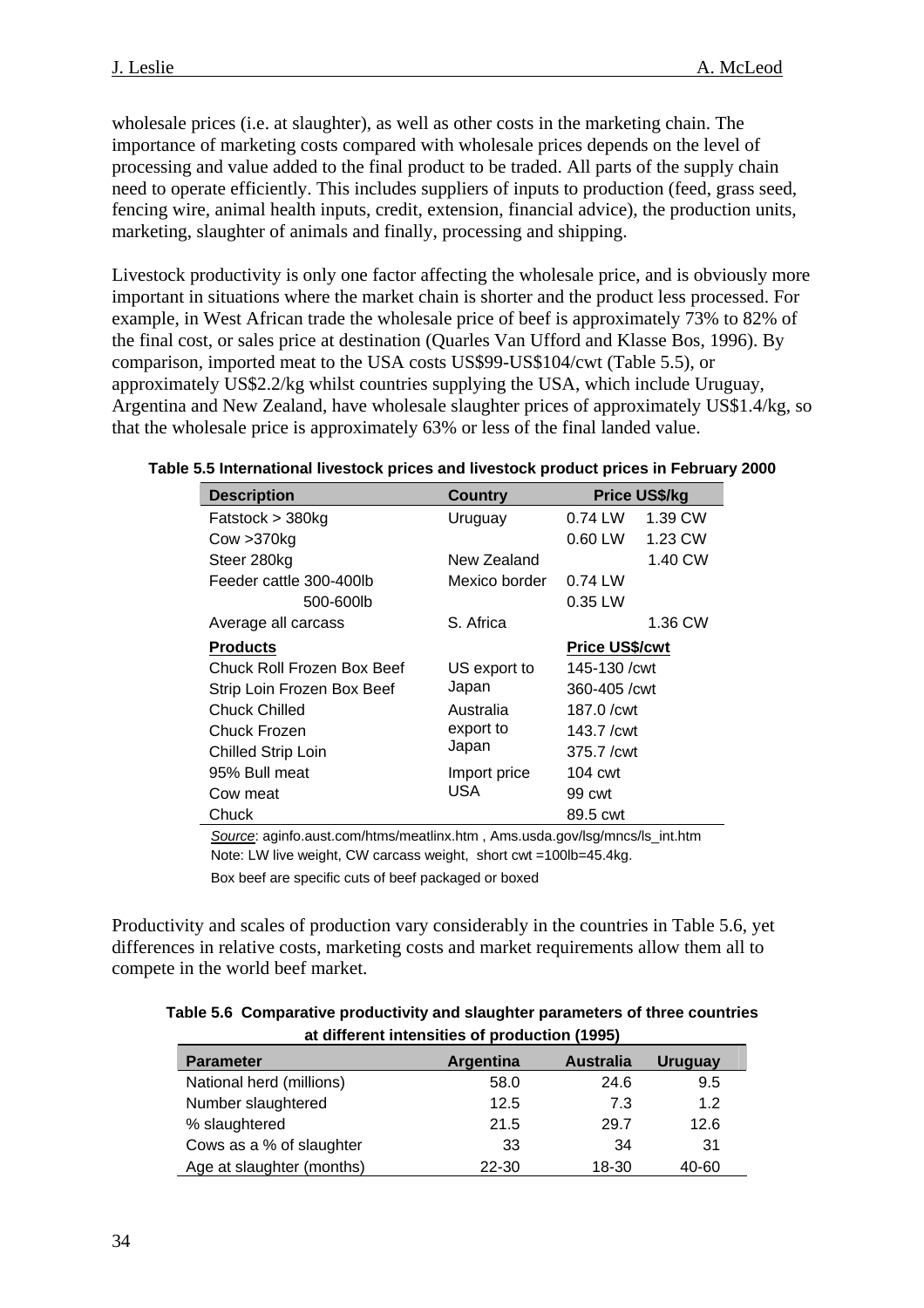| Weight at slaughter (kg)         | 230-290 | 180-320 | 220-260 |  |
|----------------------------------|---------|---------|---------|--|
| Age of at first calving (months) | 24-30   | 15-24   | 36-42   |  |

*Source*: Informes de las Consultorias, Apoyo Institucional al MGAP, 1994

The efficiency of the input supply chain has a considerable impact on the costs of livestock production and the competitiveness of producers. Many middle income countries, and countries with small populations, face relatively high labour costs compared with low income countries, thus encouraging mechanisation and more intensive methods. However, this can require a greater proportion of imported or manufactured inputs such as fencing wire, machine parts, tractors, imported seeds or chemicals. The investment costs can be high for producers in such countries (e.g. Belize and Argentina). Unless more marginal producers can increase their productivity, they are in danger of being forced out of business. Constraints in the availability of foreign exchange can also result in shortages of basic agricultural inputs. High import tariffs can increase the costs of introducing technology and cause delays in adoption. This in turn limits producer ability to improve productivity, intensify or adapt to changing circumstances. Inappropriate policies of sales taxation and high rates of interest can discourage investment, and minimise incentives and farm profits.

Margins in the livestock marketing chain depend on remoteness, infrastructure levels (investment in roads, trucks and refrigeration, communications and processing facilities), competition, throughput and scale economies. A 5% or 10% change in price due to a change in tax or cost of transport can make the difference between being able or unable to sell into a competitive market. Recent liberalisation has reduced tariff barriers and increased the real impact of transport costs. Limao and Venables (1999) estimate that being landlocked, on average, increases transport costs by about 50%, and may reduce trade to 30% of that of a coastal economy.

WTO (1996) points out the importance of an enabling economic policy environment if trade opportunities are to be taken up. Long term changes in national policy, or a temporary package of relief measures and incentives may be required to assist producers, transporters, processors and marketeers, if they are to be able to invest sufficiently to meet international standards and cost competition and so be able to take advantage of a disease free status.

This can be equally true for other members of the market chain, for example owners of abattoirs and meat processors who must modernise to meet export requirements and may be deterred by the high costs of investment. Langsam (1997) illustrates the importance of high throughput in economies of scale, continuous improvement to reduce costs and adoption of cost effective changes such as "boxed beef". He points out that on average, in Argentina, between 60%-70% of the slaughter capacity is used. The 10 largest packers exported 71% of meat exports (by value), and the largest plants kill on average 800 to 1,000 head per day each of 205kg. By comparison in the USA a number of plants kill 4,000 to 5,000 head per day of 300 kg. In the USA the costs are US\$ 22 per head slaughtered and US\$ 27 per head for cutting. In Argentina these costs are US\$ 30 and US\$ 34 respectively. Improved productivity and new methods, such as boxed beef, which is less costly to transport and distribute than traditional cuts, are of key importance in improving price competitiveness. Langsam also emphasises the importance of the domestic supermarket which has brought in the use of marketing methods of brands, quality grades, and different levels of processing. This has forced a greater integration between producers, packers and distributors, and increased direct sales by the farmer to the packer.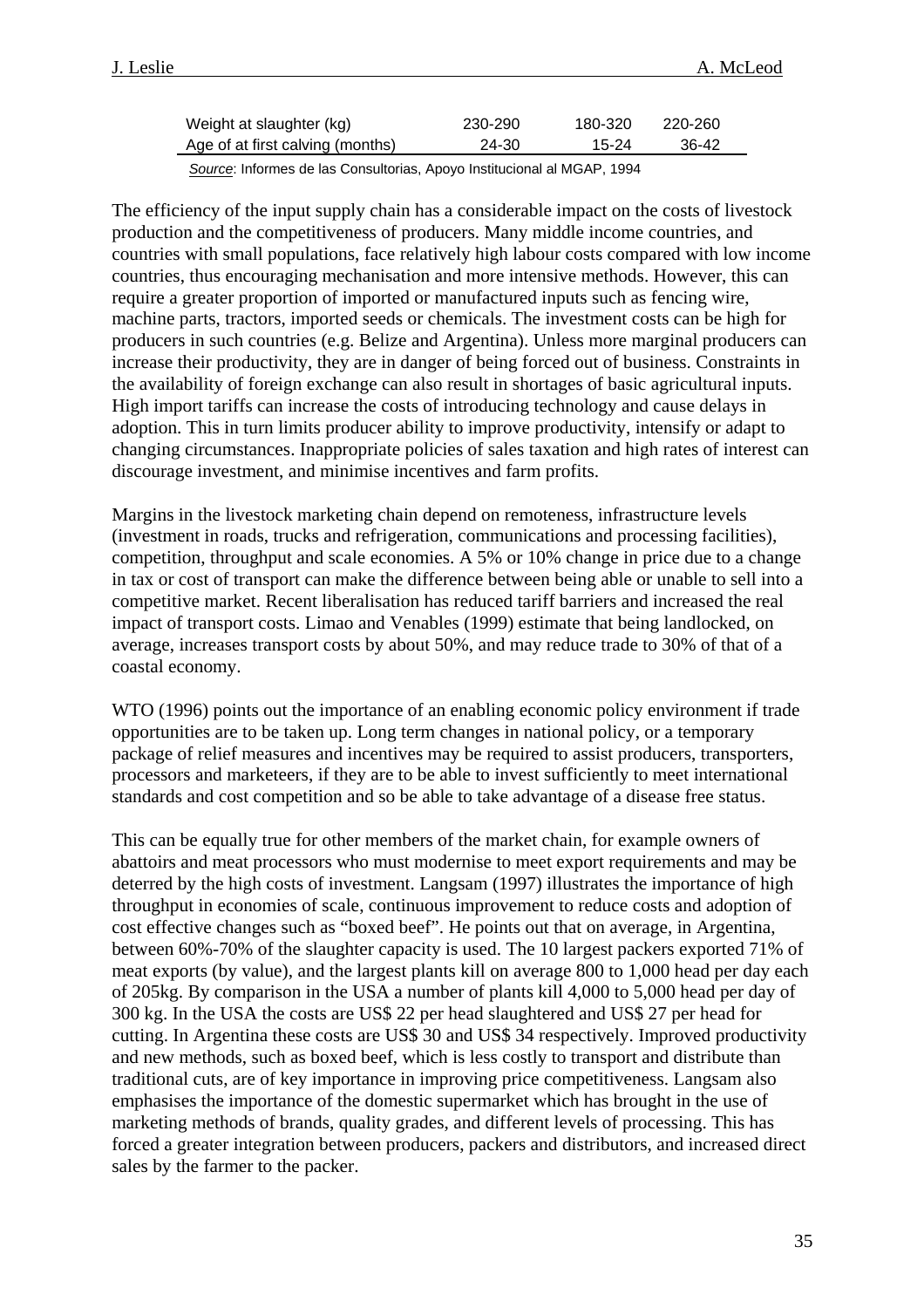<span id="page-35-0"></span>A government wishing to encourage export growth may need to consider a package of economic incentives to assist all parts of the sector, as well as removing disease constraints and meeting international health requirements. Examples of packages that can be made available include tax relief or exemptions for key inputs, attention to foreign exchange availability or special or subsidised credit packages, and attention to the availability of important inputs in a number of well distributed outlets. This implies that a co-ordinated effort from various departments of the Ministry of Agriculture may be required. To be effective this must include close liaison with the private sector and local authorities.

The benefits of scale economies and increased throughput must be balanced against the market regulation of competition from numerous producers. In Uruguay there are 39 abattoirs in the country, 19 of which are certified to export cattle and or sheep meat (INAC web site). A review of the industry in the late 1990's identified problems of over-capacity, and the cost and efficiency implications in terms of low throughput and higher costs per unit processed. However, the sector is privately operated and the industry was concerned with the potential for collusion and domination that a few buyers and processors might exert.

Typically, the smaller the market and the more isolated it is from outside intervention, the greater the possibility for specific interests to dominate and distort market competition and determine and set prices. One example of this is recorded by Khalifa and Simpson, (1972) in Sudan. Collusive behaviour of traders was able to deprive Leibigs, an international meat packer, of inputs for its new meat canning factory. Market imperfections, namely an oligopoly of the main local buyers, bought surplus animals at high prices, often exporting them at lower prices, to starve the factory, seen as a threat to local buyers. After 5 years running at a loss and with insufficient throughput the company shut down in 1975. Countries with large meat and livestock export markets may not face such problems as international price competition may make up for any lack of domestic market competition.

Competition in the market for live animals and carcasses differs from that in the market for meat (cuts and quarters). Countries with live animal exports have limited outlets and are less able to diversify from market dependence on traditional markets, often in neighbouring countries. For example Saudi Arabia, concerned about Rift Valley fever, prohibited import of sheep from the Horn of Africa for a year, causing very serious problems for the Somali economy, which is dependent on revenue from live animal exports (app 3 million animals, mainly small ruminants had been exported annually through the Somali ports of Berbera and Bossasso). Saudi Arabia is the major importer in the region and it is difficult to find alternative markets for this large number of live animals. Although sudden loss of a market is also a problem for exporters of cuts and quarters, flexibility is greater, the product is more widely marketable, and can be stored if necessary.

#### *The potential to expand herd offtake to meet potential increased demand*

It is important that a country interested in developing its export market is able to provide a consistent, regular and dependable supply of animals of given quality. The potential to expand production and offtake at short notice depends partly on whether the national herd is growing, stable or in decline. If the herd is growing or stable, surplus animals may be available for sale if market conditions are suitable, and it may be possible to increase offtake rates without affecting the breeding herd base. This might, for example, apply to pigs in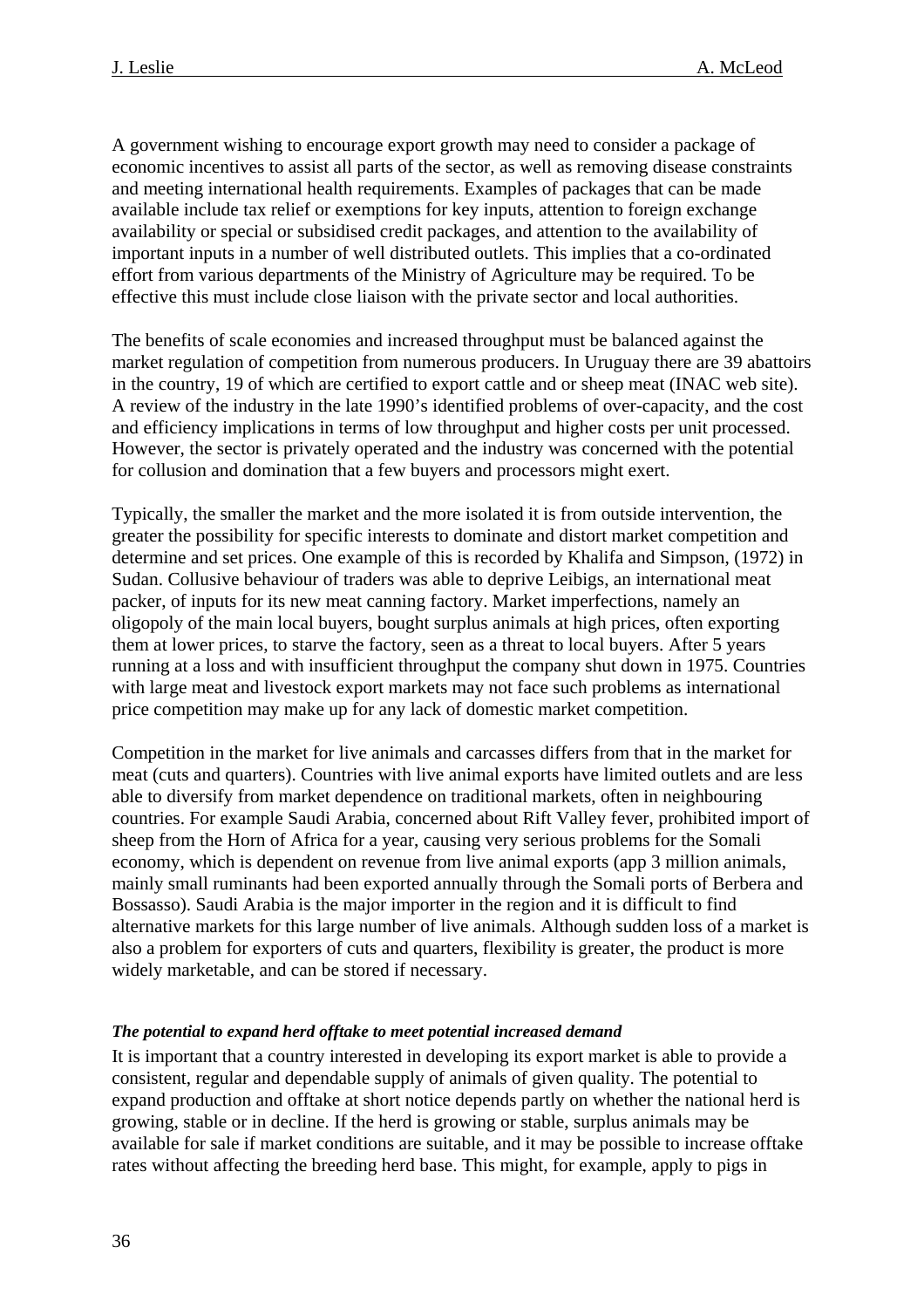<span id="page-36-0"></span>much of South East Asia, where a growing domestic demand from urban consumers has already stimulated peri-urban pig production. If the national herd is in decline because producers have been downsizing, diversifying or leaving livestock production (e.g. in Belize from 1994 to date, where cattle producers were discouraged by lack of markets), a policy of disease freedom may be seen, politically, as a way of reversing the trend. A recent trend of declining real livestock prices, declining national herd size and declining producer numbers will suggest serious market problems. In making forecasts of potential production for export it is important to remember that measures will be needed to improve confidence and investment in the sector, sufficient to induce producers to reverse their decisions and to rebuild their herds. There will be a considerable lag between the policy being implemented and an increase of animals on the market because of the need for producers to retain breeding animals.

It is easier to reverse herd decline in small ruminants, pigs or poultry than in large ruminants because they reproduce faster and, in the case of pigs and poultry, can occupy small spaces. Delgado *et al* (1999) noted that the greatest increase in numbers of livestock 1982-94 was seen in poultry, with an increase of nearly 50% in numbers of birds, notably in China. This was a response to growing demand but presumably also reflected the flexibility of the production system.

WTO (1996) identified a series of aspects required to enhance export performance including technical assistance aimed at strengthening the institutional infrastructure for trade and trade policy, and also initiatives aimed at enhancing the outward orientation of the private sector, to underpin efforts to improve international marketing and business development focusing on product and market development, trade finance, export quality management, export packaging, and training in international purchasing and supply management. These comments apply to livestock sector trade as well as to other sectors.

## **Main conclusions on export trade**

Major changes in international tariffs, and in the domestic agricultural policies of influential trading areas, mean that there is now greater incentive for countries to trade livestock products. However, at the same time the number and complexity of non tariff barriers has been increasing. These can significantly reduce the ability of a developing country to expand into new high value markets, and limit potential benefits of trade from a disease free status. In particular, regulatory practices are changing from border point inspection of products compliance, to more detailed process based procedures requiring regular certification of systems and institutions. The standards set may change frequently, and can differ between trade partners. Participation by developing countries in the process of setting these standards is low, hindered by poor communications, difficulties of translation, and the costs of dedicating personnel both overseas and at home, to be involved in this.

If low and middle income countries wish to expand into new and often higher value markets they may find that this requires a high level of investment in new infrastructure and institutional improvements. Unless throughput is high, the costs of production may not be competitive. It can be difficult to develop suitable products without the experience of a strong developed home market which will also provide the important element of market stability. The home market, though, is only likely to develop with improved national incomes. Finally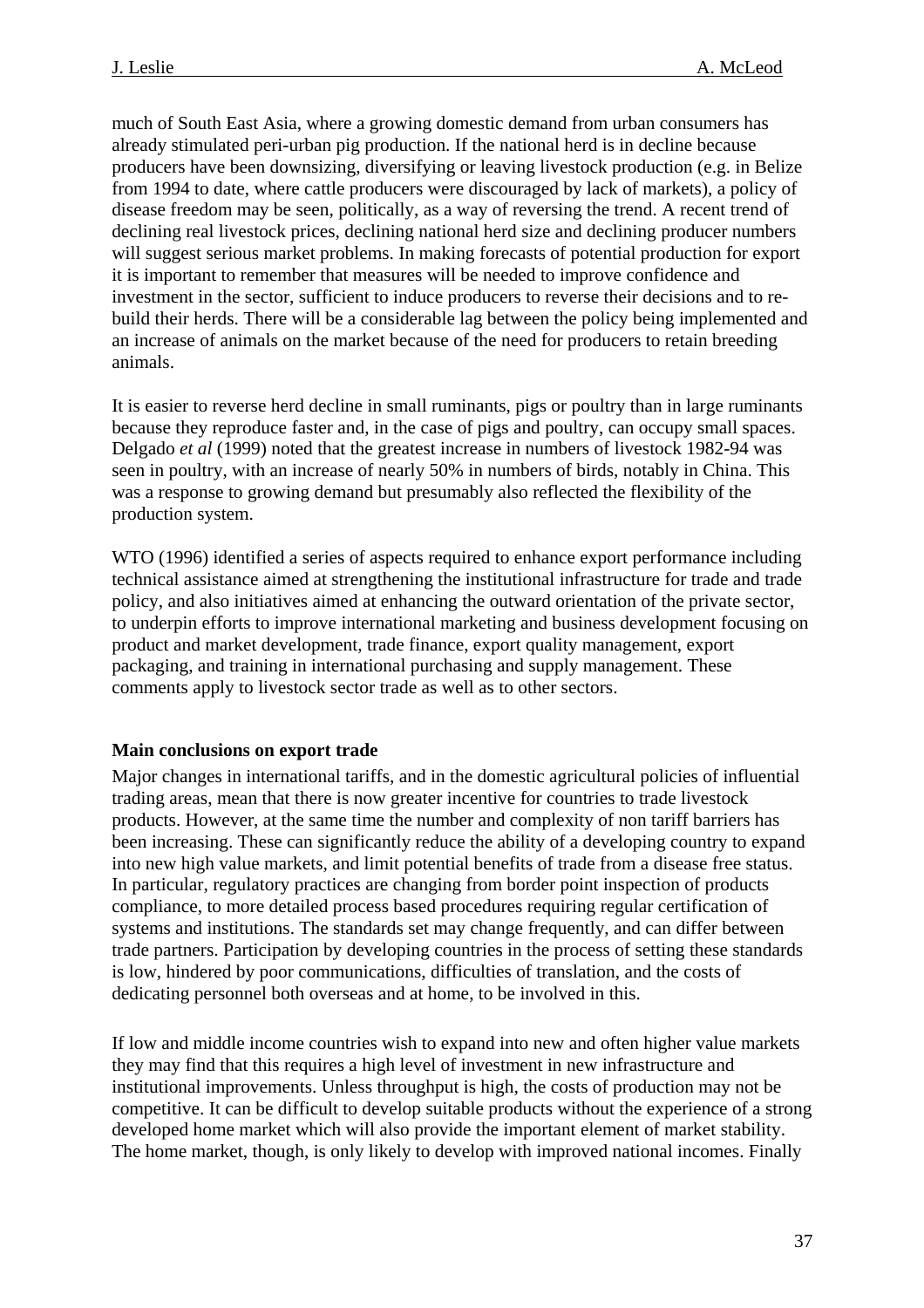and most importantly, to break into new markets a good, strong and well developed market infrastructure with well trained personnel is required.

Disease freedom, therefore, is only one of many requirements to be met before a country can reap the potential benefits of increased sales, improved prices offered through new and high value export markets. However, disease freedom combined with strong surveillance and animal health standards, could provide the opportunity to attract outside investment with complementary skills to make better use of sector production.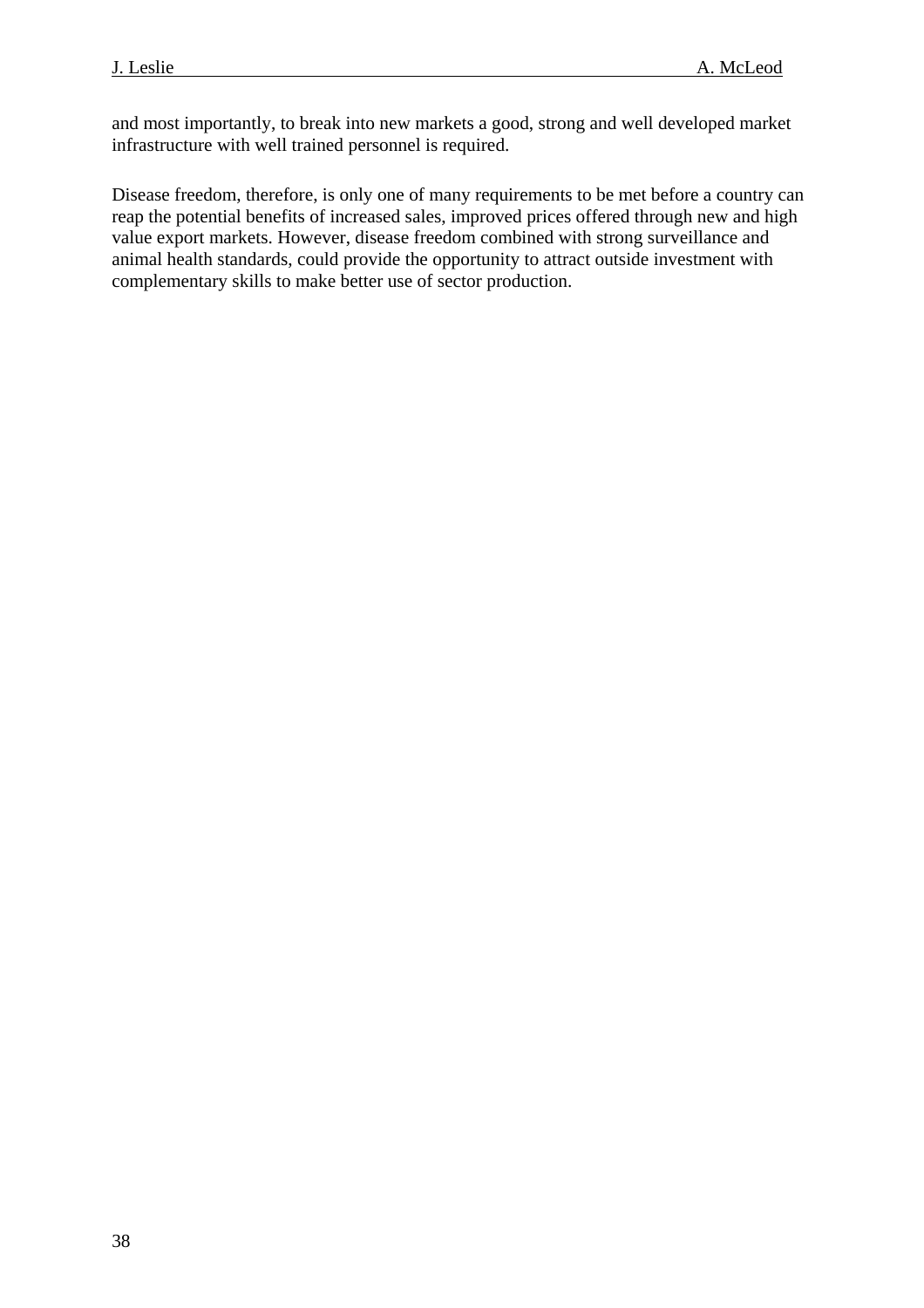## <span id="page-38-0"></span>**6 Indirect effects of disease freedom and increased livestock export**

The potential indirect effects of disease freedom identified in Section 2, Table 2.2 were

- ♦ impact on the livelihoods of the poor
- ♦ impact on the wider economy
- ♦ greater security from reduced disease risk
- $\bullet$  contribution to social functions
- ♦ prestige of successful control programmes
- ♦ improved relations with regional neighbours
- ♦ environmental effects (positive or negative)
- ♦ higher prices to consumers or change in quality and availability of products
- ♦ risk of failure

This list comprises a number of significant items that tend to be omitted from quantitative analysis although they may well be discussed within a report. Two examples will be used to illustrate the importance of indirect effects and the problems of drawing them into the analytical framework: contribution to livelihoods of the poor and contribution to the wider economy. While these are the most "economic" of all the factors listed, it will become clear that even these examples pose problems for the analyst and the policy-maker.

## **Impact on livelihoods of the poor**

There are many definitions of the meaning of "livelihood". Here we use that of Miriam-Webster (1998): 'the means of support or subsistence', in other words the source of products for domestic consumption, barter or sale. Within a subsistence or semi-subsistence household, livestock represent both a direct source of consumable and saleable produce, and also a capital asset to be saved towards future production or sale. Freedom from major infectious diseases can make livelihoods more sustainable by removing a threat to a major capital asset and increasing individual animal productivity.

Livelihoods aspects are increasingly being considered and researched by the donor community, in recognition of the fact that increases in national production and food selfsufficiency are not always evenly distributed throughout society. As the wellbeing of most of the population improves, there may be some groups whose welfare is disadvantaged. When considering a change in policy, such as one for disease control or export promotion, it is important to assess how the benefits and costs of the policy will be distributed between the many stakeholders. This was illustrated in section 3 in relating different net benefits or losses to dairy producers and extensive cattle systems resulting from proposed FMD control in Bolivia. However, such analysis can and should be widened to consider consumer groups, processors and exporters, to provide the basis of a discussion on how the disadvantaged groups can be included, and how policies should be modified to ensure that the situations of the disadvantaged are not worsened. This section will concentrate on impacts on the poor livestock owner. Impacts on others employed in the livestock industry are included among the multiplier effects that will be discussed separately.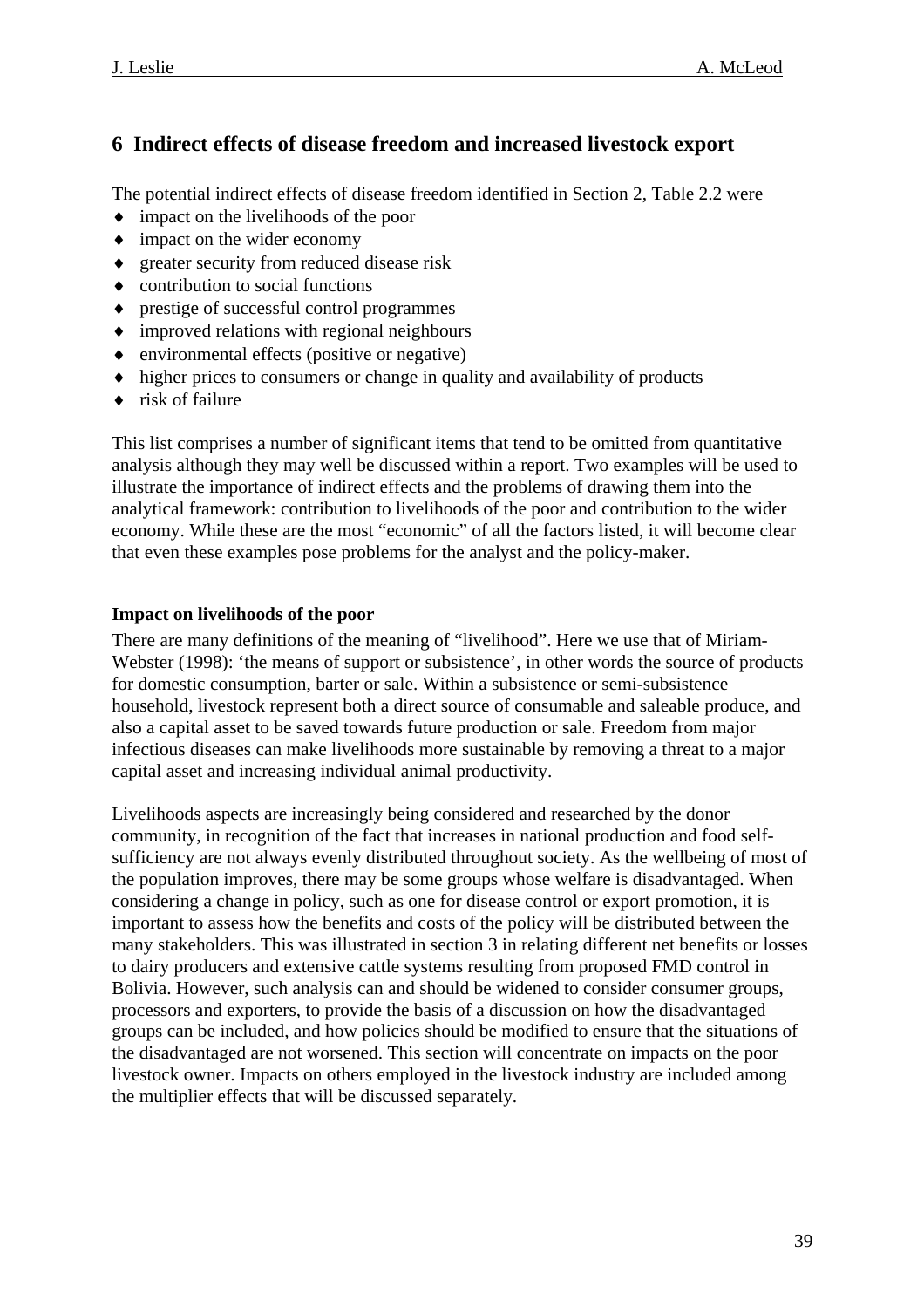### <span id="page-39-0"></span>*Contribution of livestock to the livelihoods of the poor*

Heffernan (1999) pointed out the difficulty of defining or identifying poor livestock owners and the variety of absolute and relative definitions of poverty in current use. National livestock population data tend to be aggregated by administrative district, species and broad definitions of production system, rather than by wealth category of owner. Data on large ruminants are likely to be more accurate than those for small ruminants, backyard pigs or poultry. Therefore, accurate statistics are not easy to assemble. Nevertheless, published studies, of which only a few are cited here, increasingly point to the positive link between livestock and livelihoods. There is some debate as to whether large ruminant owners should be included in a discussion on poverty. While accepting that large ruminants may not be the property of the truly destitute, they are owned by a great many families who are far from rich, and small herd owners will be included in the following general discussion.

The contribution of livestock to household income was summarised by Delgado *et al*. (1999) from a variety of surveys. In Kenya, Pakistan, the Philippines, Sahelian and Sudanian Senegal and Sudan, livestock contributed a higher percentage to household income of the "lowest" income than the "highest" income percentiles surveyed. In Egypt and Pakistan, livestock contributed more to the incomes of the landless than large landholders. In Brazil, Pakistan, the Philippines and Sri Lanka, they contributed more to the incomes of "malnourished" than "not malnourished" people. While not comparative in a quantitative sense, the figures shown do indicate that in many countries of the developing world, livestock make a significant contribution to the incomes of the poor. Different species contribute in different ways. Fratkin (1991) writing about the Ariaal pastoralists of Kenya noted that small stock contributed up to 40% of a household's cash needs. It is also common in a mixed African smallholding for small ruminants to contribute significantly to cash needs such as medical bills and school fees.

Many farm systems typically thought of as crop systems in fact may obtain a large proportion of their income from livestock. For, example farm systems characterisation in Bolivia in 1982 showed that households in all 6 systems identified obtained 21% or more of their farm income from livestock (Maxwell, 1984). In an area with problems of soil leaching and rapidly decreasing yields, livestock production, in particular pig production, was one of the main alternative means of income diversification both for small mechanised producers and for slash and burn producers. Livestock supplied 78% and 56% of farm income in both these systems.

The contribution of livestock to nutrition has also been reported. Huss-Ashmore and Curry (1992) highlighted the positive contribution of livestock disease control to household nutrition in small mixed farms in Kenya. The point hardly needs elaborating for households in livestock-dependent pastoralist systems. By supplying food, or the means to buy it, livestock have the potential to contribute to the development of healthy and productive humans. A number of authors, e.g. Latham (1997), suggest that consumption of milk and meat by children is beneficial in providing necessary variety in protein and micro-nutrients. The problems stemming from over-consumption of livestock products that plague the developed world are not an issue for the poor. In poor families, effective demand for livestock products may be low and sale may take precedence over household consumption. The contribution of species varies by geographical location and season. McCabe (1987), with two years of recordings from Turkana, found that camels contributed to milk yield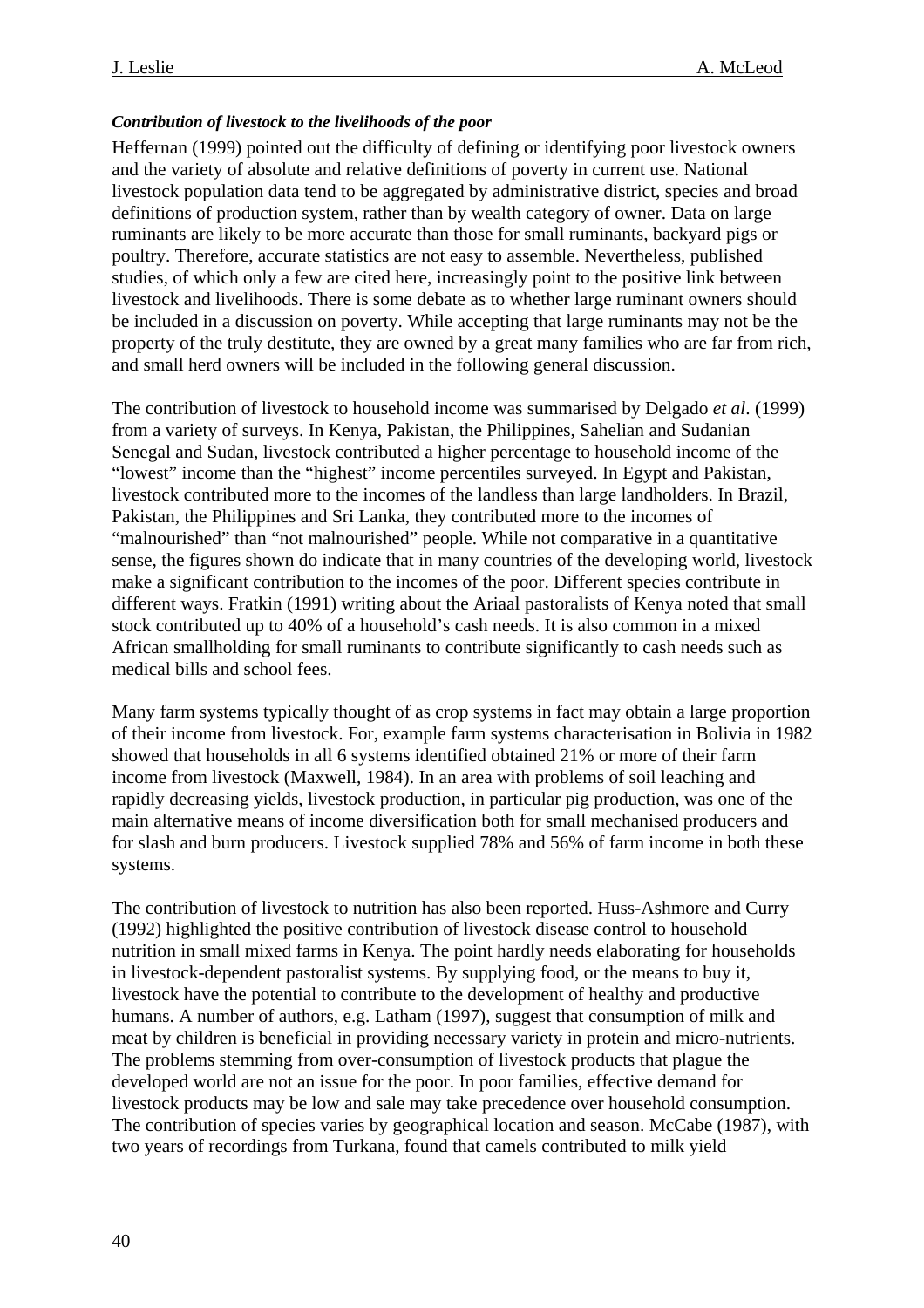<span id="page-40-0"></span>throughout the dry season, goats and sheep contributed at the beginning and mid of each dry season, while cattle made hardly any contribution in the dry seasons.

Livestock also contribute to crop production and there are many references on this subject. Townsend *et al*. (1998) suggested that the value of draught power of cattle in rural Ngamiland, Botswana, represented 75% of the value of their annual contribution to the household. Holden, Ashley and Bazeley (1997) in reviewing the literature on livestock and poverty, identified the role of livestock as a household asset and a buffer against risk. Upton (1990) pointed out that approximately 95% of all cattle, sheep and goats in Kenya were owned by pastoralists, who were dependent on ruminant livestock for their livelihoods – these livestock were, in fact, their chief capital asset. Livestock are also a means of access to common resources and as such offer potential for diversification and risk reduction. Landless families or those with small plots and limited options to expand crop production may be able to house an animal and feed it on cut forage.

As livestock demonstrably represent a significant asset to many poor families, it seems likely that reducing disease risk, morbidity and mortality by epidemic disease control will be beneficial. However, it is unwise to generalise, because production system, method of control and species all affect the final impact of the control policy.

#### *Disease control effects on poor livestock owners*

Several reports suggest that epidemic disease control can benefit the poor. One example is the economic viability of FMD control in smallholder cattle systems and village buffaloes in Thailand, demonstrated to be positive by FAO (1997a). The FAO study has interesting implications in that control was more viable in areas of draught power scarcity. It is possible that in these areas, the buffalo owners might be richer, but the hire of buffaloes might be done by poorer farmers, to whom the availability of draught power at critical periods would have a positive impact on rice yields, income and food security. This indirect effect was not included in the analysis, although it was probably reflected in hire values of animals.

One important effect of disease control may be to sustain a fragile system. Frequent disease outbreaks can have the effect of making a system unsustainable. Table 6.1 lists parameters that were used by the authors to model a herd in decline and one in a state of growth. The "growth" herd parameters based mainly on Masaai cattle, were taken from Peeler and Omore (1997). They were run through a dynamic herd model for a sufficiently long period to create a steady-state population (one with a constant population structure and rate of growth). The same starting population was used for the "decline" herd but the annual mortality and reproduction rates were altered as shown in the table. Small changes in average annual fertility and mortality rates made the difference between a growth state and a declining state. This suggests that regular disease outbreaks in a low-productivity system can render it unsustainable, affecting the long-term contribution of livestock to household food supply and household income. If a large ruminant herd is in decline because of disease, it may take several years to reverse the effect.

One effect of disease control may be to remove the burden of caring for sick animals from women. For example, a recent survey among Ugandan pastoralists (Twinamasiko, forthcoming PhD thesis) found that although cattle husbandry is normally the province of men, sick animals including those affected by CBPP came under the care of women.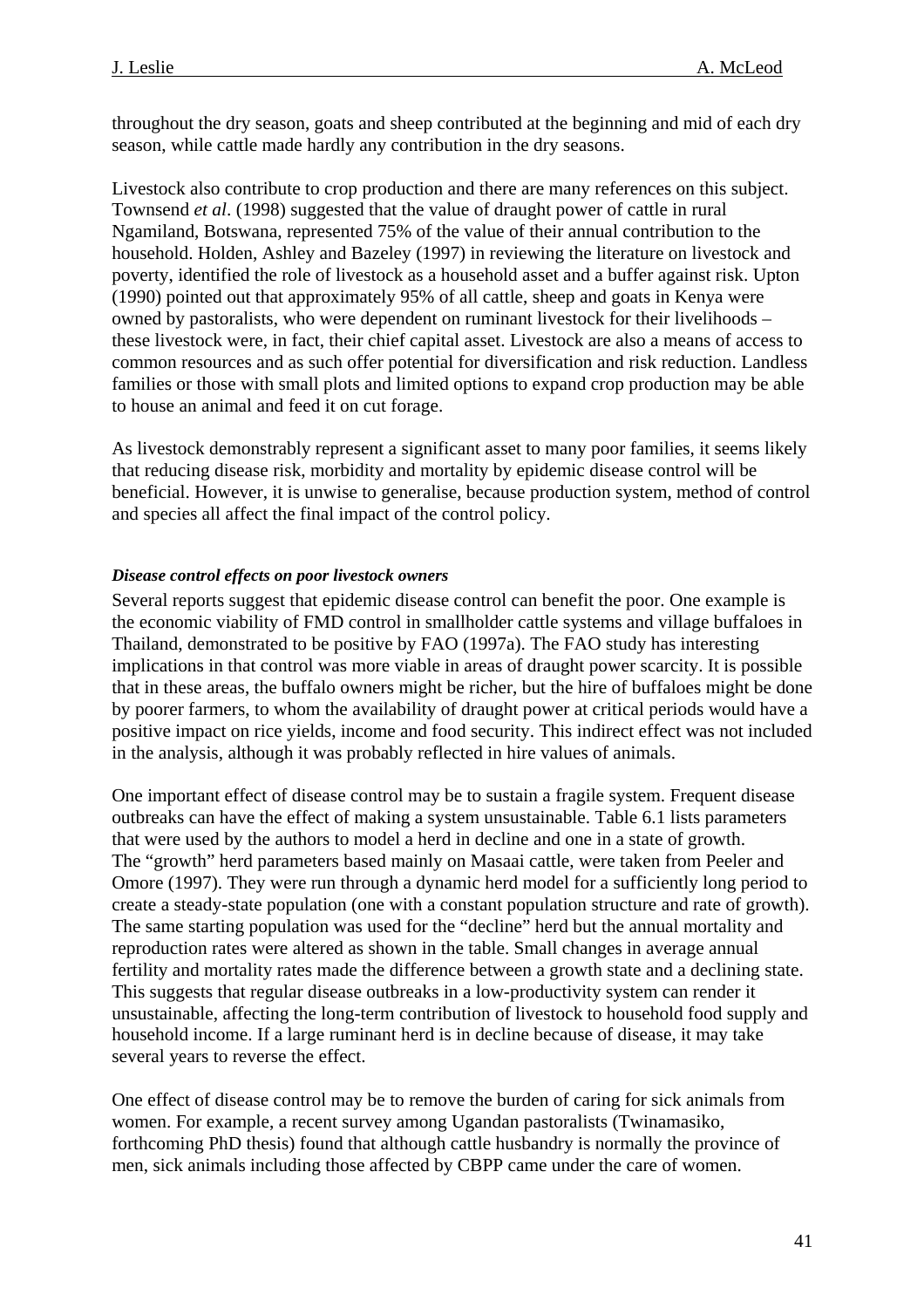Livestock disease and the search for animal health care has an important impact on people in remote communities. McLeod and Heffernan (1999) found that one effect of a community animal health worker programme was the number of days of travel saved by making drugs more accessible.

| <b>Productivity parameters</b> |                                 |               | Herd in decline |               | <b>Growing Herd</b> |  |  |
|--------------------------------|---------------------------------|---------------|-----------------|---------------|---------------------|--|--|
|                                |                                 | <b>Female</b> | <b>Male</b>     | <b>Female</b> | <b>Male</b>         |  |  |
| <b>Mortality</b>               | $0 - 1$ Years                   | 0.25          | 0.25            | 0.25          | 0.25                |  |  |
|                                | 1+Years                         | 0.09          | 0.06            | 0.06          | 0.06                |  |  |
| <b>Calving rate</b>            |                                 | 0.50          |                 | 0.65          |                     |  |  |
|                                | <b>Culling breeding animals</b> | 0.10          | 0.10            | 0.10          | 0.10                |  |  |
|                                | Average annual herd growth      |               | - 0.08          |               | 0.04                |  |  |

**Table 6.1 Productivity parameters from model of declining and growing herds** 

The preceding examples suggest that epidemic disease control can have favourable effects on vulnerable rural people. However, the design of a control programme has implications for its socio-economic impact. Mullins, Fidzani and Kolyane (1999) analysed the household level effects of cattle depopulation for CBPP stamping-out in Ngamiland, one of the poorer areas of Botswana. It was planned that full compensation would be paid to owners whose animals were slaughtered. A choice was offered between compensation in cash, compensation by restocking or a combination of the two. Many livestock owners chose cash or mixed compensation. The survey found that part of the cash compensation appeared to have been used to meet household expenses and not for restocking, which may result in a long-term depletion of the household asset base.

However carefully planned, a disease control programme may not be equally accessible to all livestock owners. The nomadic and transhumant pastoralists who are most dependent on their livestock are also hardest to reach, with distance, weather and physical security contributing to the chances of excluding them from vaccination campaigns. Muir (1994) surveying herders in Ngorogoro, noted that herders, who were expected to pay for vaccination, would only bring their livestock when there was a disease outbreak in the area. It is not clear from the report whether perceived impact of vaccination against a variety of diseases was less than the cost to individual producers of routine prevention, or whether there was genuine inability to pay. PARC has recognised accessibility as a problem in the eradication of rinderpest from Africa and recent work of PARC and PARCVAC in the Horn of Africa has focussed on provision of vaccine at times and places suitable to the livestock keeper rather than dictated by the government funding cycle.

Many disease control initiatives are and have been cattle-centred. Two of the three diseases for which pathways to freedom have been elaborated (rinderpest and CBPP) affect only cattle and buffaloes (among domestic livestock) while the third (FMD), although it affects a wider range of species, does have important effects on cattle and buffaloes. Regular control programmes for diseases of small ruminants are limited to countries that rely on them for export and control programmes for pig diseases have had limited success outside the commercial sector. Salia (1990) observed that endemic PPR caused occasional very high mortality among small ruminants in northern Ghana, and that access to vaccine was a constraint to preventing the disease, this at a time when serious attention was being given to rinderpest control in cattle.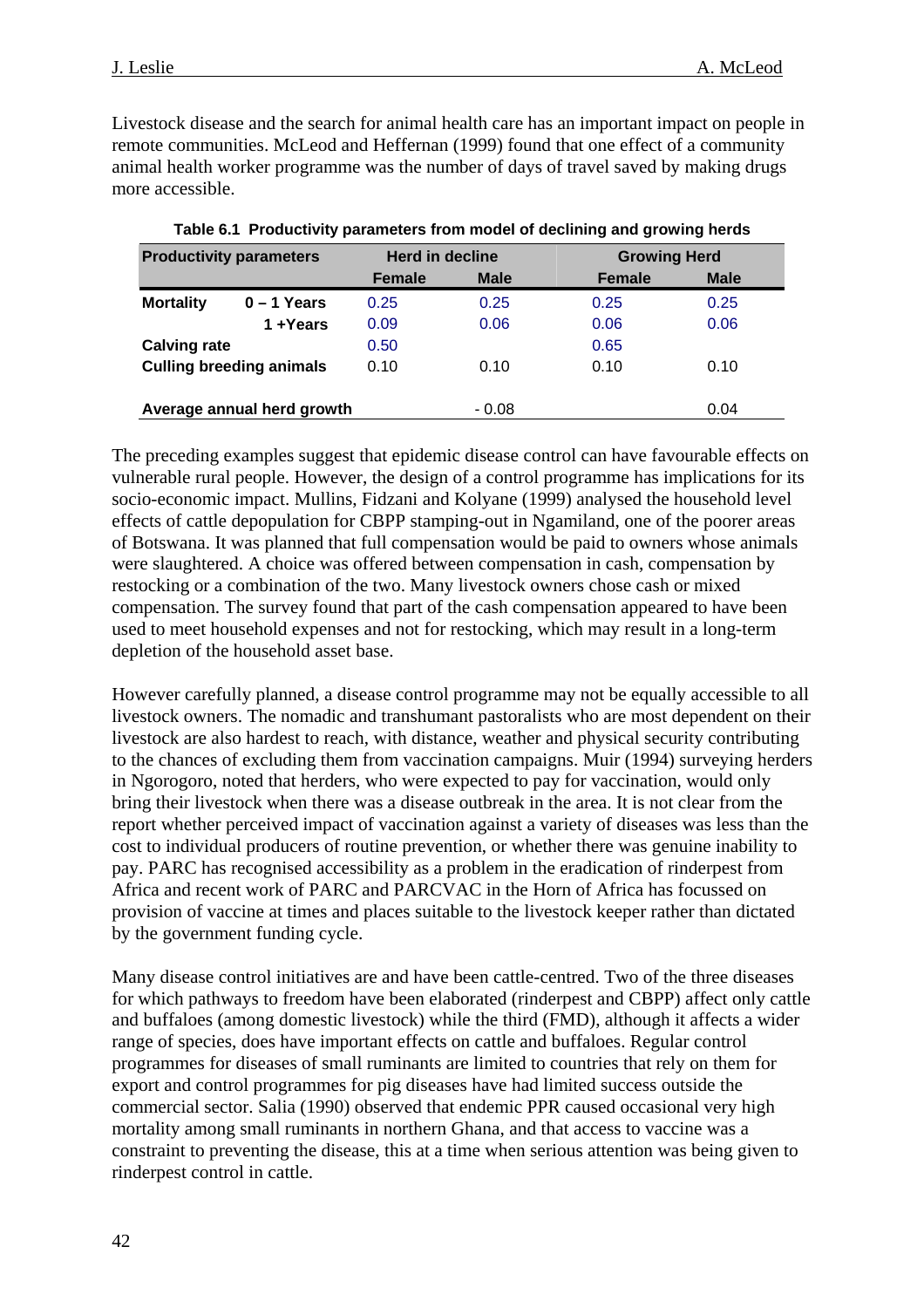<span id="page-42-0"></span>The lack of clear control strategies for some diseases has implications for the link between disease control and poverty in systems where the poorest livestock owners have few cattle, smaller livestock are kept in low-input backyard systems or in peri-urban rapid-throughput systems, and there is limited contact with animal health professionals. A different approach to disease control will be required with more involvement of the owners in decision making, since the mobility and disposability of animals will make monitoring extremely difficult. This is being recognised in attempts to develop easily delivered vaccine for Newcastle disease, and in pilot projects to involve paraprofessionals in vaccination programmes.

Clearly, disease control policies and programmes must take account of the circumstances of poor livestock owners if they are to achieve full participation and impact.

If the purpose of a disease eradication programme is to promote export then it is important to examine the effects of export-led growth on the poor, which will be the subject of the final part of this discussion.

### *Export promotion and poverty alleviation*

In theory, benefits to poor livestock keepers could come from direct participation in the export market, or from a general increase in national prosperity.

Impact appears to be highly country-specific. For example, in Somalia, which is both exportdependent and livestock-dependent, a reduction in exports to Saudi Arabia for a year following an outbreak of Rift Valley Fever undoubtedly had widespread effects in the national economy. In less export-dependent economies, the difficulties and costs of compliance with process-based SPS regulations, already discussed in section 5, may constitute a potential barrier to participation of smallholder or pastoralist livestock owners in production of animals for export.

Smaller producers may gain a share through trickle down, if local prices increase or a more reliable and constant demand develops. Livestock-related industries, such as leather and hides, leather products and other processing industries are stimulated by export growth and may create increased employment. The impact on poorer members of society is one of the multiplier effects discussed in the next section. Leslie (1997) found that in Northern Ireland where 900 people were employed directly in poultry production, a further 4,600 jobs were provided in the processing of poultry and packing of eggs. This was equivalent to 20% of the people employed in the food and drinks sector. The incomes generated by poultry production and processing also generated demand for goods and services produced in other sectors. However, a general trickle down of prosperity through the economy cannot be assumed. Adelman and Taylor (1990) noted that export-led growth in Mexico from 1970-81, while increasing per capita incomes, had not alleviated nutritional problems among poor people.

From this admittedly patchy evidence a tentative conclusion can be drawn that a programme for disease freedom intended to boost exports may benefit the poorer members of the livestock sector, but only if the sector is already highly export-oriented, or if policies are specifically designed to include them. These might include legislation and practical help to encourage the formation of production and marketing groups, which may be able to benefit from economies of scale, as well as timing and logistics to encourage participation in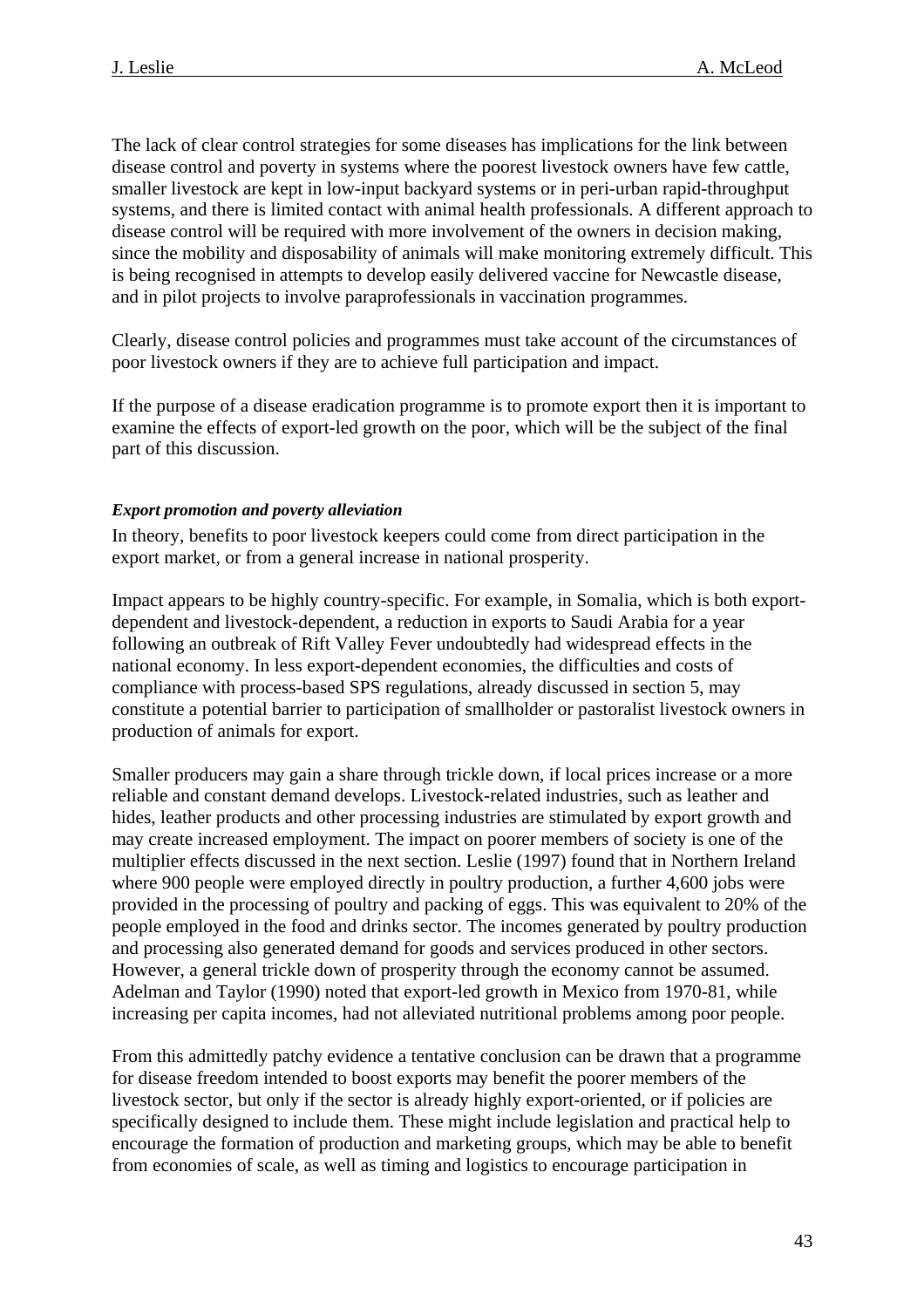<span id="page-43-0"></span>vaccination campaigns and carefully thought out compensation policies. They should certainly exclude input subsidies designed to benefit the more industrialised producers.

## **Employment and other multiplier effects**

Development of the livestock sector creates impacts on those not immediately involved in livestock production but who form part of the input and marketing chains, such as the input suppliers and advisers mentioned in section 5, the traders, transporters, slaughterhouse employees, shippers and regulators involved in marketing and export, the wholesalers and retailers of meat, the restaurant and hotel trades, and so on. One effect may be creation of employment. Others, harder to capture, may represent development of wealthier rural communities that can support better health and education and other kinds of growth.

Townsend *et al.* (1998) analysed the impact of the 1995 CBPP outbreak in Botswana and its eradication using a Social Accounting Matrix (SAM). This consists of a database of economic transactions and a model to capture the effects of linkages between commodities, factors, activities and institutions. Their analysis is an interesting case study of the relationship between direct and indirect costs of disease and disease control and worth examining in some detail.

Botswana depends heavily on its livestock sector, which at the time of the study was the third largest exporter after diamonds and tourism. Livestock had the strongest links with other sectors of any sector in the economy, including agriculture. Linkage was expressed by the extent to which a change in output of one sector changed output in the whole economy. For the cattle sector, an increase in output of 1 million Pula was estimated to cause P8.89 million of total output growth. It was also especially important as a source of rural income.

Since Botswana's access to its main export market, the EU, was threatened by the presence of CBPP in the country, the effect of an uncontrolled outbreak was simulated by a 60% reduction in cattle meat and products exports, with production methods and relative prices of goods and services assumed for the purposes of calculation to be unchanged. Accepting the limitations of the assumptions, the broad effect of the outbreak was predicted to be a total loss of approximately 980 million Pula, only P118 million of which (12%) was a direct loss of export value. The effect of the stamping-out programme was also simulated. It involved slaughter of 310,000 cattle, movement restrictions, closure of a meat processing plant, and loss of an estimated 5% of export. When the impact of a 5% loss in export was estimated (excluding the costs of the control programme) the total loss to the economy was estimated at P82 million, including a total loss in household incomes of P9.6 million, of which a disproportionately high amount was borne by rural households. The direct cost of the lost export value was only P9.8 million (12%) while the indirect losses of business and production were P72 million. Taking into account the costs of the stamping-out programme, the full cost of eradication to the economy were estimated to be P852 million, of which P360 million (42%) were stamping-out costs, including compensation, and P491 million the economy-wide losses resulting from loss of export.

Clearly, the figures produced by Townsend *et al*. were influenced by the assumptions in their model, and the figures would vary with the disease and production system, but their report is a useful illustration of the importance that indirect and multiplier effects may have in the impact of disease and disease control. The majority of analyses of disease or disease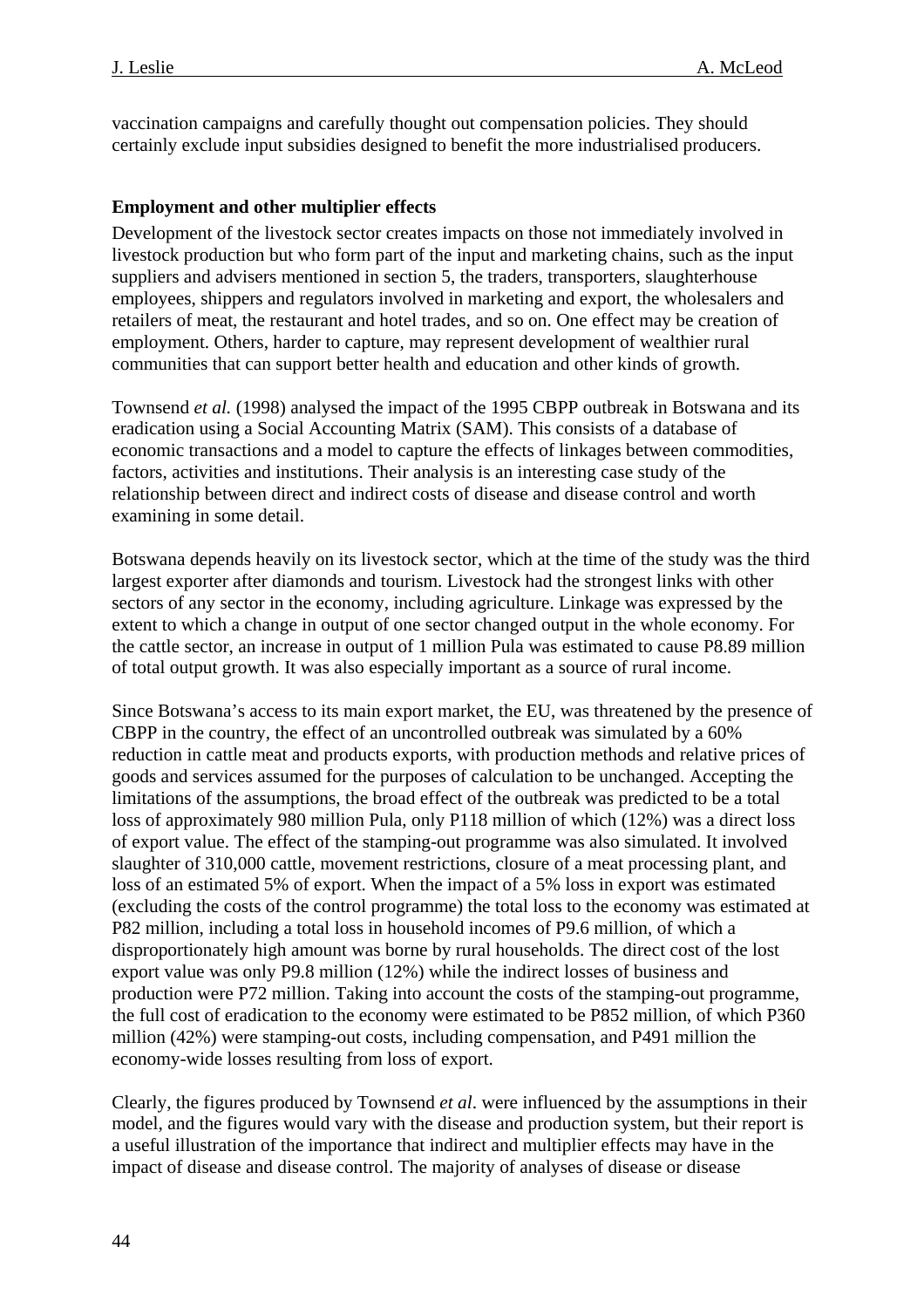eradication impact do not use whole-economy models and thus usually are unable to capture these effects.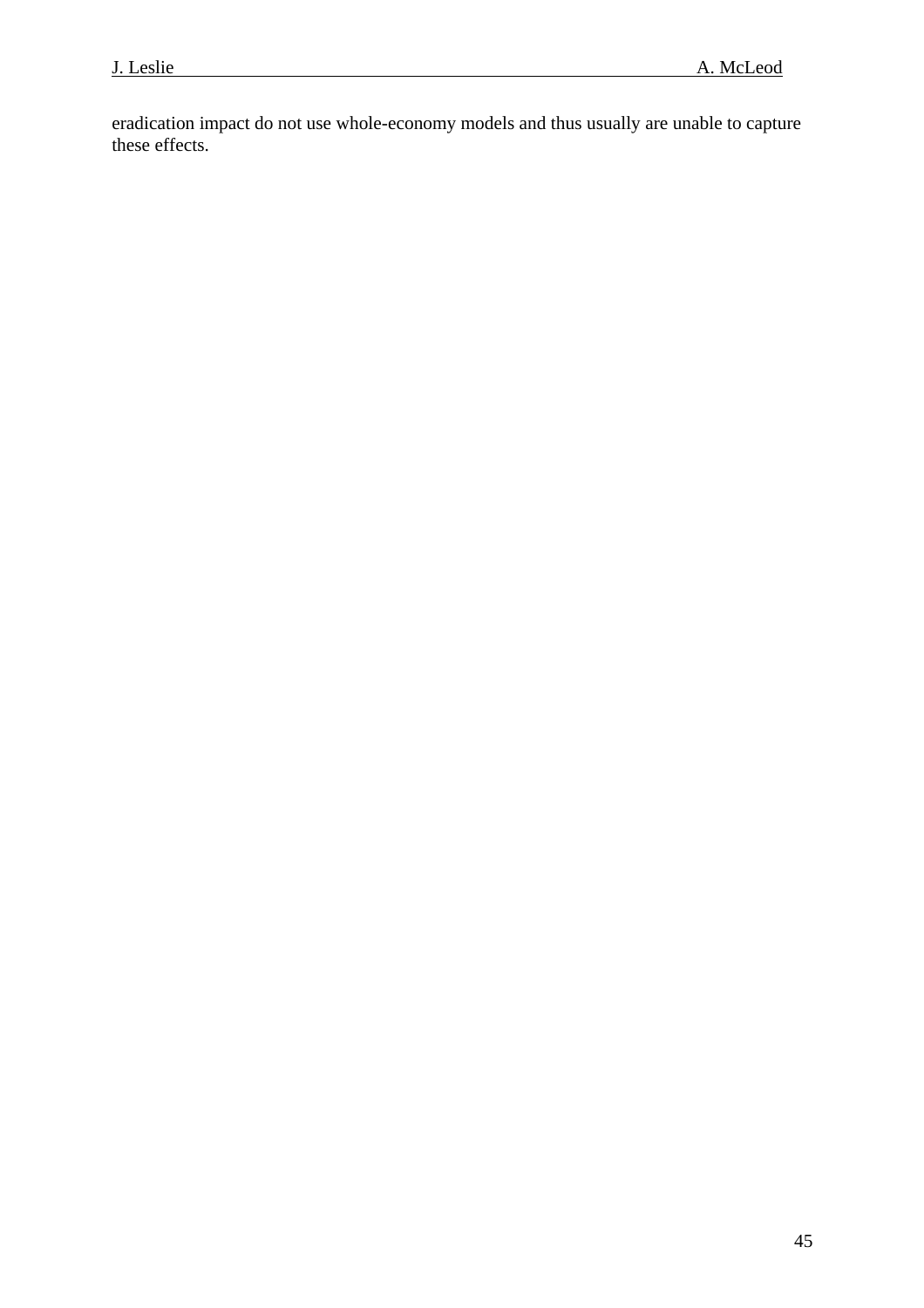## <span id="page-45-0"></span>**7 Financing and compensatory mechanisms to be considered in funding a policy of freedom from disease**

The economic theory related to cost recovery for veterinary services has been discussed by a number of authors and developed from the early work of Umali, Feder and De Haan (1992). In this they applied economic theory of private and public goods to consider which services might be privatised. Public goods are those which exhibit low "excludability" (that is, one person cannot easily exclude another from their effects) and low "rivalry" (use by one person does not prohibit use by others). A policy of eradication by this definition creates a public good. Additionally, a policy to eradicate a disease may create "externalities". Externalities or spill-over effects, occur when the actions of one farmer, community or nation affect others, but the cost (or benefit) of the externality is not reflected in the market cost of the action. Stamping-out measures, for example, may incur severe costs even for those whose herds are not infected. They may also have knock on effects, which would not all be included in an assessment of the cost of stamping out. The magnitude of externalities depends on the characteristics of the disease and the existing control policy.

Low excludability, low rivalry and the potential for externalities all make disease eradication a candidate for at least partial public funding, and for public regulation. However, it is important to separate issues of financing and delivery. For example, Holden (1999) suggests that some elements of disease control such as production of vaccine may be suitable for private operation and financing with public subsidy for establishment of facilities. Even if control is financed largely through the public sector, this does not exclude the option of contracting the private sector to deliver it.

The remainder of this section examines three key issues in disease eradication, namely:

- $\bullet$  cost sharing
- ♦ regulation and delivery
- ♦ compensation for those who suffer losses

#### **Allocation of the costs of disease eradication**

#### *International cost sharing*

One form of cost-sharing is international, justified when the control of disease in one country benefits neighbours by reducing risk and control or surveillance costs, or where economies of scale can be realised in development or supply of disease control technology. Diseases which are strong candidates for regional control are also candidates for international cost sharing. There are a number of cost-sharing models of which three have been identified by the authors and will be described here.

Model No. 1 is the Pan African Rinderpest Campaign (PARC) model. It is strongly regionally co-ordinated and, since many of the countries in PARC have endemic status for other List A diseases, PARC is likely to have a greater impact on regional productivity and regional trade than on wider export potential. Rinderpest control fulfilled all of the above criteria for a regional initiative. If the eventual objective of global eradication is achieved,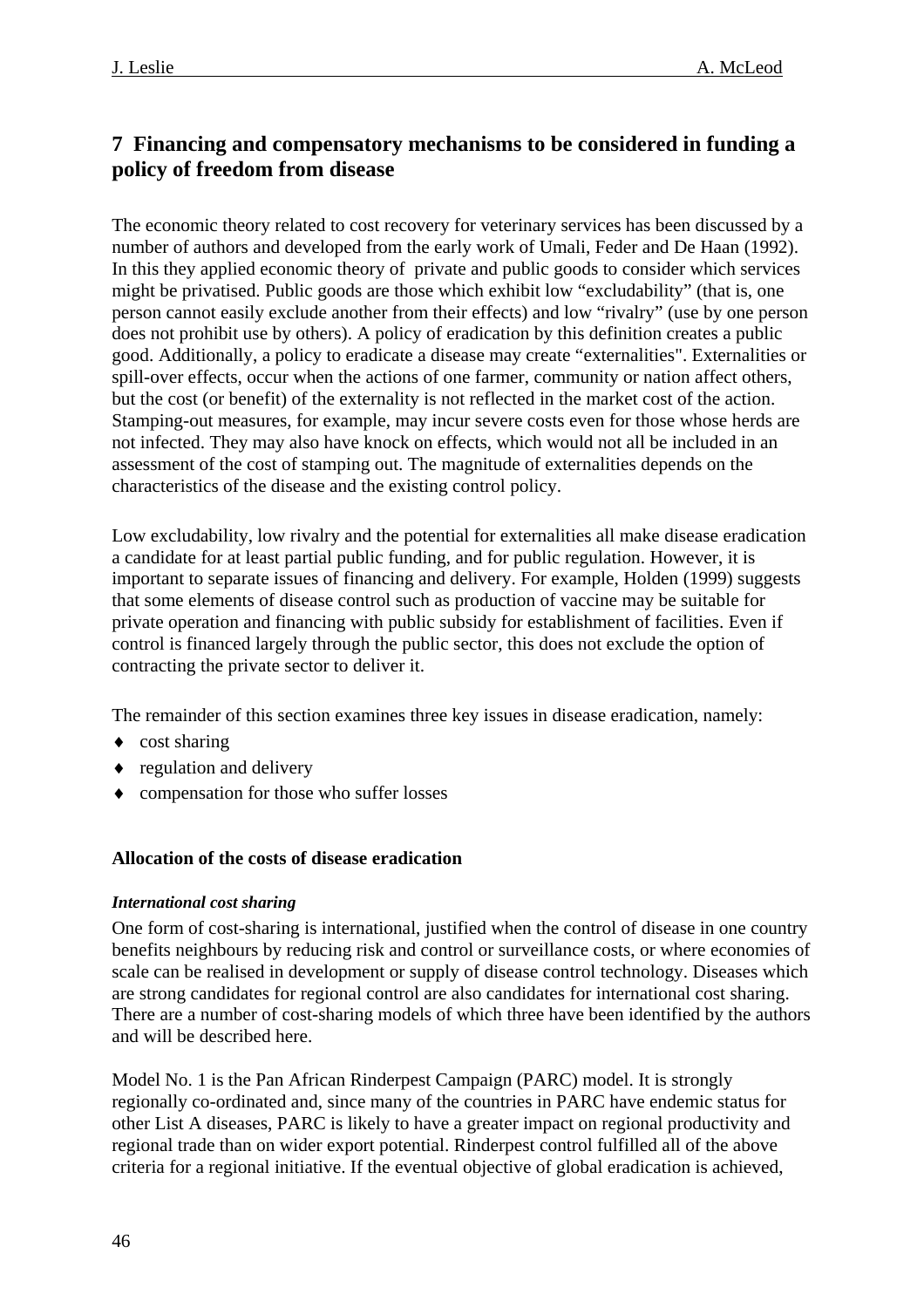there will be benefit to developing countries, harbouring the disease, and to other countries, which have eradicated rinderpest but still regard it as a threat.

A limited number of vaccine types (thermostable and non thermostable) and only one serosurveillance model were applicable to many sites, making regional co-operation feasible. In addition, since the African rinderpest eradication initiative needed to include a number of the world's poorest countries, development aid funding was justified. In the PARC model, multilateral funding has supported a regional disease eradication initiative, which over time has encompassed all infected countries in the region. International contributions have included definitions and regulations (OIE), diagnostics (IAEA; FAO through the World Reference Laboratory, Pirbright), technical guidelines (FAO and IAEA) and vaccine development. Cost of campaigns has been shared between the EU, FAO (TCP programmes, PANVAC), Japan (PANVAC) and participating countries. Tambi *et al* (1999) estimated the EU's contribution to PARC in ten African countries at approximately 30 million ECU or 56% of the total, varying from 42% to 74% in individual countries. This has been divided between regionallevel contributions to meetings, scientific developments and training, and contributions to individual participant countries to strengthen their efforts. Disease confirmation and vaccine development are restricted to a very few internationally recognised centres. Planning of the mode of operation has been consultative between countries and concerted technical efforts have also taken place to control outbreaks on international borders.

Model No 2 is illustrated by FMD control in the southern cone of Latin America. This initiative is more loosely co-ordinated than PARC and constitutes a regional agreement between interested countries rather than a concerted regional campaign. It has been more strongly motivated by the desire to increase export potential than local productivity. As with PARC, international support has been provided in development of regulations, diagnostics, training and vaccine. Eradication efforts in individual countries have been supported by international funding, but national stakeholders have also been closely involved in design and funding of programmes, as the next section on national public-private cost-sharing will show.

Model No 3 is exemplified by attempts at Newcastle disease control in Africa and South East Asia. Although a disease of global interest, it has been the subject of a series of national control efforts rather than any regional eradication initiative. Since a number of efforts to date have been with village poultry, the main motivation appears to be improvement of local productivity and rural poverty eradication rather than boosting export. International donors have supported vaccine development for countries wishing to initiate control, for example, funding from the Australian Poultry Research Fund and the International Foundation for Science contributed to the development of the V4 vaccine (thermostable, deliverable via feed), with involvement of Universiti Pertanian Malaysia and the Arthur Webster company in research and development. The research was seen as potentially beneficial to Australia should control of an outbreak ever be required (ACIAR, 1998). Control efforts initiated by individual countries have also been supported by international aid. With the international growth in demand for poultry products, it is possible that export potential may become a stronger motivation for Newcastle disease eradication, but even in this case individual country programmes, focussing on commercial poultry units, are likely to be more appropriate than a regional initiative because of the difficulties of involving keepers of scavenging poultry.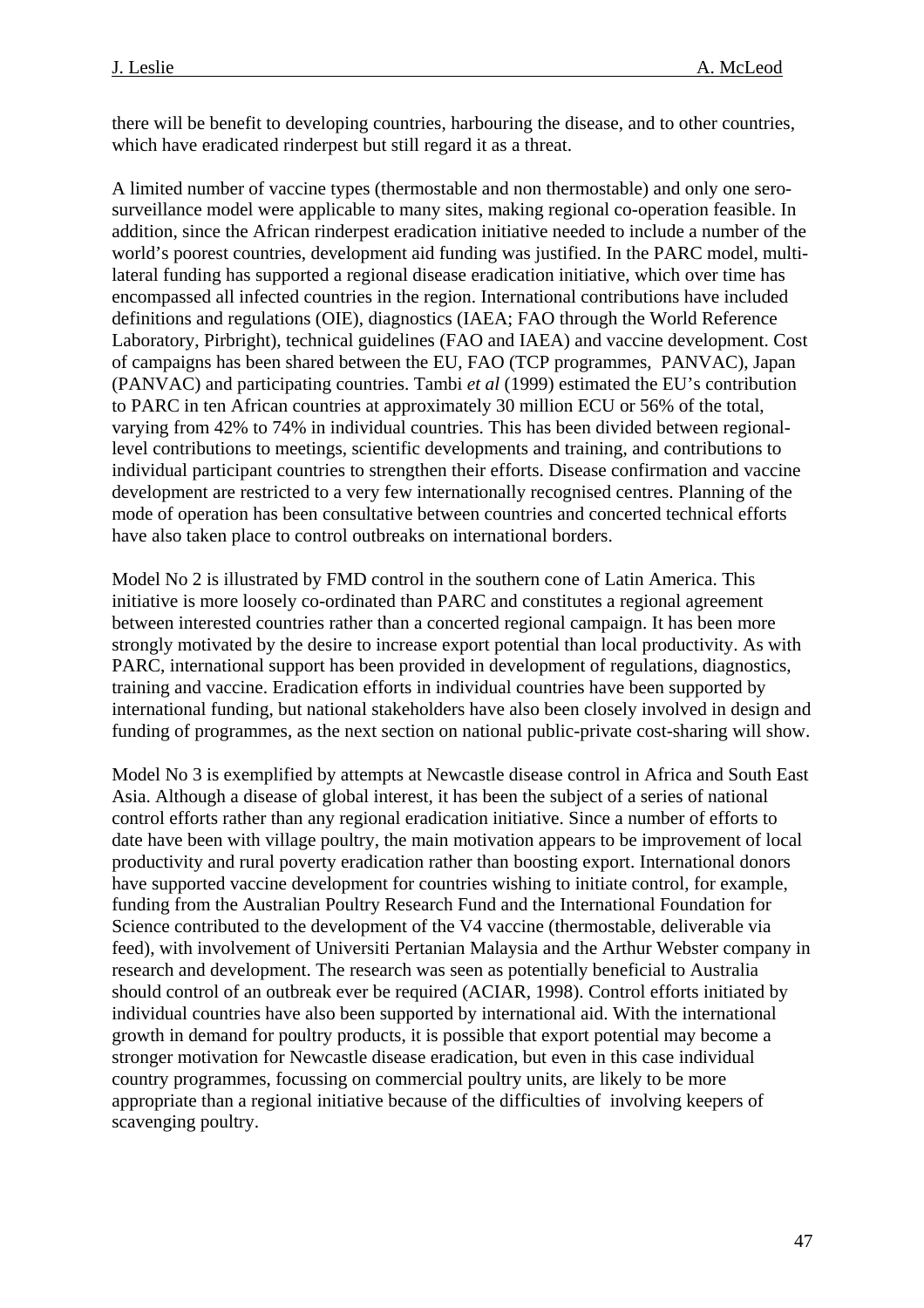<span id="page-47-0"></span>The costs of a regional initiative may initially be very high, and if different countries become fully active at different times then both costs and benefits may be greater for those initiating the programme than for those that join later. However, in the long term, there should be both reduced maintenance costs and sustained disease freedom for all participants. Projects such as PARC and FMD control in the Southern cone of Latin America were able to reduce risks of disease spread by enlarging the area working towards disease freedom. As a result, all countries are working to a common goal, and have active surveillance. The risks of introducing disease from outside have been minimised as the disease free area is increased and good communications and working relations between member countries are developed.

#### *National public-private cost sharing*

At the national level there is usually expected to be some cost sharing between the public and private sector for a disease control programme. However, there will be varying costs and benefits from a strategy of cost recovery. James (1998) suggested that an assessment of a costrecovery strategy should take six main factors into account: sustainability; equity; efficiency of resource allocation; effectiveness of disease control; economic and financial efficiency of cost of recovery. His framework provides a useful checklist for a balanced assessment of the viability of a proposed cost recovery scheme.

**Sustainability** of funding is an important component of sustaining disease freedom. Where the government animal health budget is small and shrinking, cost recovery may be attractive as a sustainable way to fund an eradication programme, since revenues may be derived from the scheme for as long as it operates. Financing of disease eradication has two distinct components. The actual process of eradication takes place over a defined period, and may include epidemiological studies and planning, intensive vaccination campaigns, or other costs such as those discussed in section 4. This component, which is for a limited duration, can be considered as an investment which will generate future long–term benefits and may attract external donor funding. The second and less clearly defined component is that of maintaining the area disease free, which includes activities such as border control and surveillance, sustained over a long period. These costs may be met from public funds, in which case they are sensitive to budgetary shortfalls or sector reprioritisation. Alternatively, sources of sustainable funding, increased efficiency, cost effectiveness or long-term cost saving may be identified, subject to careful risk assessment. For example in Uruguay, expenditure on publicity and awareness creation, movement control, animal identification and the fact that animals are normally slaughtered in abattoirs has meant that smuggling of animals is more difficult and less lucrative than before. In the EU, harmonisation of disease standards across member countries has meant that animals can be moved freely within the region, thus reducing the cost of inspection. Other alternatives include charging for inspection by licensing, storage and holding charges, or funding of quarantine recurrent costs by those wishing to import animals. Trade agreements may reduce the flexibility to charge for some of these services.

On **equity** grounds, it can be argued that the beneficiaries of a service should be asked to pay for it. However, it can be difficult to estimate the relative costs and benefits to different stakeholders in the livestock sector. In addition, the identification of beneficiaries and the quantification of benefits is not always clearly defined, and may require an analysis of supply and demand and the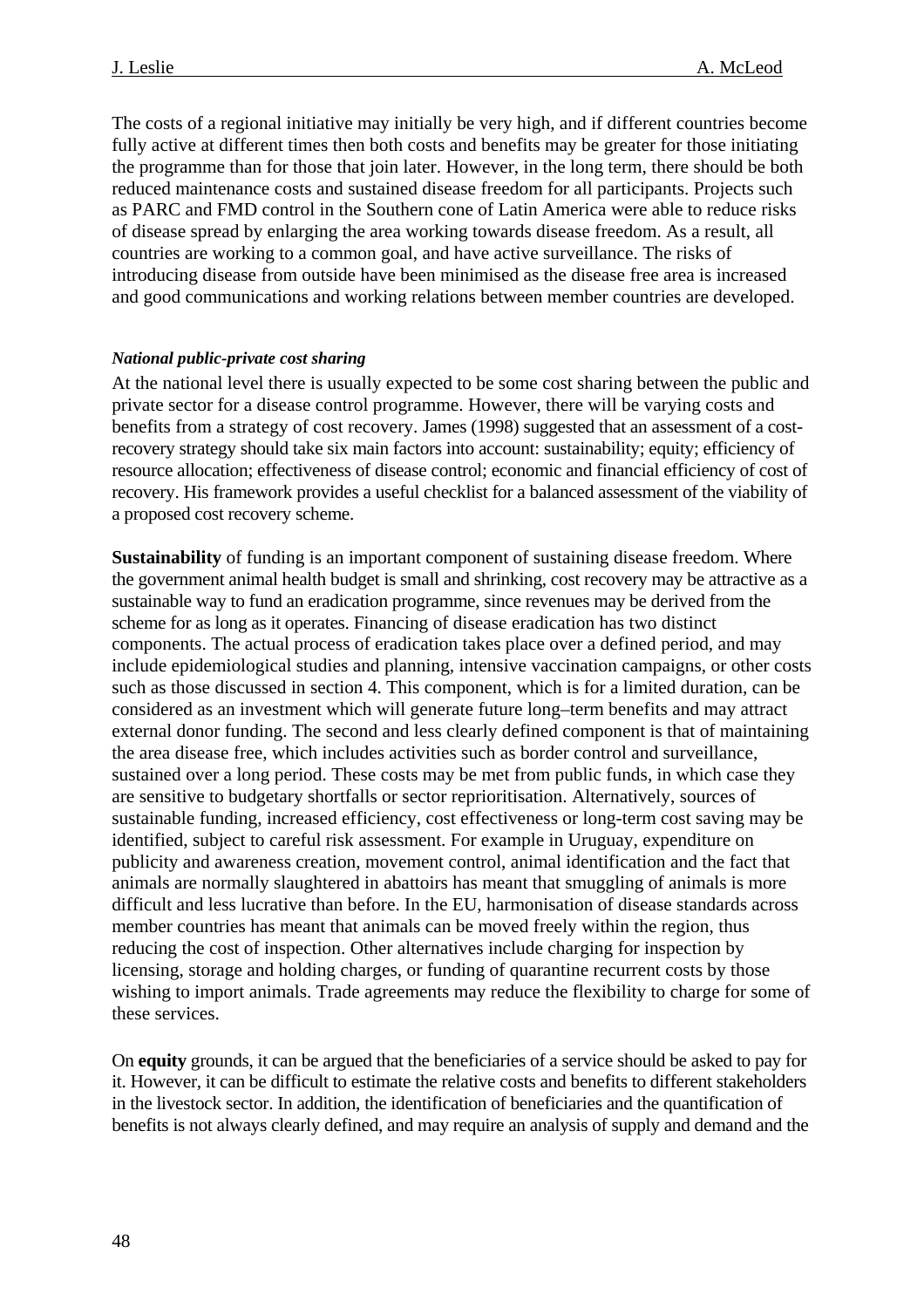$\overline{a}$ 

estimation of their elasticities<sup>[4](#page-48-0)</sup>. This is also a problem in assessing compensation levels, as will be discussed in the relevant section.

The examples previously given of control of FMD in Thailand and Bolivia, in both of which FMD is currently endemic, demonstrated that different production systems may expect to realise a different net benefit from disease freedom. In Bolivia, producer groups recognised this and suggested that the cost of vaccine should be borne by producers with herds of, perhaps, 5 or more animals, through higher vaccine payment charges. Small producers (with less than 5 animals), who would not be expected to benefit, would not be charged. Godana (1988), assessing the potential impact of two different methods of CBPP control in the marketing and fattening chain for Ethiopian cattle, concluded that neither was cost-effective at the level of the individual production system, but that externalities of the existing level of disease, which included increased risk for other production systems, did justify control measures. Consequently, the fattening system should not be expected to bear much of the cost.

Consumers are stakeholders in disease control, and may benefit through safer food or food of higher quality or in greater quantity, but they are not normally expected to participate directly in financing disease control programmes. They may contribute to the cost of eradication through intermediary incremental costs. For example, as vaccine manufacturers are required to assure their product and are charged for inspection and licensing this cost is passed on through the cost of the vaccine to the producers. The producers in turn must either meet this cost, through more efficient production, or will require higher prices per kg live weight when they sell their animals to wholesalers and the slaughter house. The higher prices are eventually passed onto the consumers since, provided there is no intervention in the market. If there is a general tax on food products, some of the revenue could conceivably be diverted towards disease control.

It is possible to make an assessment of the relative impacts of a disease control programme to consumers and producers. *Ex ante* analysis has been carried out on the livestock research programmes of the Kenya Agricultural Research Institute (KARI) and the International Livestock Research Institute (ILRI) using an economic surplus model, which allocates the expected returns from investment in research into consumer and producer surpluses (Kristjanson, 1997; McLeod, Mulinge, Mbabu and Rushton, 1997). In theory this approach could provide a basis for designing a tariff system to provide funds for livestock disease control.

In terms of **resource allocation**, services provided to users at less than the economic cost may not be used optimally. One possibility is that a subsidised input such as feed or fertiliser may be applied at a higher rate than the economic optimum thus distorting the production process. A more serious problem for animal health services is that a free service may be under-valued and ignored. Therefore, one argument for requiring an element of cost recovery from livestock producers is that they will value the service more highly if they have to pay for it.

Balanced against the issue of resource allocation is that of **campaign effectiveness**. If the charges for vaccination are set too high, this may reduce cover, prolonging the campaign,

<span id="page-48-0"></span><sup>&</sup>lt;sup>4</sup> Supply (or demand) elasticity refers to the percentage change in the quantity supplied (or demanded) resulting from a percentage change in the price of the commodity.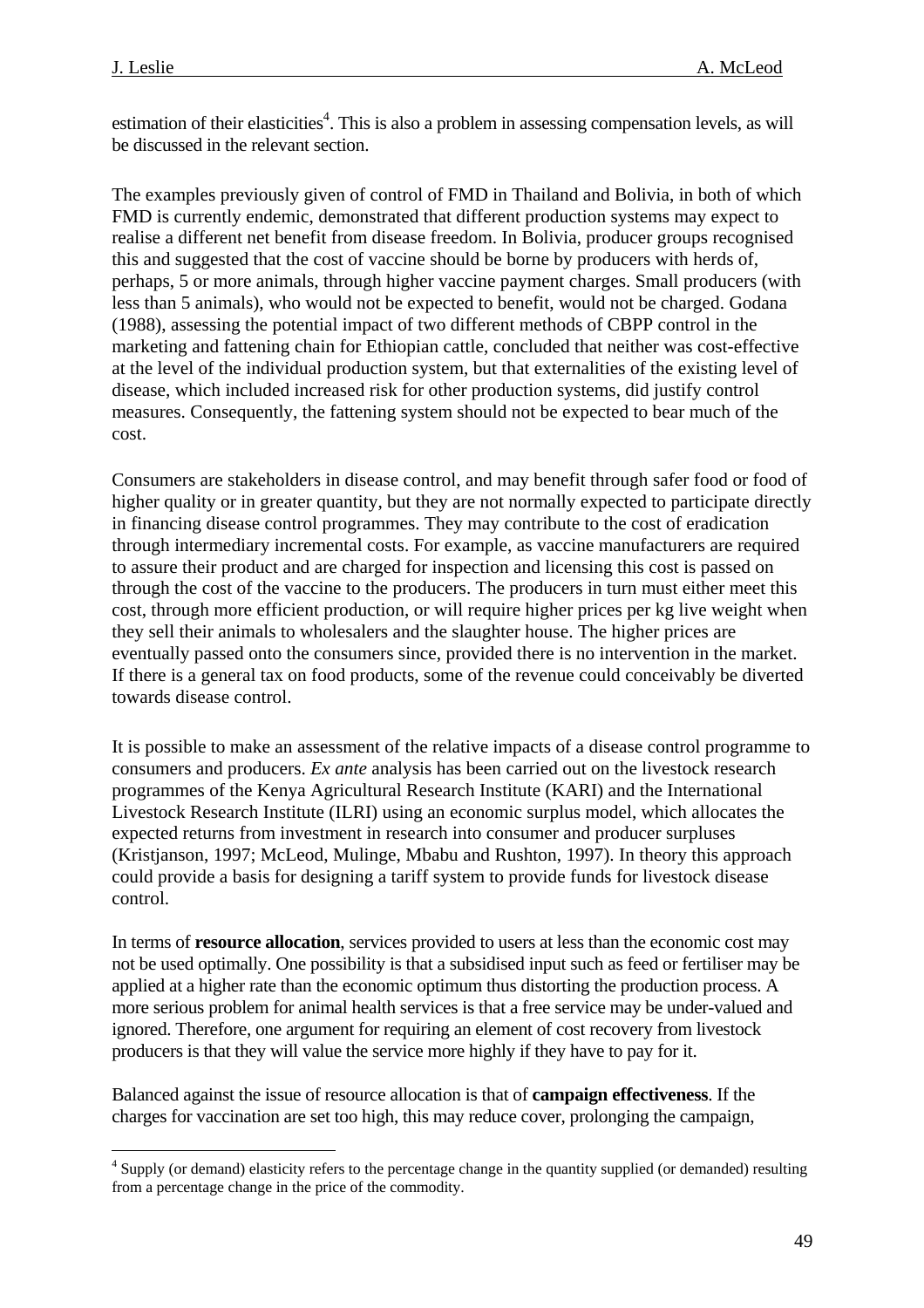reducing its effectiveness and raising its total cost. This is not an insurmountable problem in most systems, it simply requires a very careful herd-level analysis of appropriate charges, and possibly the introduction of differential charges for different production systems or herd sizes. If the level of cost recovery is set appropriately, the government charge for vaccination is likely to be of less importance than other costs such as the time, inconvenience and loss of productivity suffered in assembling animals for vaccination, distrust of the vaccine, or the fear of infection from other diseases when several herds are brought together.

Finally, there is the question of **economic and financial efficiency**. Since cost recovery only transfers costs from taxpayers who provide the bulk of government finance to other stakeholders (producers, or product consumers) and does not directly increase productivity, it does not change the overall economic cost of the resources used in the programme. However, as James (1998) points out, collecting fees from many small-scale livestock owners can be very difficult and expensive, especially where the treatment cannot be withheld from those unable to pay immediately. It may often be the case that the financial cost of collecting the revenue is greater than the revenue itself, meaning that the cost-recovery programme actually has an adverse effect upon the government budget.

### **Modes of delivery**

Even where disease control has a large component of public funding, if the private sector is sufficiently developed it may prove to be an efficient delivery mechanism, contracted to carry out vaccination, surveillance and diagnostic services to government standards and subject to government quality checks. Holden (1999) cites the example of Morocco, where delivery of vaccination services by contracted private suppliers is estimated to have reduced costs by 40% and increased coverage by 27%. On the other hand, analysis of a government animal disease control campaign in Senegal showed that vaccination cost per head came to 110 CFA by government veterinarians and 84 - 97 CFA by private veterinarians, but to make sufficient profit the private vets needed to charge 125 CFA (Ly, Kane, Diop and Akkapo, 1996). Undoubtedly in some cases there will be value in contracting private services, where the infrastructure is such that they can operate efficiently. The use of contractual arrangements may also be a way of establishing a fledgling private sector in places where the client base is insufficient to support animal health providers purely for clinical services. Contract surveillance work is an important component of veterinary incomes in rural Britain.

In many countries where eradication of a disease has occurred the costs of control have for long been incurred by the private sector. Examples include annual FMD vaccination costs in Bolivia, Uruguay and Argentina, and annual CSF vaccination in Chile. These countries have a network of private veterinary services. The change from a policy of control to eradication, has been undertaken with the participation of all stakeholders. The significant role already undertaken by most producers and the private sector veterinarians in annual vaccinations was recognised and built on.

In Uruguay, national, regional and local committees of producers, private sector, government members were formed to plan the eradication strategy and implement it. The first stage was to create an effective vaccination programme. Steps were taken to ensure the quality of the vaccine, and vaccine availability was reduced to two periods of the year to allow greater control over sale and monitoring of coverage. Local veterinarians and committees were used to identify areas of risk and poor vaccine cover. Receipts were used to show that vaccine had been purchased, and those farmers not vaccinating were generally known to local members.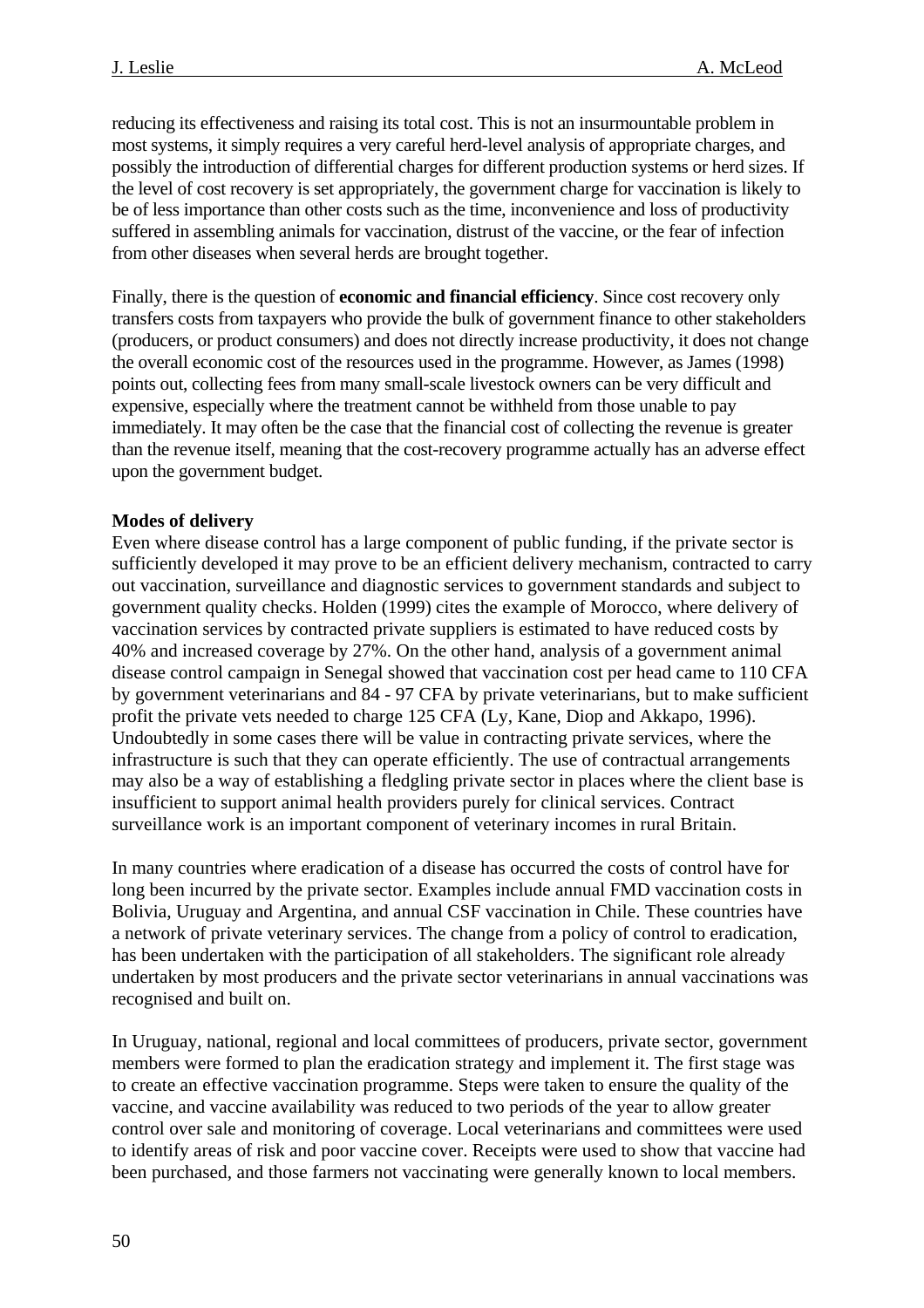<span id="page-50-0"></span>Enforcement costs could therefore be minimised. A compensation fund was developed as described below. The second stage was to withdraw vaccination, prohibit work with the virus for vaccine or investigation purposes, and strengthen border surveillance (Gasparri, 1996).

With growing interest in the role of paraprofessionals in animal health delivery, it is inevitable that they will be considered as candidates for delivery of vaccination and serosurveillance and become involved in both passive and active disease surveillance. Community animal health workers have been involved in vaccination against epidemic diseases in Sudan and Kenya (Jones, Deemer, Leyland, Mogga and Stem, 1998; Leyland, Akabwai and Mutungi, 1998). In Sudan, they also play an important role in disease surveillance. A pilot scheme has recently been run in Indonesia, through the DFID DELIVERI project, with para-veterinarians working alongside government veterinarians

#### **Compensation**

The most obvious case for compensation is for animals slaughtered as part of an eradication programme with a stamping-out policy, and all campaign budgets should include a compensation element. A good compensation policy encourages rapid disease reporting. Without this, the consequential spread of infection may result in control costs much higher than the savings in the compensation policy. This was demonstrated by Machado (1990) who combined results of an exercise identifying producer willingness to report under different circumstances with a model of the spread of African Swine Fever in Brazil. However, it is only possible to move to a position of eradication with compensation for stamping out once control is sufficiently good to have minimised the number of outbreaks to levels which can be compensated.

Farmers however often suffer other uncompensated losses and it is easy to under-estimate their necessary compensation. In the 1997/8 epidemic of CSF in the Netherlands, farmers were compensated for the value of destroyed herds, but not for lost production from idle facilities (Horst, de Vos, Tomassen and Stelwagen, 1999). Mullins *et al* (1999) suggested that even though compensation was paid to Ngamiland farmers for cattle slaughtered to control CBPP, it may not have been sufficient to restore their herds or their livelihoods. If restocking by the government is chosen as an option (this was one of the options offered to the Ngamiland farmers), this can create its own problems of locating and purchasing appropriate animals, potential distortion of local markets and trader livelihood, maintenance costs of animals brought in from distant areas and not adapted to local conditions and diseases.

In Chile, pig farmers can insure their production against disease outbreak (Pinto, 2000). Different levels of premium can be used to reflect the care taken to prevent disease (buying practices, bio-security levels etc). In Sweden, poultry are free of *Salmonella enteriditis.* Producers are insured against introduction of the disease and are required to undertake certain preventive practices. Insurance claims will only be reimbursed if these practices have been undertaken.

In parts of Latin America where there are large and strong producer groups, they have been active in the financing, planning and implementation of disease control programmes. Producer groups have contributed to funds to be used for compensation in the case of outbreaks. Levies of 1% or more are placed on the sale or slaughter of animals, this money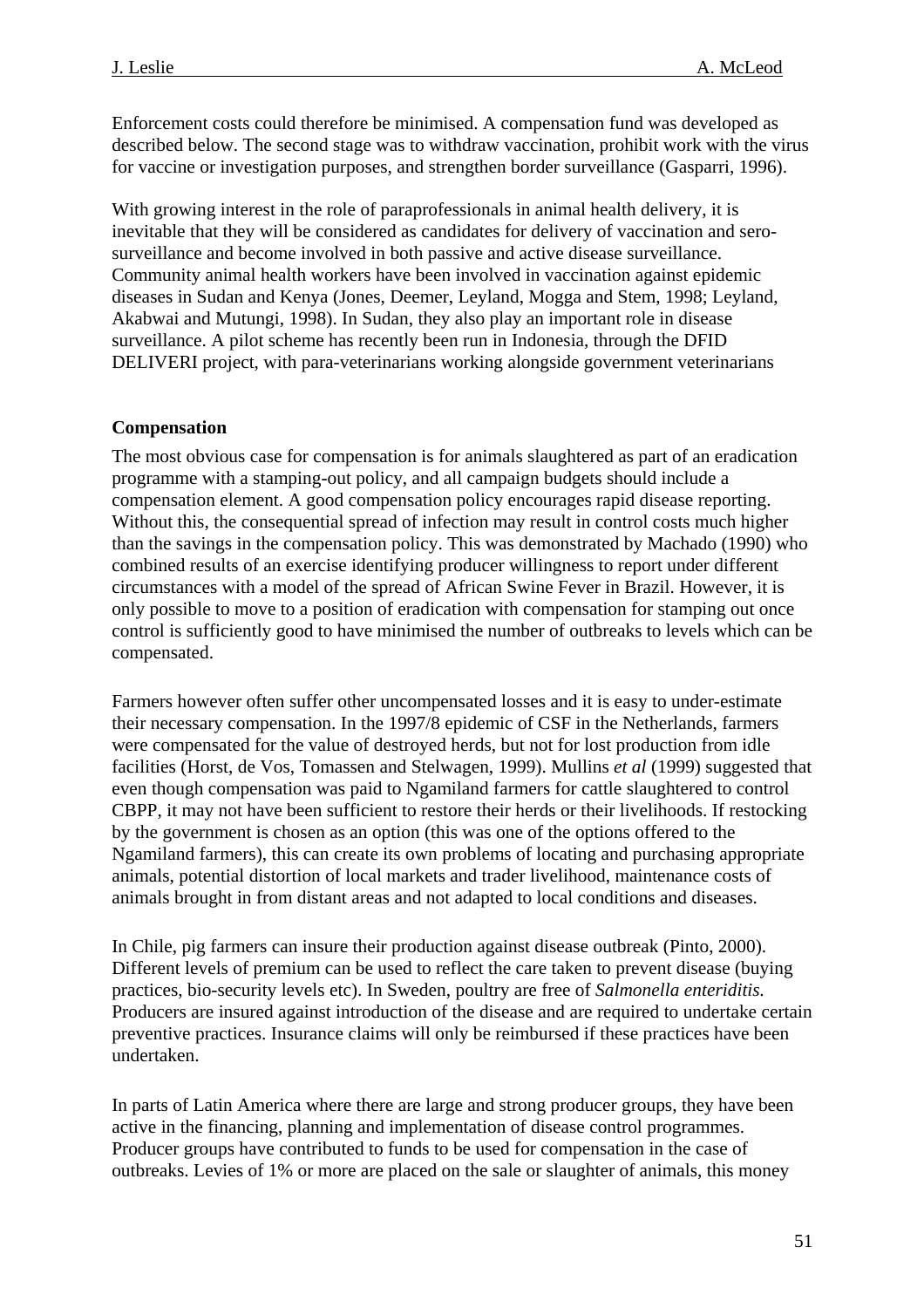being held in readiness for compensation should the need arise. This has been done in Brazil for pigs, and in Argentina, and Uruguay for cattle. In Uruguay it was agreed as a condition to an Inter American Bank loan to fund FMD and tick borne disease control.

Others in the marketing chain may also suffer losses, as the section on multiplier effects in section 6 suggested, and may not be compensated at all for their losses. In the CSF stampingout in the Netherlands, Horst *et al*. (1999) suggested that slaughterhouses, traders and feed suppliers within the quarantine zone suffered losses from idle production factors, for which they were not compensated. The only compensation mentioned by Mullins *et al*. (1999) or Townsend *et al.* (1998) in Botswana was to the farmers, yet the multiplier effects were large.

A sudden increase in exports following disease control could result in shortages and higher prices to consumers. This may affect poorer people more as they spend larger proportions of their income on food. Attempts in the past to include disadvantaged groups have been made by examining additional "compensatory" projects targeted specifically at this group. For example, in Bolivia, as well as considering FMD eradication a complementary project to fund community based animal productivity or input sales for small holder producers was also considered.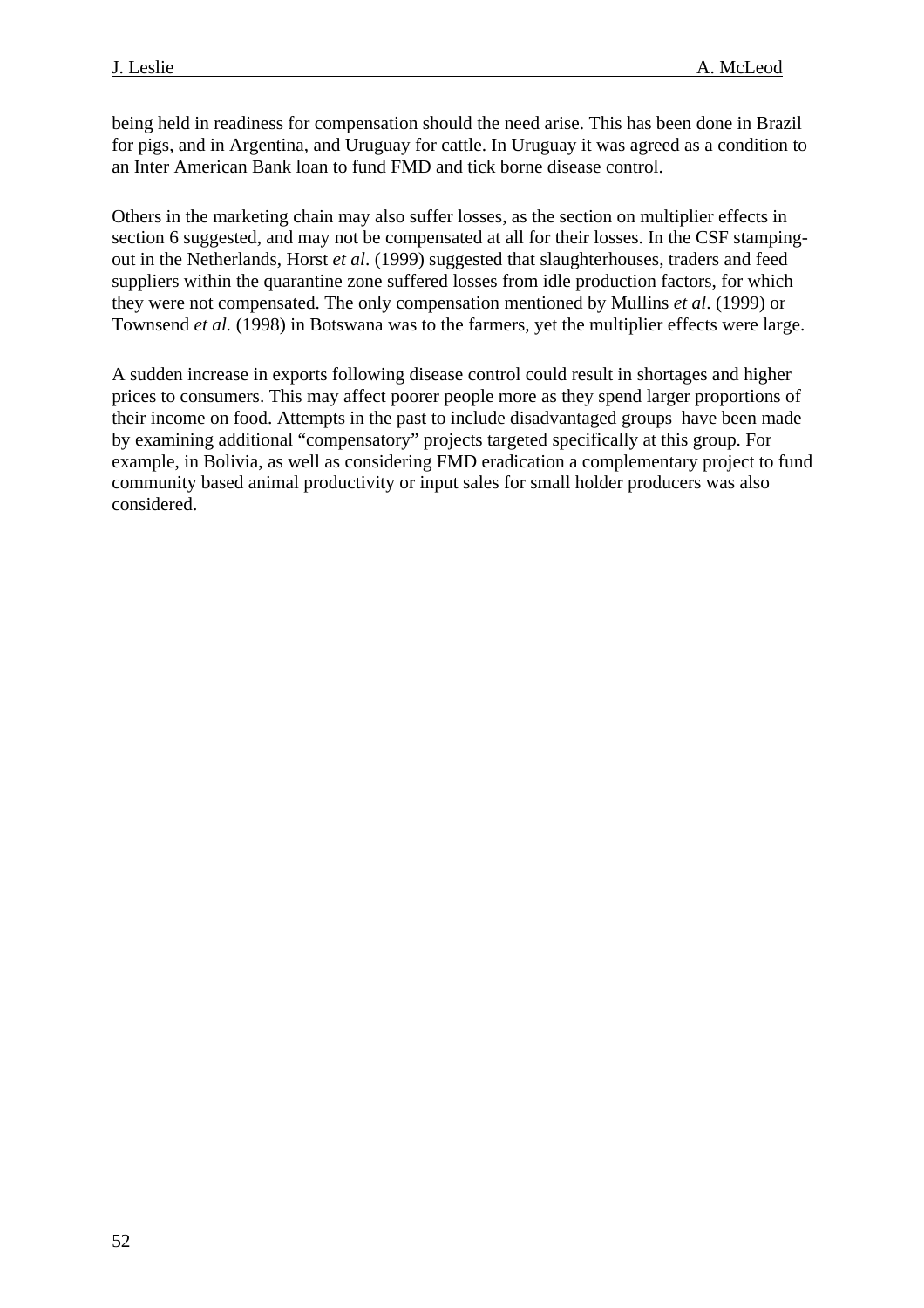## <span id="page-52-0"></span>**8 Methods for appraisal and evaluation of disease eradication programmes**

The analytical methods used to appraise and evaluate disease control programmes affect the utility of conclusions derived from the assessments. This section will identify the methods most commonly employed and discuss their advantages and limitations.

### **Strengths and limitation of the most commonly used analytical methods**

Similar analytical methods can be used for both appraisal and evaluation. Rushton, Thornton and Otte (1999) described a range of methods available for analysing the economic impact of livestock disease control, at farm/herd level, sector level and national level.

At herd and farm level they identified gross margin analysis and enterprise budgets, breakeven analysis, partial budgets, decision analysis, investment appraisal used with dynamic herd models, optimisation, and simulation. These can be used to identify financial impacts on different producer groups, therefore highlighting potential problems in implementation and highlighting effects on priority groups. Farm level analysis also forms a first step toward sector or national level analysis. All of the methods identified are robust and relatively easy to apply and have the potential to be both accurate and informative. The economic techniques are standard ones in farm financial analysis and have been documented in numerous textbooks. Many existing herd and epidemiological models, whether deterministic or stochastic, are based on sound biological premises and their assumptions are well documented. The chief shortcoming of these methods in the present context is likely to be a lack of accurate data, discussed in the next section.

At the sector, national and international levels, Rushton *et al* (1999) identified as appropriate tools: cost-benefit analysis (economic and social); economic surplus models; mathematical programming; simulation and systems analysis. Economic cost-benefit analysis (i.e. using economic prices), increasingly combined with herd and/or epidemiological models, is the most widely used technique. It provides an assessment of the viability of a disease control project from the point of view of the national economy, removing any pricing distortions to evaluate the best use of the nation's resources. In addition to the more conventional appraisal and evaluation of disease control projects, it may also form part of a risk analysis, used for example in designing import legislation. The strength of economic cost-benefit analysis is that it is well understood, highly structured and relatively straightforward to apply. It is, therefore, an accessible method in a wide range of circumstances and is good at estimating direct effects of disease control. Its weaknesses lie in the estimation of values for non-traded items, which rely on the thoroughness and skill of the analysis, and in the potential to exclude indirect effects. Since it is designed to assess economic efficiency, projects benefiting groups which are less economically efficient may be assessed as non-viable, even when socially or politically they would be favoured.

Social cost benefit analysis (described e.g. by Little and Mirrlees, 1974) attempts to make up for the shortcomings of economic CBA by including adjusted discount rates or weightings to adjust for social preferences. By this process it can, for example, be used to give a higher value to projects that serve groups of people targeted for development. Its strength lies in the attempt to be holistic and to take social priorities into account. Its weaknesses lie in the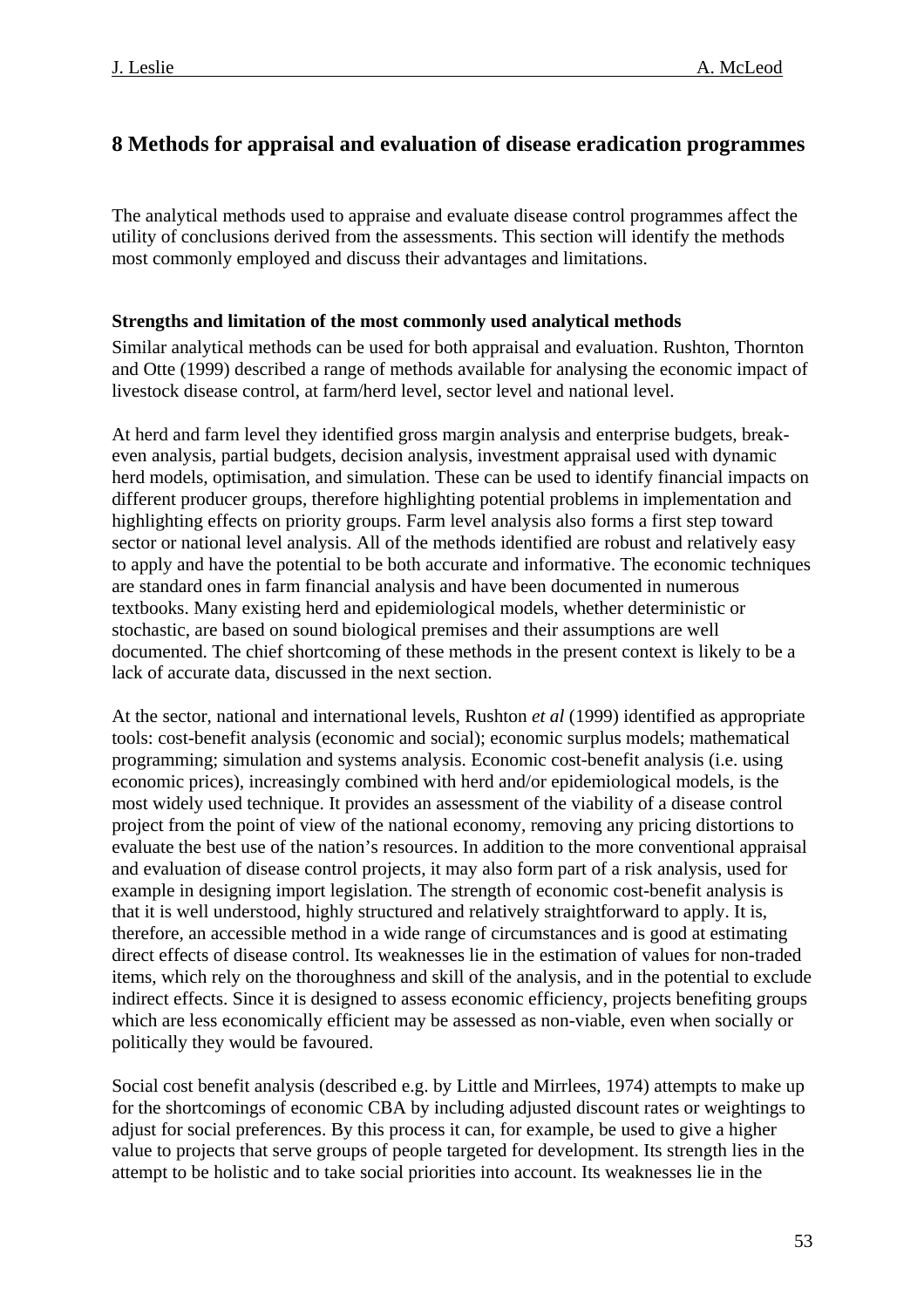complexity of the analysis, requiring a very thorough understanding of economic principles, and the difficulty of deriving objective weightings from expert opinion. It was not used in any of the reports reviewed for this paper, the tendency being instead to use investment appraisal of different stakeholders to make an equity assessment.

Economic surplus models apply economic cost-benefit analysis and in addition apportion net benefits between producers and consumers and have been used in prioritising animal health research (e.g. Kristjanson, 1997). They are subject to the same strengths and limitations as any other economic CBA, with an additional analytical burden arising from the need to include price elasticities for the main output commodities and to analyse each output commodity separately.

Whole-economy models, such as the SAM used by Townsend *et al* (1998), allow multiplier effects or changes to the livestock sector to be estimated and have the potential to make a more thorough assessment of equity impacts than any of the previous analytical tools. This may be important in an economy which is highly dependent on livestock. However, they require skilled analysis and economy-wide data so that their utility may be limited in evaluation of livestock disease programmes for developing countries.

The emphasis found in the present review was been primarily economic and quantitative, with farm level analysis and economic cost benefit analysis, combined with herd and epidemiological models, the most widely used tools. There are good reasons for this in the limitations imposed by time, skill and data, and the need for structured and well understood analytical frameworks,. However, re-examination of the factors from Section 2, Table 2.2, suggests the following concerns:

- ♦ while these tools are well suited to evaluation of the direct productivity benefits, cost savings and additional direct costs associated with disease control, they are less well suited to analysis of indirect and hard to value impacts. This may distort the conclusions from analysis and make the information of less use to policymaker. In particular, impacts on livelihoods of the poor are likely to be imperfectly assessed. Data on their production systems are likely to be less reliable than those for commercial systems. Non-traded and social contributions of livestock to livelihoods are not well understood in many systems, and even where detailed social assessments have been documented these have seldom been translated to economic values. Knock-on effects on the farming system, nutritional and social impacts, and environmental impacts, have tended to be ignored in quantitative analysis. Cost benefit analysis can be used in a way that includes societal welfare and environmental effects, but this is demanding of data and analytical skills, problems that do not appear to have been overcome in even the most comprehensive analyses to date.
- ♦ Because of imperfect understanding of the logistics and costs discussed in Section 5, an overly optimistic assessment may be made of the potential impact of the export trade on prices and offtake volumes, and an under-assessment of the true costs involved in establishing an export industry. This will apply particularly to low-income countries wishing to establish export to developed or middle-income countries free of various diseases.
- ♦ Knock-on effects and linkages between livestock production, other parts of the livestock sector and other sectors may be imperfectly assessed.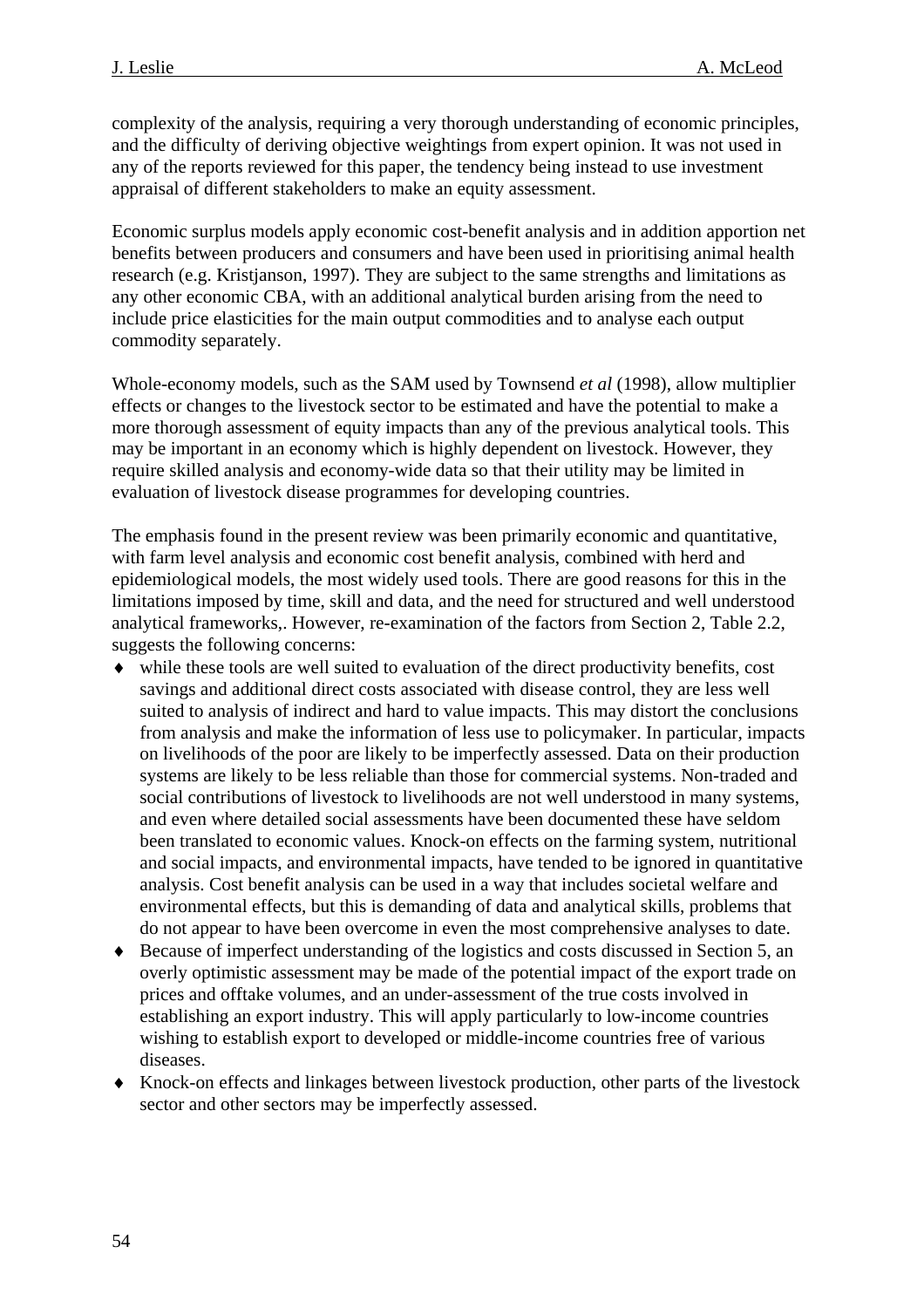## **Exploration of alternative methods of analysis**

These concerns suggest a need to examine a wider range of analytical methods and approaches. To take account of equity issues it may be important to include socio-economic, as opposed to purely economic, approaches. These may include attempts to use social CBA, or the use of additional techniques drawn from the social sciences such as the household nutrition and gender frameworks described respectively by Huss–Ashmore and Curry (1992) and Curry, Huss-Ashmore, Perry and Mukhebi (1996), which could contribute to a more complete understanding of the impact of disease control. The sustainable livelihood set of approaches described for example by Ashley and Carney (1999) proposes an holistic framework and the use of a variety of tools, and might provide a suitable starting point, but it has so far only been tested in a small number of planning activities and would need considerable development to be used as a tool for appraisal or evaluation. Combining a wider variety of tools and approaches from the social sciences with conventional quantitative methods does not appear to have been attempted for economic assessment or policy planning in disease eradication. It could help to bridge the gap between easy- and hard-to-value factors, and prevent important factors from being unnecessarily excluded from economic analysis.

To address the problem of trying to make the analysis more holistic, while at the same time admitting an imbalance in data and methods available for different components of impact, the authors experimented with a semi-quantitative scoring and weighting system for assessment of multiple criteria. Such systems have been used in research prioritisation (Norton and Pardey, 1987; KARI, 1991) and have two potential advantages: they can make use of data from a variety of qualitative and quantitative sources; and if applied in a consultative manner they can directly involve a number of stakeholders. A scoring and weighting of benefits of an imaginary eradication programme is shown in Table 8.1.

| <b>Potential benefits</b>                          | <b>Score</b> | Weight $ S x W$ |    | Max S<br>$x \, W$                                             | <b>Possible sources of score</b>                                        |
|----------------------------------------------------|--------------|-----------------|----|---------------------------------------------------------------|-------------------------------------------------------------------------|
| <b>DIRECT ECONOMIC</b>                             |              |                 |    |                                                               |                                                                         |
| 1. Increased productivity                          | 8            | $\overline{2}$  | 16 | 20                                                            | herd + epidemiological model; livestock<br>population statistics        |
| 2. Increased export potential                      | 6            | 3               | 18 | 30                                                            | analysis of export market potential                                     |
| 3. Reduced human medical costs                     | 0            | 0               | 0  | 0                                                             | not a zoonotic disease                                                  |
| 4. Costs saved from current control<br>programme   | 7            | 3               | 21 | 30                                                            | analysis of current cost                                                |
| subtotal                                           |              |                 | 55 | 80                                                            | 69%                                                                     |
| INDIRECT, SOCIAL + POLITICAL                       |              |                 |    |                                                               |                                                                         |
| 5. Contrib. to livelihoods of the poor             | 4            | 3               | 12 | 30                                                            | gender analysis; household nutrition + income<br>survey; sectoral model |
| 6. Contrib. to the wider economy                   | 4            | 1               | 4  | 10                                                            | sectoral model                                                          |
| 7. Higher quality / choice to consumers            | 4            | 1               | 4  | 10                                                            | projection of export effects                                            |
| 8. Psychological impact of reduced risk            | 6            | 1               | 6  | 10                                                            | key informant survey                                                    |
| 9. Contribution to social functions                | 4            | 1               | 4  | 10                                                            | key informant survey; published literature                              |
| 10. Positive environmental effects                 | 2            | 1               | 2  | 10                                                            | environmental impact assessment + economic<br>valuation                 |
| 11. Prestige of successful programme               | 0            | 0               | 0  | 0                                                             |                                                                         |
| 12. Improved relations with regional<br>neighbours | 8            | 1               | 8  | 10                                                            |                                                                         |
| subtotal                                           |              |                 | 40 | 90                                                            | 44%                                                                     |
| total                                              |              |                 | 95 | 170                                                           | 56%                                                                     |
| Score = $1-10$ where $10=$ highest                 |              |                 |    | Weight = $1-3$ where $3=$ high priority                       |                                                                         |
| Max. score = $10 \times$ weight                    |              |                 |    | 0 score and/or weight = not applicable, exclude from analysis |                                                                         |

**Table 8.1 Scoring & weighting of an hypothetical eradication programme**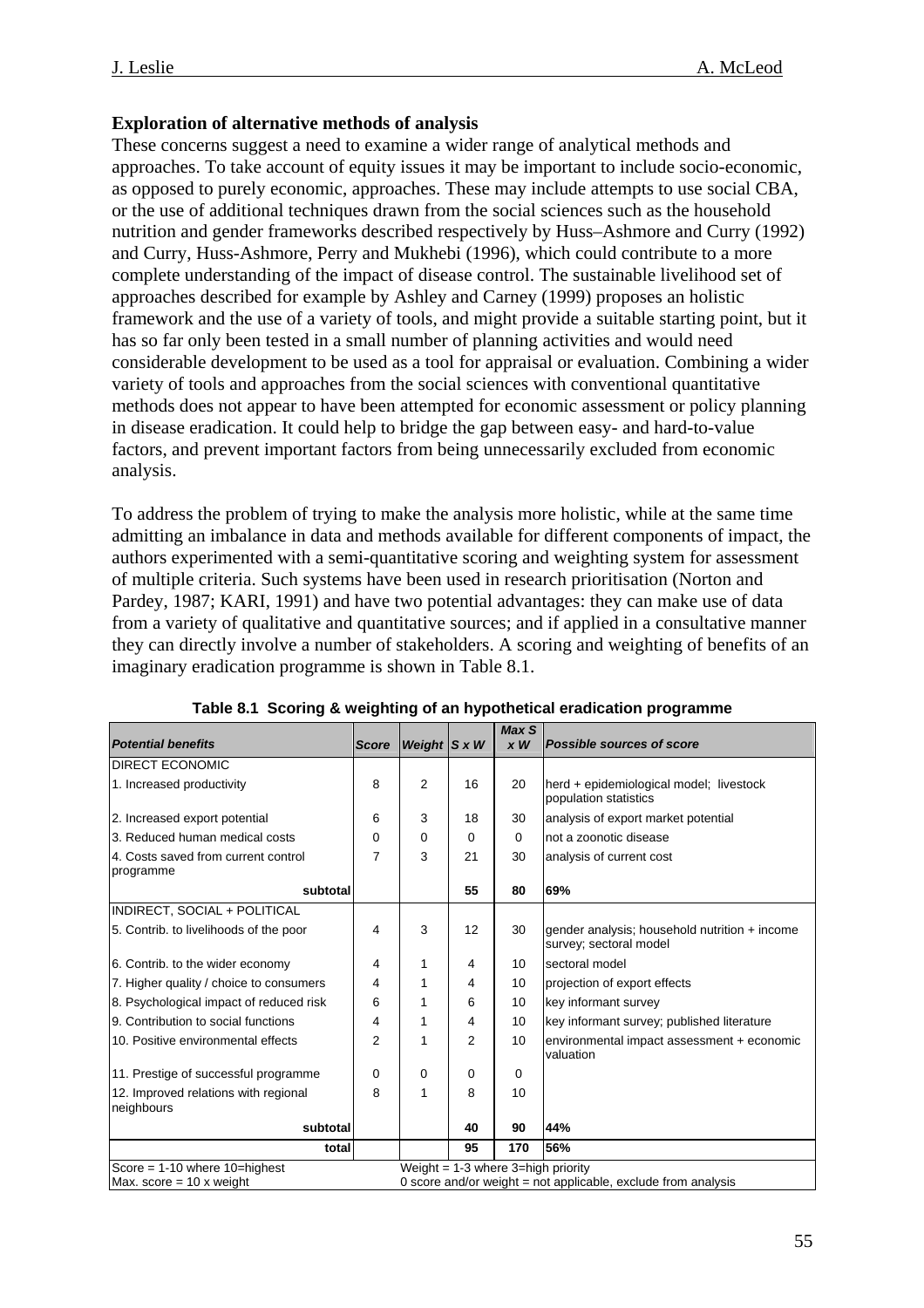<span id="page-55-0"></span>Each factor representing a potential benefit was assigned a score from 1 (minimal impact) to 10 (very high impact), which could have been derived from expert opinion, or from a variety of sources as suggested in the table. Each factor was also given a weighting of 1 (low priority), 2 (moderate priority) or 3 (high priority), which would relate to national economic and social priorities. In the imaginary example shown here, export potential, cost saving and contribution to livelihoods were assigned a very high priority, reflecting perhaps a need for foreign exchange, a shrinking public sector budget and a growing population. Increased productivity was assigned a moderate priority and all other factors low priority. Two factors were considered irrelevant and assigned a score and weight of zero, effectively excluding them from the analysis. The score for each factor was multiplied by the weighting and the final assessment made by adding up all of the weighted scores.

In this analysis, the figure of 69% of the potential maximum for direct benefits suggested that an economic analysis based on these alone might have shown the proposed disease control strategy to be viable. The indirect factors, including the highly weighted livelihoods contribution scored only 44% of their potential and brought the overall weighted score down to 56%. To complete the analysis, the cost side would be analysed using an equivalent weighting and scoring process. Comparison of benefit and cost percentages would then indicate the merit of the proposal. A high percentage for benefits combined with a low one for costs would suggest the most favourable outcome and a low percentage for benefits combined with a high percentage for costs, the least favourable.

This proposed model is open to a number of criticisms, and when developing a weighting and scoring system it is important to be aware of its limitations. The number of factors chosen influences the impact of each factor because the final score is derived by addition. In this example, there was potential for overlapping of factor 5, contribution to livelihoods, with factors 6, contribution to the wider economy and 1, increased productivity, which might lend unintended weight to these elements of the analysis. A crude weighting system such as the one used here might not provide enough subtlety in distinguishing between the importance of different factors. Because scores for different factors may be drawn from a widely different sources, the assignment of values needs to be carefully thought through. Nevertheless, this example serves to demonstrate that simply assigning values to all elements of an analysis, and discussing their underlying assumptions, has the power to draw out factors that may previously have been hidden or under-valued. While an analytical process of this kind cannot replace the existing methods of economic evaluation, it may be a valuable accompaniment to them, giving greater emphasis to factors that are not easily assessed in cost-benefit analysis.

As yet, there are no firm conclusions on the utility of the different methods mentioned in this section, but it would be a worthwhile piece of research to evaluate them on a disease control case study.

#### **Data limitations**

*Ex ante* appraisal uses existing data on productivity, disease incidence and impact and livestock markets, combined with expectations about disease control effects derived from expert opinion, experiments and information from similar livestock production systems in which disease eradication programmes have already been applied. Results are ideally presented as a range of possible scenarios, taking into account uncertainty and natural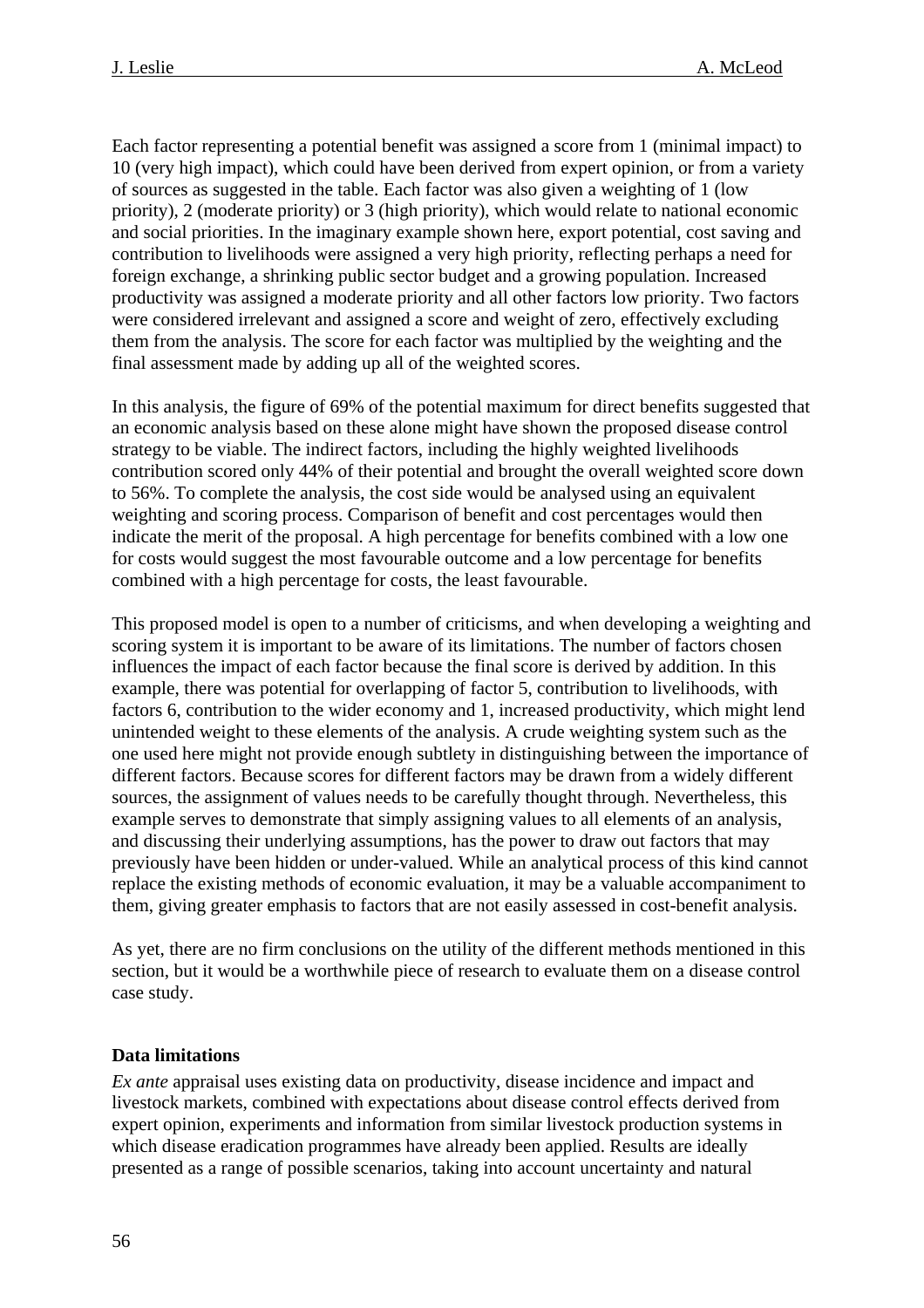variation in the parameters used. Lack of reliable input data, often a problem in developing countries, may reduce confidence in the predictions or create a very wide range of possible outcomes which are of limited utility for policymakers.

*Ex post* evaluation, while using similar analytical tools, should ideally use retrospective data on productivity, disease and markets, collected before and during the disease control programme, and should therefore produce accurate estimates on which to base future policy. However, since the necessary data are often unavailable or unreliable, analysis may rely on retrospective data gathered by rapid appraisal after the programme and this, combined with the problem of assessing the contribution of disease control compared with other planned or unplanned influences on livestock systems, can make it very difficult to arrive at an accurate assessment of the benefits and costs of a programme.

The greater the complexity and comprehensiveness of the analytical process, the greater the data demands, and inevitably there is a trade off between the quality and comprehensiveness of data that would be preferred for an analysis and the cost of data collection.

At farm level, reliable data from research and consultancy reports and country databases are available for quite a number of production systems. Inevitably there is a bias towards certain systems, notably cattle and the more commercialised production systems. Lack or unreliability of disease incidence data may be a constraint and may not easily be augmented by cross sectional studies if incidence is low or variable. Estimates of the potential impact of increased trade on prices and offtake volumes may also be an area of uncertainty for a production system and country which does not already have established export markets.

At the sector, national and international levels, in addition to the data needed at farm level there is a need for livestock population statistics, which may be based on very infrequent censuses. Additionally, to estimate economic prices, there is a need to value non-traded goods which in some systems may not be easily done.

Analyses that attempt to include social weightings or to estimate knock on effects have all of the above data demands as well as additional ones specific to the analysis. Data on social preferences, required for social CBA, are not normally available from routine sources and require expert consultation. This need not be a lengthy process but needs to be planned with care to minimise subjectivity. Economic surplus models require data on price elasticities of all traded output commodities analysed. Whole-economy models, such as the SAM, require far more extensive data on the livestock and other sectors, and are only practical to use if such data are already available from official sources.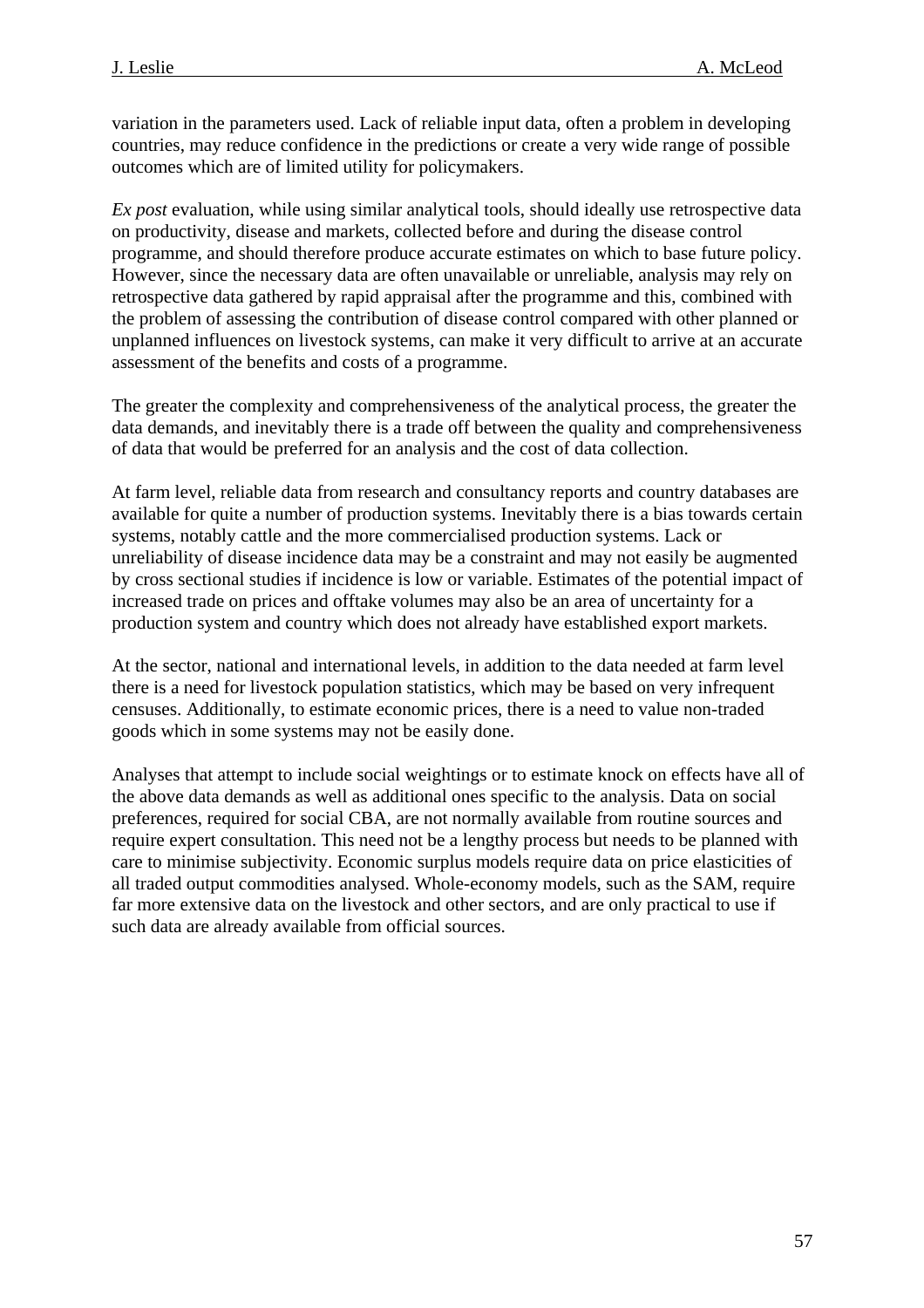## <span id="page-57-0"></span>**9 Conclusions and recommendations for research areas**

### **General conclusions on disease freedom and export**

This paper has shown that disease freedom can have important and positive impacts on growth of the livestock sector, with corresponding costs depending on a variety of factors related to the current status of disease, the control policy chosen and the available executive capacity. Regional disease control initiatives for control of epidemic disease have been and will continue to be important. A successful disease eradication policy is likely to share planning and financing between private and public stakeholders, and to take advantage of available capacity in the private and paraprofessional sectors for delivery of vaccination and surveillance

It has also shown that the benefits of export trade, once established, are many. However, establishment of an export market is a complex and costly process. As tariff barriers to trade decrease, non-tariff barriers are becoming more demanding, and more difficult and costly for developing countries to overcome. The countries which have been successful to date have been mainly middle income countries. If the establishment of the WTO is truly to create a level playing field in livestock trade, technical and financial assistance will be needed for those developing countries least experienced in trading with the developed world.

### **Availability of data and published literature**

Published literature on the economics of epidemic diseases and their control is surprisingly scarce. FMD appears to have the most comprehensive body of published literature. Rinderpest has recently been examined in ten African countries in a single study. Economic analysis for the other List A diseases appears to be limited to a few publications. Moreover, while attempts are being made to improve the quality and availability of macro-level livestock population data, productivity and incidence data on which to make assessments are limited in many countries, particularly, it seems, for small ruminants and poultry.

#### **Issues for further study**

The current review has identified analytical and data gaps and areas of potential interest to policymakers in developing countries. In order to broaden the current knowledge base, the authors believe that the following would be of value. In each case, the study results could be made available both as published material and on a web-site managed, for example, by FAO.

### **a) Development of information and an analytical framework for the assistance of policymakers**

The studies carried out to date have been effective for the assessment of direct benefits and costs of disease freedom, but less so in establishing values for indirect impacts, including those in the wider economy and impacts on disadvantaged sectors of the population. This means that incomplete information is available to livestock policy makers, who require it for prioritising their countries' livestock development efforts and in order to access povertyfocussed development assistance. A wider reference base is needed. At the same time, a methodological review is needed to develop and thoroughly test a multi-criteria framework for socio-economic impact assessment of policies for livestock disease freedom.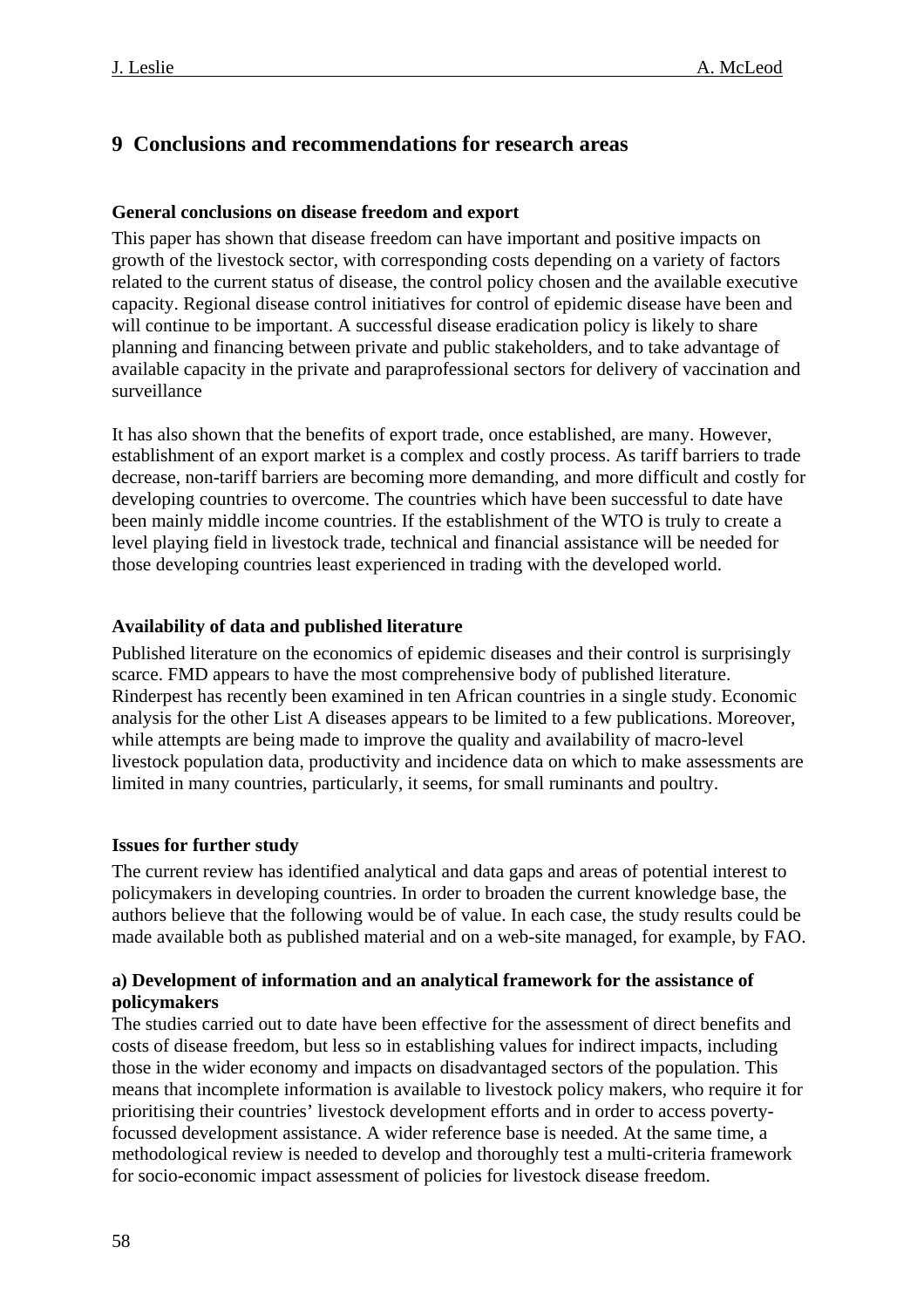The review should be based around a small number of strong and carefully focussed case studies chosen to illustrate key differences in economic and trade development, veterinary services capacity and livestock production system characteristics. Suitable candidates might include a wider socio-economic assessment of PARC, to build on the existing economic assessments, and the socio-economic appraisal of a disease control or eradication programme for small livestock. The framework developed to serve these examples should evaluate practicality, cost and speed of different analytical methods as well as quality and detail of outcome.

## **b) A review of different institutional approaches to delivery of vaccination and surveillance**

Delivery of vaccination and surveillance by a combination of public, private and paraprofessional actors appears to be a valuable approach and has now been attempted in different ways in a number of countries. A strong institutional assessment as well as comparative assessment of the effectiveness and cost-efficiency of existing strategies under different land/animal densities would be valuable to inform livestock policy makers of the lessons learnt.

Case studies should be used to examine the sustainability of existing efforts and identify transferable components of successful systems, and might include, for example:

- ♦ FMD control in countries of Latin America which have a long history of commercialisation and private sector delivery, and where stakeholders have been involved in the planning and implementation of disease control, by means such as joint committees for implementation and funding of vaccination and surveillance. These could provide valuable lessons for establishing disease control through the private sector.
- ♦ PARC could be used to provide lessons in the development, cost-effectiveness and sustainability of a large regional initiatives, the factors influencing cost recovery in low income countries, and in the effectiveness and cost-efficiency of paraprofessionals. The socio-economic data available from a more complete analysis of PARC would then be valuable as a basis for assessing the more difficult problem of CBPP control.
- ♦ A comparison of attempts at ASF and CSF eradication in Chile or Brazil with those in Africa may provide valuable lessons in future design of eradication programmes.

## **c) Livestock export development advice for low-income countries**

The costs and difficulties of developing a livestock sector (either for domestic consumption or export purposes) which can "add value" to its products and is adaptable to potentially rapid market needs will be greatest for low income countries. Areas for further work include:

- ♦ Institutional and technical analysis of critical points in livestock production, marketing and trade. This would use case studies of key production and marketing systems to identify the most effective means to assist producers and those involved in livestock trade and marketing to cope better with changing markets under conditions of structural adjustment and depreciation.
- ♦ A review of means to secure existing markets in the face of disease outbreaks
- ♦ Increased training material on key elements of an assessment of an export market. This should be provided as manuals describing the steps of analysis and information needed, illustrated by case studies.
- ♦ Development of a centralised information base providing access to a wide range of information on trade and other impacts of disease eradication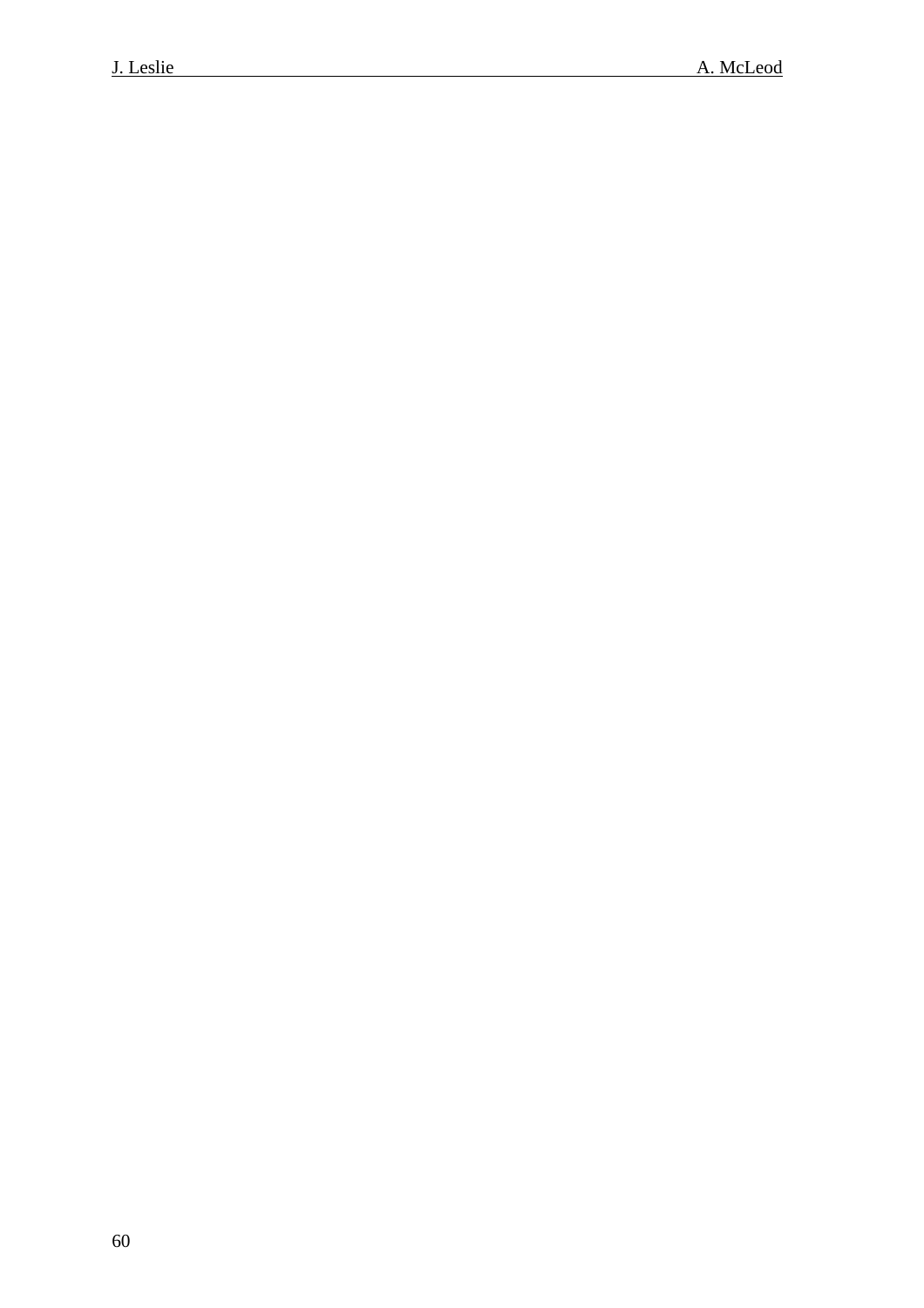## <span id="page-60-0"></span>**References**

- Abdullahi, A.M. and H.E. Jankhe. (1990). Some aspects of pastoral supply behaviour and rural livestock marketing in Africa: the case of southern Somalia. *Quarterly Journal of International Agriculture*, 29:4, 341-359.
- ACIAR (1998). Control of Newcastle Disease in village chickens*.* Impact Assessment Series 1. ACIAR projects 8334, 8717 and 93/222. Arawang Communication Group, Canberra.
- Adelman, I. and J.E. Taylor (1990) Changing comparative advantage in food and agriculture: lessons from Mexico. OECD, Paris, 65pp.
- Anon (1994) Informes de las Consultorias, Apoyo Institucional al MGAP
- Ashley, C. and D. Carney (1999). Sustainable livelihoods: lessons from early experience. Department for International Development, London.
- Awan, M.A. (1993) The epidemiology of Newcastle disease in rural poultry. PhD thesis, The University of Reading.
- Benkirane, A. (1998) Bases of a strategy for CBPP prevention and control/eradication in Africa: Presented at the First Research Co-ordination Meeting on the Monitoring of Contagious Bovine Pleuropneumonia Control Programme in Africa. Bingerville, Ivory Coast. 2-6 February 1998
- Curry, J., R. Huss-Ashmore, B. Perry and A. Mukhebi (1996). A framework for the analysis of gender, intra-household dynamics, and livestock disease control with examples from Usain Gishu District, Kenya. *Human Ecology*, 24:2, 161-189.
- Delgado, C, M. Rosegrant, H. Steinfeld, S. Ehui and C. Courbois (1999) Livestock to 2020: the next food revolution. Food , Agriculture and the Environment Discussion Paper 28. IFPRI.
- Domenech J., (1995) Problems to be considered for the implementation of vaccination and zoo-sanitary control. Report of the joint FAO-EMPRES regional workshop on Contagious Bovine Pleuropneumonia prevention and control strategies in Eastern and Southern Africa. Held in Arusha, Tanzania, 4 - 6 July 1995 ( FAO Rome 1996).
- Egwu, G.O., R.A.J. Nicholas, J.A. Ameh and J.B. Bashiruddin (1996) Contagious Bovine Pleuropneumonia: an update*. Veterinary Bulletin* 66:9, 875-888
- FAO (1995) FAO TCP/BOL/4452, Foot and Mouth Control in Bolivia. Report of Project Preparation Mission FAO Rome, 98 pp
- FAO (1997a) Foot and mouth disease surveillance, control and strategy formulation. Report of a technical assessment mission. FAO, Bangkok, 83 pp.
- FAO (1997b) Developing national EMPRES for transboundary animal diseases. 14-16 July 1997, FAO Rome
- Felton, M.R. and P.R. Ellis (1978). Studies on the control of rinderpest in Nigeria. Study No. 23, The University of Reading, 40pp.
- Finger J M and P. Schuler (1999) Implementation of Uruguay Round Commitments: The development challenge. Paper presented at conference Developing Countries in a Millennium Round, Geneva, September 1999.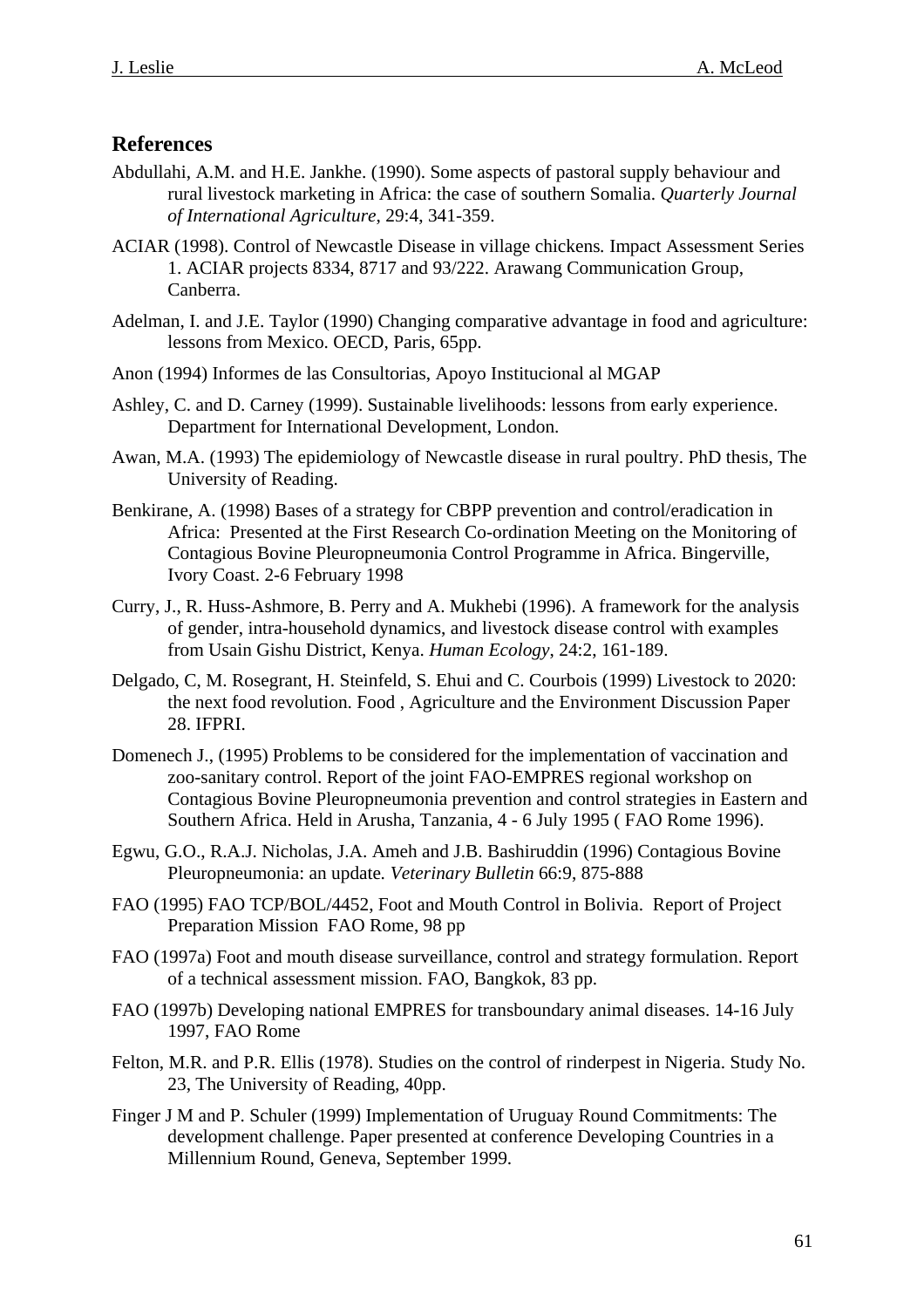- Fratkin, E. (1991) Surviving drought and development. Ariaal pastoralists of northern Kenya. Westview Press, Boulder, San Francisco, Oxford.
- Gallart M.V. (1996) UE: Mercado de carnes vacunas, *Analisis de mercados internacionales de la carne*, Ano 3 No. 34 PROCAR
- Gasparri C. (1996) Uruguay y la fiebre aftosa, *Analisis de mercados internacionales de la carne*, Ano 3 No. 29 PROCAR May 1996
- Godana, W. (1988). Sero-epidemiology and economics of contagious bovine pleuropneumonia in the beef cattle fattening and marketing chain of the livestock development and marketing enterprise from southern Ethiopia. MPhil thesis, The University of Reading.
- Heffernan, C. (1999) The socio-economic impact of restocking destitute pastoralists: a case study from Kenya. PhD thesis, The University of Reading.
- Henson SR. Loader, A Swinbank, M Bredahl & N Lux (2000) Impact of sanitary and phytosanitary measures on developing countries, Centre for food economics research, Dept. of Agricultural and food economics, University of Reading
- Hoekman, (1998) Beyond national treatment : integrating Domestic Policies. World Bank, Washington.
- Holden, S., S. Ashley and P. Bazeley (1997) Livestock and Poverty Interactions: a review of the literature. Mimeo. Crewkerne: Livestock in Development.
- Holden, S. (1999) The economics of the delivery of veterinary services. *Rev. sci. tech. Off. Int. Epiz*, 8:2, 475-439.
- Horst, H.S., C.J. de Vos, F.H.M Tomassen and J. Stelwagen (1999). The economic evaluation of control and eradication of epidemic livestock diseases. *Rev. sci. tech. Off. Int. Epiz*, 18:2, 367-379.
- Huss-Ashmore, R. and J. Curry (1992). Impact of improved livestock disease control on household diet and welfare: a study in Uasin Gishu district, Kenya. ILRAD Technical Report No. 2, The International Laboratory for Research on Animal Diseases, Nairobi.
- INAC (1995) Annuario Estadistica De Existencias Faena Y Exportacion, Montevideo Uruguay
- Jabbar, M.A. (1995) Market niches for increased small ruminant production in southern Nigeria. *Oxford Agrarian Studies*, 23:1, 85-96.
- James, A.D. (1998) unpublished MSc lecture notes, VEERU, The University of Reading
- Jones, B.A., B. Deemer, T.J. Leyland, W. Mogga and E. Stem (1998). Community-based Animal Health Services in Southern Sudan: the experience and future. In: Proceedings of the IXth International Conference of Association of Institutions for Tropical Veterinary Medicine Conference, 14-18 September, 1998. Harare: AITVM, 1998
- KARI (1991). Kenya's Agricultural Research Priorities to the Year 2000. Kenya Agricultural Research Institute. First edition, May 1991. KARI, P.O. Box 57811, Nairobi.
- Khalifa, A H and M.C. Simpson (1972) Perverse supply in nomadic societies. *Oxford Agrarian Studies* 1:1, 46-56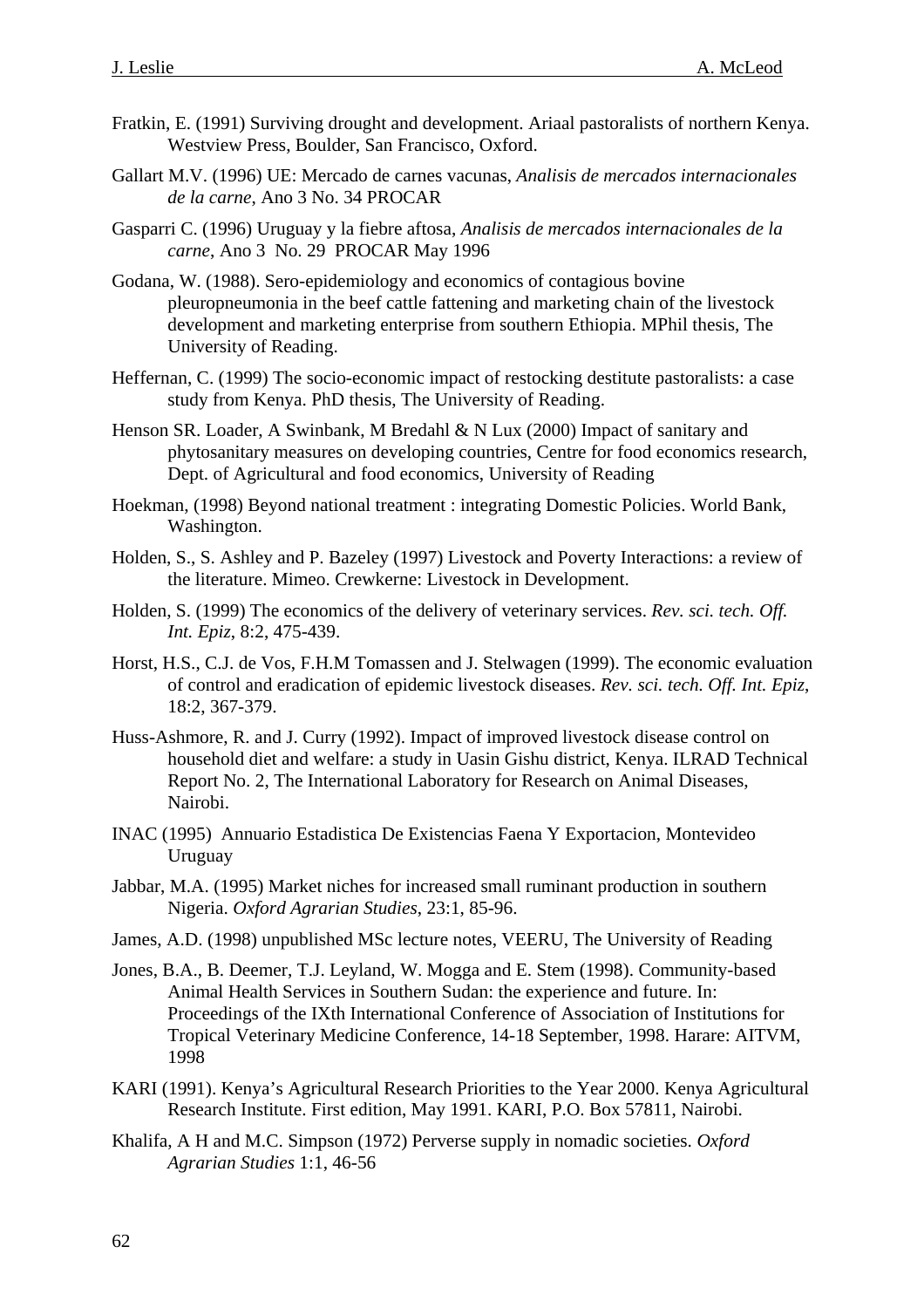- Kristjanson, P. (1997) Measuring returns to ILRI's research: an ex-ente assessment using the economic surplus model.
- Langsam, M. (1997) Argentina: Algunos aspectos de la cadena agroalimentaria de la carne, *Analisis de mercados internacionales de la carne*, Ano 4 No. 47 PROCAR
- Latham, M.C. (1997) Human nutrition in the developing world. FAO Food and Nutrition Series No 29.
- Leslie, J. and M. Upton (1999) The economic implications of greater global trade in livestock and livestock products. *Rev. sci. tech. Off. Int. Epiz*, 8:2, 440-457.
- Leslie J. (1997) The comparative cost of the 1973 outbreak of Newcastle Disease in N. Ireland under economic and industry conditions. Unpublished project document.
- Leyland T, D. Akabwai and P. Mutungi (1998). Delivery of private veterinarian supervised community-based animal health services to arid and semi arid pastoralist areas – are they a viable and sustainable option.? In: Proceeding of a Workshop on Delivery of Animal Health Services in Eastern Africa, 14-18 December 1998. Arusha: VetAid/CTA, 1998: 132-145.
- Limao and Venables (1999) Infrastructure, geographical disadvantage and transport costs. Policy Research Working Paper 2257, World Bank Development Research Group
- Little, I.M.D. and J.A. Mirrlees (1974). Project appraisal and planning for developing countries. New York. Basic Books,
- Ly C., I. Kane, Diop and A.J. Akkapo. (1998) Cost analysis of a government animal disease control campaign, the example of Senegal in 1996*. Rev. sci. tech. Off. Int. Epiz*. 17:3, 7676 -776
- MacDiarmid, S C (1996) Quantitative methods for assessing risks posed by importations of animals and their products, Ministry of Agriculture & Fisheries, Wellington, New Zealand <http://www.maf.govt.nz/MAFnet/articles-man/surv/surv2973.htm>
- Machado, T.L. Jr (1990) The development of aids to the prevention and control of exotic animal diseases in Brazil. PhD thesis, The University of Reading.
- Maxwell, S. (1984) The Role of case studies in farming systems research. Institute of Development Studies Discussion Paper 198
- McCabe, J.T. (1987) Inter-household variation in Ngisonyaoka Turkana livestock production. *Research in Economic Anthropology*, 8, 277-293. JAI Press.
- McLeod, A. (1993) A model for infectious diseases of livestock. PhD thesis, The University of Reading.
- McLeod, A., W.M. Mulinge, A. Mbabu, and J. Rushton. (1998). The social and economic importance of livestock and their influence on setting research agendas. In: Food, Lands and Livelihoods - setting research agendas for animal science, British Society of Animal Science, Occasional Publication, 21, 95-99.
- McLeod, A. and C. Heffernan (1999) Cost benefit analysis of the FARM-Africa Pastoralist Development Project. Consultancy report to FARM-Africa.
- de Melo, M.A.A. (1994) Applications of computer modelling to African Swine Fever control and the development of services for the pig industry of Portugal. PhD thesis, The University of Reading.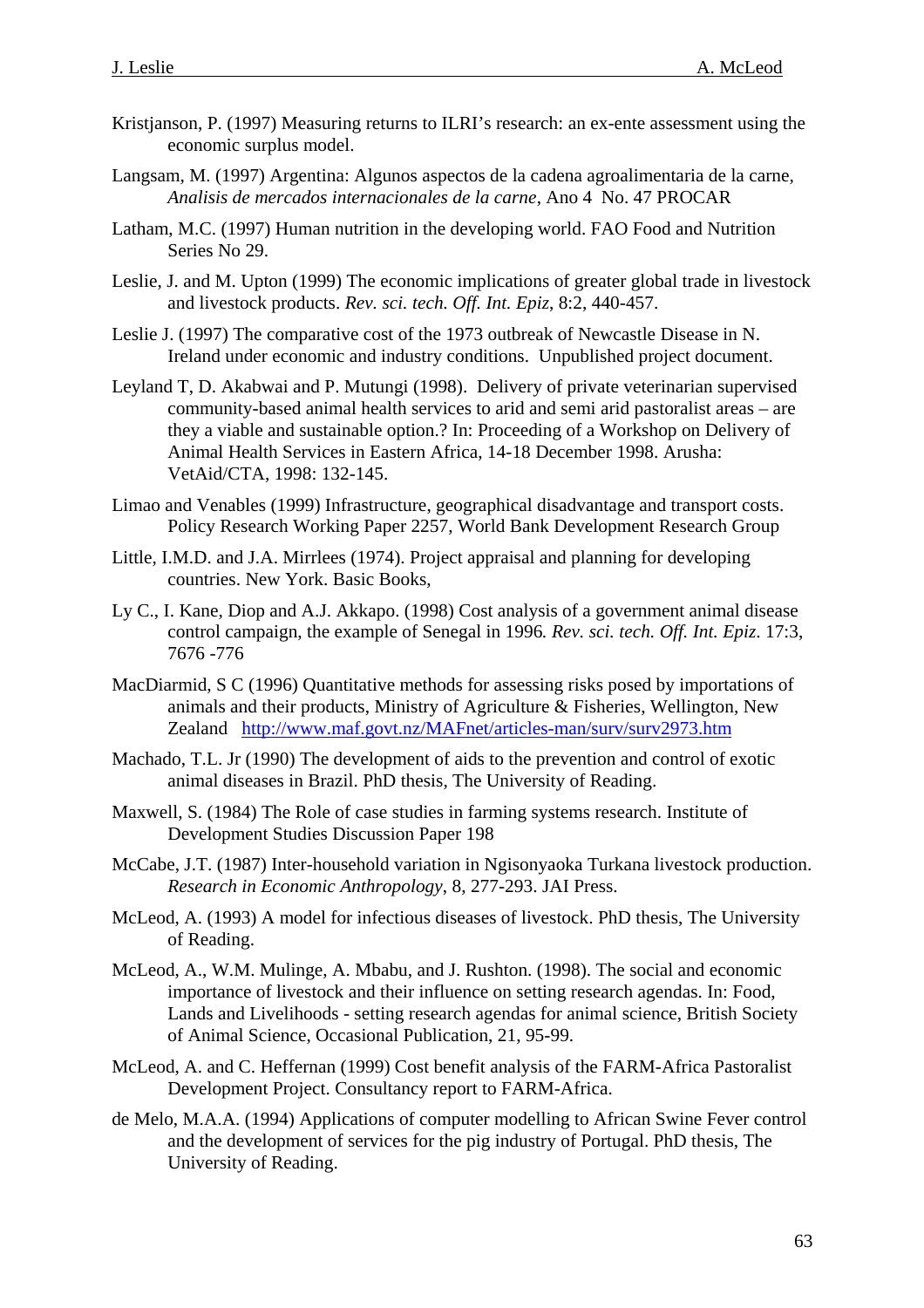Miriam Webster (1998) Miriam Webster's Tenth Collegiate dictionary. Springfield, MA.

- Muir, A (1994). A situational analysis of pastoralism in Simanjaro District, Tanzania. Vetaid, July 1994.
- Mullins, G., B. Fidzani. and M. Koanyane (1999). At the end of the day: the socio-economic impacts of eradicating contagious bovine pleuropneumonia from Botswana. Tropical Diseases: Control and Prevention in the context of the new world order. *In* Proc. 5<sup>th</sup> biennial conference of the Society for Tropical Veterinary Medicine. New York Academy of Science.
- Ndoe, N and S. Wiggins (1996). Dairy product demand and marketing in Kilimanjaro region, Tanzania. *Food Policy*, 21:3 pp319-336
- Ngotho, R., A. McLeod, H. Wamwayi and J. Curry. (1999). Economic effects of Rinderpest in pastoralist communities in West Pokot and Turkana. Paper presented to the KARI/DFID NARP II Project End of Project Conference, KARI Headquarters, Nairobi, Kenya, 23-26 March 1999.
- Nkosi, S.A. and J.F. Kirsten. (1993). The marketing of livestock in South Africa's developing areas: a case study of the role of speculators, auctioneers and private buyers in Lebowa, *Agrekon,* 32:4, 230-237
- Norton, G.W. and P.G. Pardey. (1987). Priority-setting mechanisms for national agricultural research systems: present experiences and future needs. ISNAR Working paper No. 7. Cornell University Press, Ithaca, New York.
- Oakeley, R. and R. Al-Tabini (1996). The nature and significance of livestock trading in the North East Badia of Jordan. Draft report, Jordan Badia Research and Development Programme.
- OECD (2000) An assessment of the costs for international trade in meeting regulatory requirements TD/TC/WP(99)/Final principal authors Henson, S. and Loader, R. available at<http://www.oecd.org/ech/>
- OIE (1997) Recommended standards for epidemiological surveillance systems for Contagious Bovine Pleuropneumonia. Adopted by the International Committee of the OIE in May 1997. [http://www.oie.int/Norms/surv/a\\_cbpp.htm](http://www.oie.int/Norms/surv/a_cbpp.htm)
- OIE (1998) Recommended standards for epidemiological surveillance systems for rinderpest. Adopted by the International Committee of the OIE in May 1998. [http://www.oie.int/Norms/surv/a\\_rinder.htm](http://www.oie.int/Norms/surv/a_cbpp.htm)
- OIE (2000). Website, March 2000
- Okuthe (1999). Participatory Epidemiological Assessment of Livestock Productivity Constraints in the western Kenya Highlands. PhD. Thesis. The University of Reading.
- Quarles van Ufford P and A. Klasse Bos (1996) Distorted beef markets and regional livestock trade in West Africa; experience from the central West African corridor.*Tijds Sociaaletenschapp Onderzoek Landbouw* 11:1 5-19
- Peeler, E.J. and A.O. Omore (1997) Manual of Livestock Production Systems in Kenya. 2<sup>nd</sup> Edn. KARI/DFID National Agricultural Research Project II. National Veterinary Research Centre, KARI, Kenya.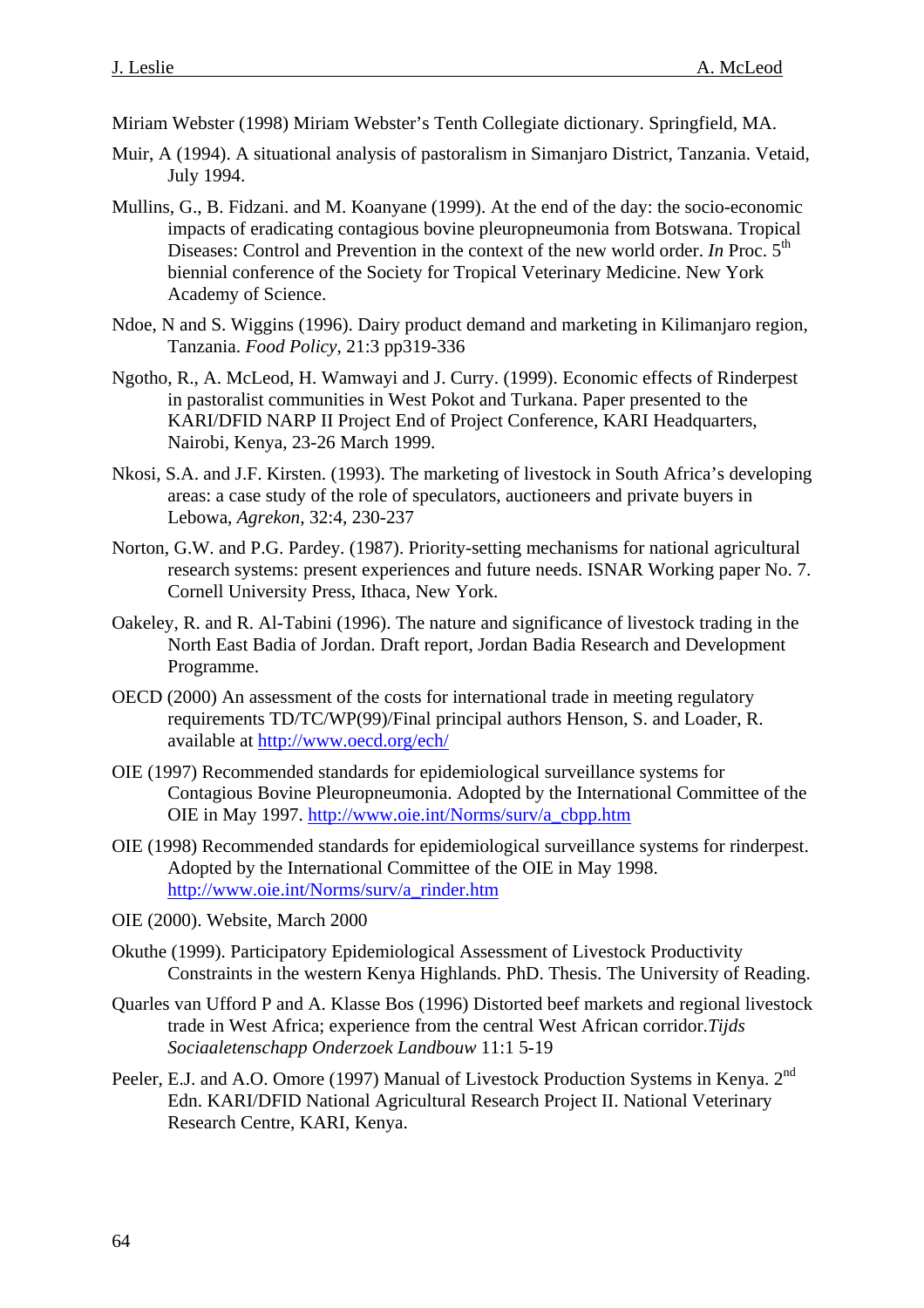- Perry, B.D., W. Kalpravidh, P.G. Coleman, H.S. Horst, J.J. McDermott, T.F Randolph and L.J. Gleeson (1999) The economic impact of foot and mouth disease and its control in South East Asia: a preliminary assessment with special reference to Thailand. *Rev. sci. tech. Off. Int. Epiz*, 8:2, 478-497.
- Pinto J.C (2000) Hazard Analysis on Farm and at National Level to Maintain Classical Swine Fever Disease Free Status in Chile, PhD thesis, The University of Reading.
- Roberts, D. (1997) Implementation of the WTO agreement on the application of SPS measures: the first two years. Working paper International Agricultural trade Research Consortium [http://agecon.lib.umn.edu/iatrc/](http://agecon.lib.umn.edu/iatrc/wp9804.pdf)
- Rushton, A., P.K. Thornton and M.J. Otte (1999). Methods of economic impact assessment. *Rev. sci. tech. Off. Int. Epiz.*, 18:2, 315-342.
- Salia, P.K.B. (1990) The productivity of small ruminants in the northern region of Ghana. MPhil thesis, The University of Reading.
- Steinfeld, H., C. de Haan. and H. Blackburn (1997). Livestock Environment Interactions: Issues and options. Report of a study commissioned by the Food and Agriculture Organisation of the United Nations, the United States Agency for International Development, and the World Bank. Brussels: European Commission Directorate-General for Development.
- Spradbrow, P. (1994). Newcastle disease in village chickens. *Poultry Science Review*, 5, 57- 96.
- Tambi, E.N, O.W. Maina, A.W. Mukhebi and T.E. Randolph (1999). Economic assessment of rinderpest control in Africa*. Rev. sci. tech. Off. Int. Epiz.*, 18:2, 458-477.
- Townsend, R., H. Sigwele and S. MacDonald (1998) The effects of livestock diseases in southern Africa: a case study of the costs and control of cattle lung disease in Botswana. Paper prepared for the 1998 conference of Development Economics Study Group, The University of Reading, July 1998*.*
- Tyler L., C. Kapinga, S.R. Magembe, P.R. Ellis, R.S. Hedger (1980) The development of an intensive animal disease control programme in Rukwa Region. Report to the Director, Livestock Development Division, Ministry of Livestock and Natural Resources, United Republic of Tanzania.
- Umali, D., G. Feder and C. de Haan (1992). The Balance between Public and Private Sector Activities in the Delivery of Livestock Services. World Bank Discussion Papers no. 163, World Bank, Washington, DC.
- UNCTAD (1996) The Global Spice Trade and the Uruguay Round Agreements, UNCTAD, Geneva and Commonwealth Secretariat, London
- Upton, M. (1990) The economic importance of veterinary viral and tick-borne diseases on livestock production in Kenya. Consultancy report for the British Overseas Development Administration.
- Van t'Klooster, G. (2000) Verification of freedom from rinderpest: experiences of Ethiopia. Presented at GREP Technical consultation on verification of rinderpest freedom, FAO, Rome, May 2000, in press.
- Workman, J.P., P.H. Phiri and D.L. Coppock (1998). Cattle marketing in Malawi. *Rangelands*,20:1, 14-46.